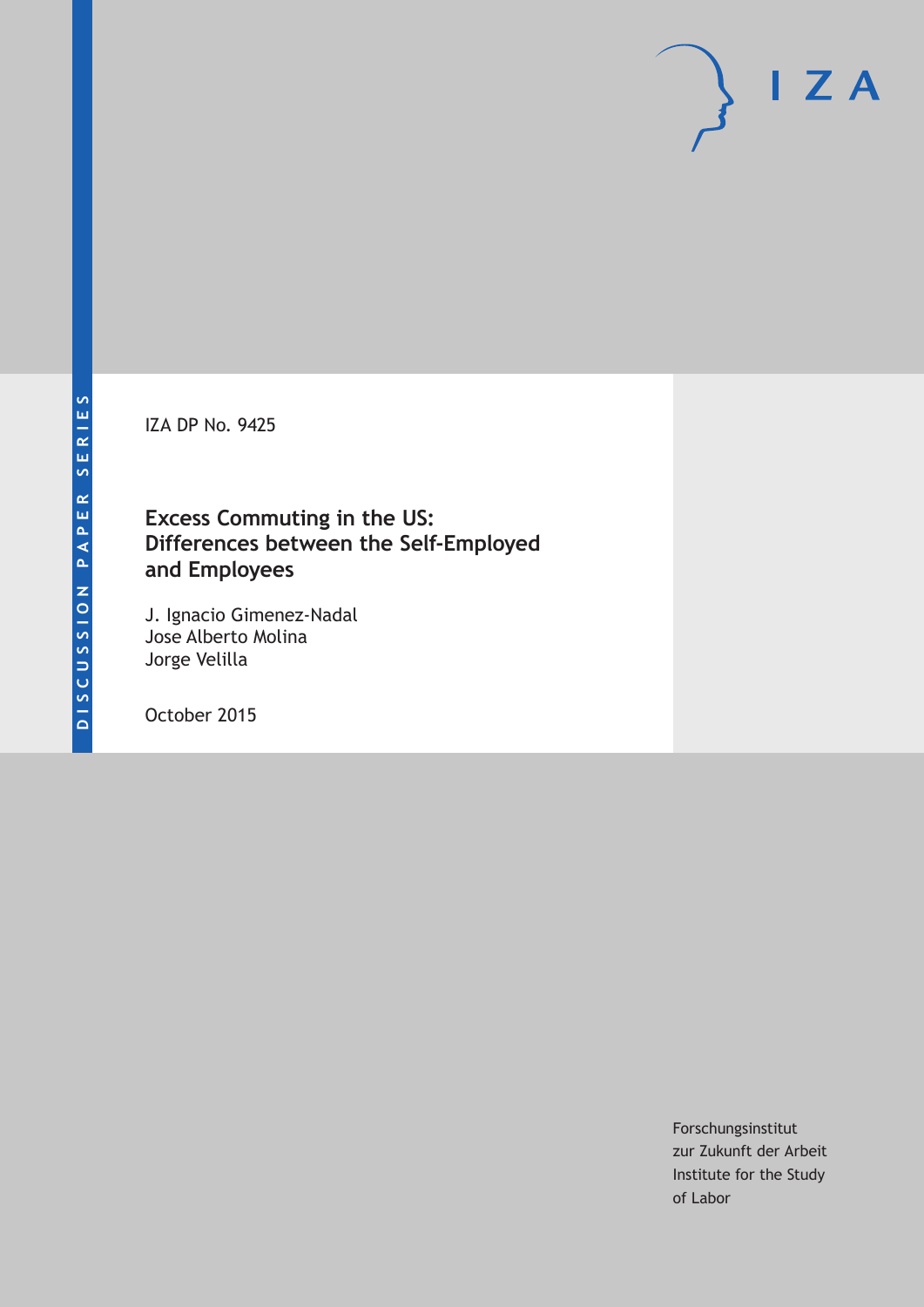# **Excess Commuting in the US: Differences between the Self-Employed and Employees**

### **J. Ignacio Gimenez-Nadal**

*University of Zaragoza and CTUR* 

### **Jose Alberto Molina**

*University of Zaragoza and IZA* 

### **Jorge Velilla**

*University of Zaragoza*

Discussion Paper No. 9425 October 2015

IZA

P.O. Box 7240 53072 Bonn Germany

Phone: +49-228-3894-0 Fax: +49-228-3894-180 E-mail: iza@iza.org

Any opinions expressed here are those of the author(s) and not those of IZA. Research published in this series may include views on policy, but the institute itself takes no institutional policy positions. The IZA research network is committed to the IZA Guiding Principles of Research Integrity.

The Institute for the Study of Labor (IZA) in Bonn is a local and virtual international research center and a place of communication between science, politics and business. IZA is an independent nonprofit organization supported by Deutsche Post Foundation. The center is associated with the University of Bonn and offers a stimulating research environment through its international network, workshops and conferences, data service, project support, research visits and doctoral program. IZA engages in (i) original and internationally competitive research in all fields of labor economics, (ii) development of policy concepts, and (iii) dissemination of research results and concepts to the interested public.

IZA Discussion Papers often represent preliminary work and are circulated to encourage discussion. Citation of such a paper should account for its provisional character. A revised version may be available directly from the author.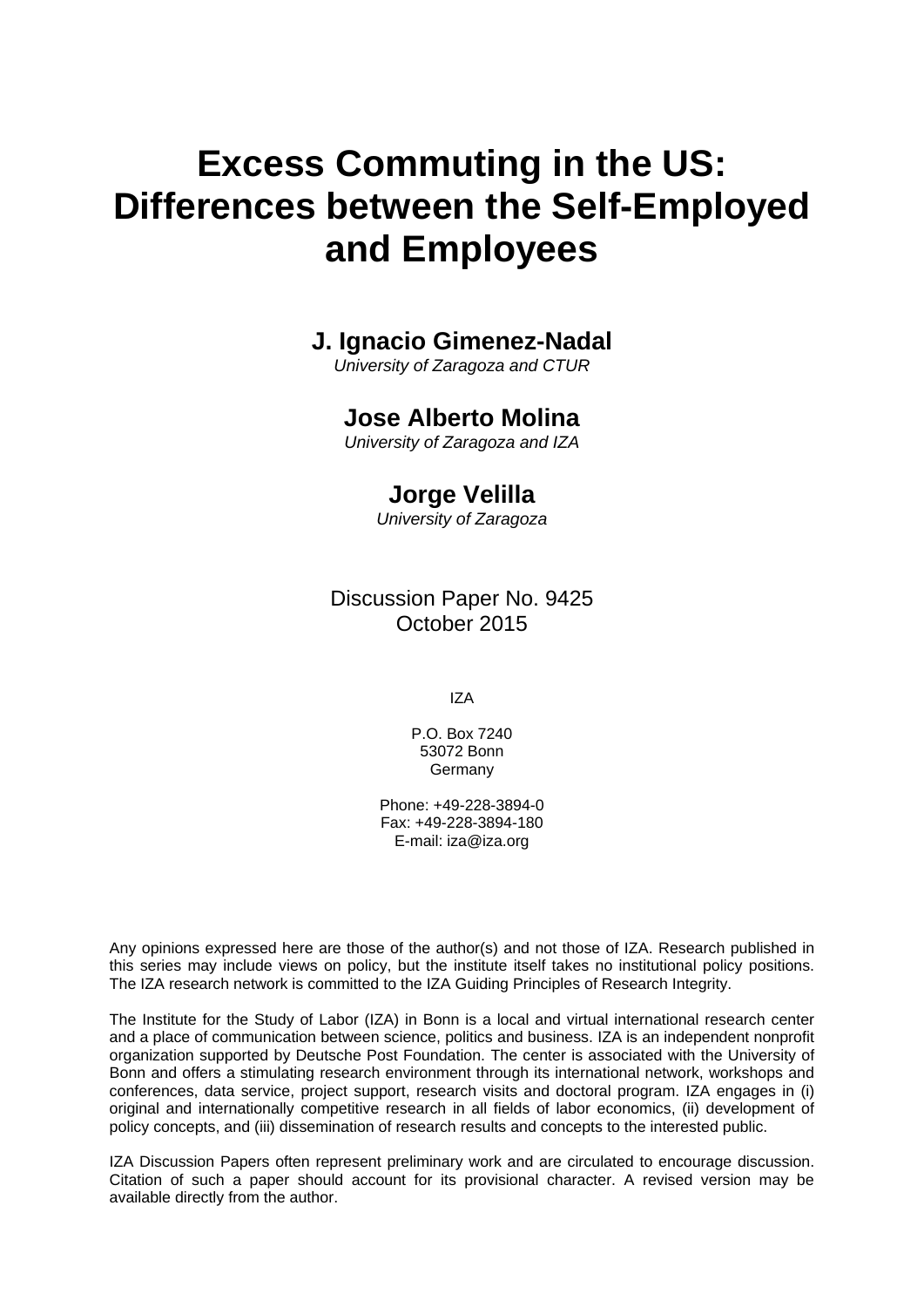IZA Discussion Paper No. 9425 October 2015

# **ABSTRACT**

## **Excess Commuting in the US: Differences between the Self-Employed and Employees\***

In this paper, we propose a new spatial framework to model excess commuting of workers and we show empirical differences between the self-employed and employees in the US. In a theoretical framework where self-employed workers minimize their commuting time, employees do not minimize their commuting time because they lack full information, and thus the difference between the time devoted to commuting by self-employed workers and employees is modeled as wasteful commuting (i.e., excess commuting). We first formulate a microeconomic framework for commuting by modeling the location of individuals in urban cores surrounded by rings. Using the American Time Use Survey for the years 2003-2013, our empirical results show that employees spend twelve more minutes per day, or forty percent of the average commuting time, compared to their self-employed counterparts. This is consistent with our "diana" model, in that location is an important factor.

JEL Classification: R20, R41, J64

Keywords: excess commuting, urban cores, American Time Use Survey, self-employed workers, employees

Corresponding author:

 $\overline{\phantom{a}}$ 

J. Ignacio Gimenez Nadal Faculty of Economics and Business University of Zaragoza C/ Gran Via 2 50005 Zaragoza **Spain** E-mail: ngimenez@unizar.es

<sup>\*</sup> This paper has benefited from funding from the Spanish Ministry of Economics (Project ECO2012- 34828).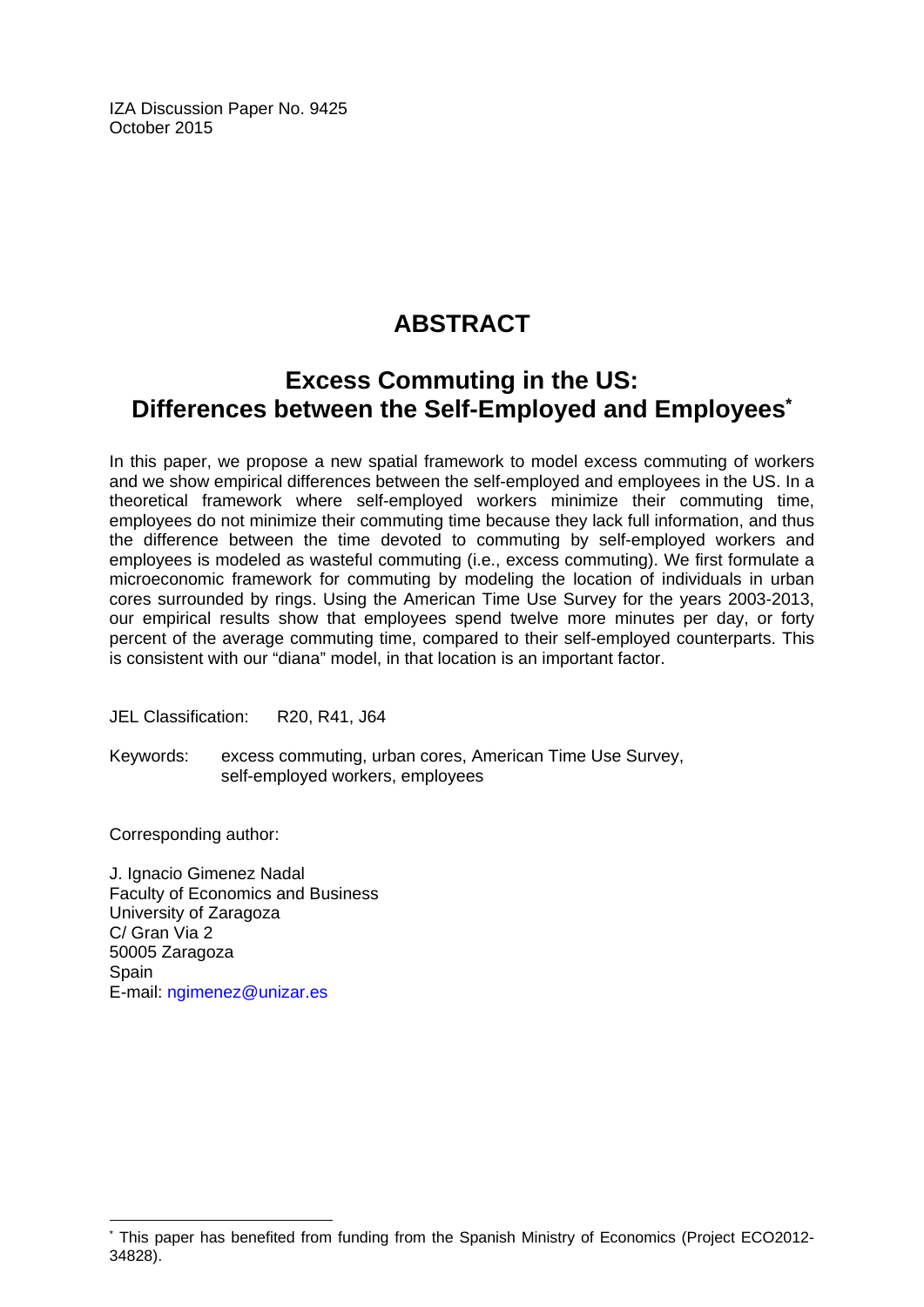#### **1. Introduction**

In this paper, we analyze excess commuting by workers in the United States, with this being defined as "the difference between the theoretical minimum and the observed commuting distance/time at one point in time, expressed as a percentage of the observed commute (Hamilton, 1982)." The analysis of commuting behavior is important for several reasons. For instance, Kahneman et al. (2004) and Kahneman and Krueger (2006) show that time spent in commuting ranks among the lowest activities in terms of "instant enjoyment" obtained by individuals. There are also psychological costs associated with travel (Koslowsky et al., 1995; Evans et al, 2002; Kahneman et al., 2004), and commuting and health outcomes are negatively related (Walsleben et al., 1999; Jansen et al., 2003; Hämming et al., 2009; Hansson et al., 2011; Roberts et al., 2011). Furthermore, longer commutes are systematically associated with lower levels of well-being (Frey and Stutzer, 2008; Novaco and Gonzalez, 2009), and long commutes cause stress for workers (Schaeffer et al., 1988; Hennesy and Wiesenthal, 1999; Wener et al., 2003; Gottholmseder et al., 2009; Novaco et al., 1990). Recent studies have shown that the time devoted to commuting has increased in developed countries in recent years, in Germany (Gimenez-Nadal and Molina, 2014), the Netherlands (Susilo and Maat, 2007; Gimenez-Nadal and Molina, 2014) and the United States (Kirby and LeSage, 2009; McKenzie and Rapino, 2009; Gimenez-Nadal and Molina, 2014), leading commuting time comprising a significant part of the total time devoted to the labor market (Kenworthy and Laube, 1999).

The analysis of commuting behavior is a field of economics with many contributions (see Ma and Banister (2006) for a chronological review). In the field of transport economics, commuters choose a mode, defined in terms of speed and time, to minimize the monetary and opportunity costs of travel (DeSalvo and Huq, 1996). In urban economics, the focus is on household location, where commuting is generally assumed to confer disutility, and households are located to maximise the utility obtained from housing and all other goods (see the "monocentric city model" in Alonso (1964), Mills (1967) and Muth (1969) and the "polycentric city model" developed in Muller (1981), Garreau (1991) and Knox and McCarthy (2005)).

Commuting has been incorporated in models of job search (van den Berg and Gorter, 1997; van Ommeren, 1998; Rouwendal, 2004) where commuting is considered a source of labor mobility that allows workers to access geographically dispersed labor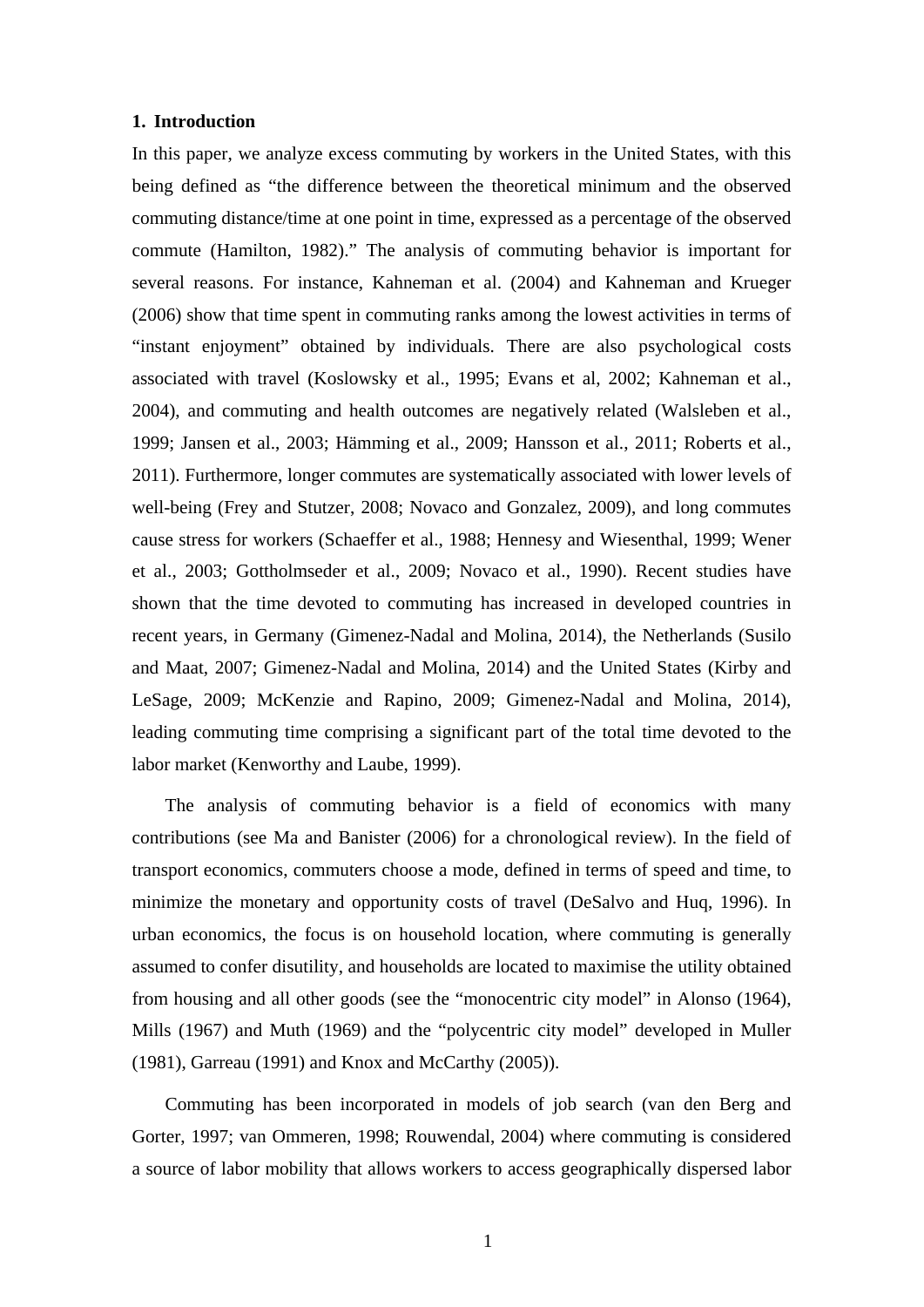markets without the need for migration (Cameron and Muellbauer, 1998). Hence, workers choose their place of residence and of work, in order to minimize the cost of displacement from one to another, the commuting cost, although this is only possible in a perfect frame of labor and housing search markets. Given market imperfections, workers cannot minimize their commuting (Weinberg et al., 1981; Zax, 1991; Holzer, 1994), and the "minimum" commute differs from the actual commute, with this difference being defined as "excess commuting" (Hamilton, 1982). Since then, many studies have analyzed excess commuting in different frameworks (see Kanaroglou, Higgins and Chowdhury (2015) for a review), including van Ommeren and van der Straaten (2008), who estimate the effect of search imperfections on the length of the average commute. According to that study, the self-employed do, in fact, minimize their commute whereas employees may have to accept jobs with a longer commute, and the "excess commuting" is identified by estimating the difference in the commute of employees and self-employed individuals, leading to results showing that about 40 to 60% of the observed commute may be considered "excess" due to search imperfections. The identification hypothesis relies on the assumption that the self-employed look for physical places to carry out their work or establish a business (a room, an office…), while employed workers look for jobs, and while the information available on vacant physical places is perfect - or at least almost so - the information on vacant jobs is not.

Within this framework, the main goals of our paper are to model and document the "excess" commuting of workers in the United States. First, and based on van Ommeren and van der Straaten (2008)'s theoretical framework, we present a new model focused on the choice of place of work, while the place of residence of the worker is fixed. In this model, we assume that cities take the form of a series of concentric rings, with the city center being the urban core where most jobs are concentrated. As we move away from this core, the number of jobs decreases. The model is indexed by a rate of perception of vacant jobs that reflects the absence of perfect information about the labor search market. The main result obtained from the model is that, as the rate increases, i.e., as the information is more complete, commuting decreases - and when the information is perfect, excess commuting is null.

Second, we use the American Time Use Survey (ATUS) for the years 2003-2013, which includes information on the time devoted by US workers to commuting on a daily basis. Note that there are different ways of seeing commuting (i.e., according to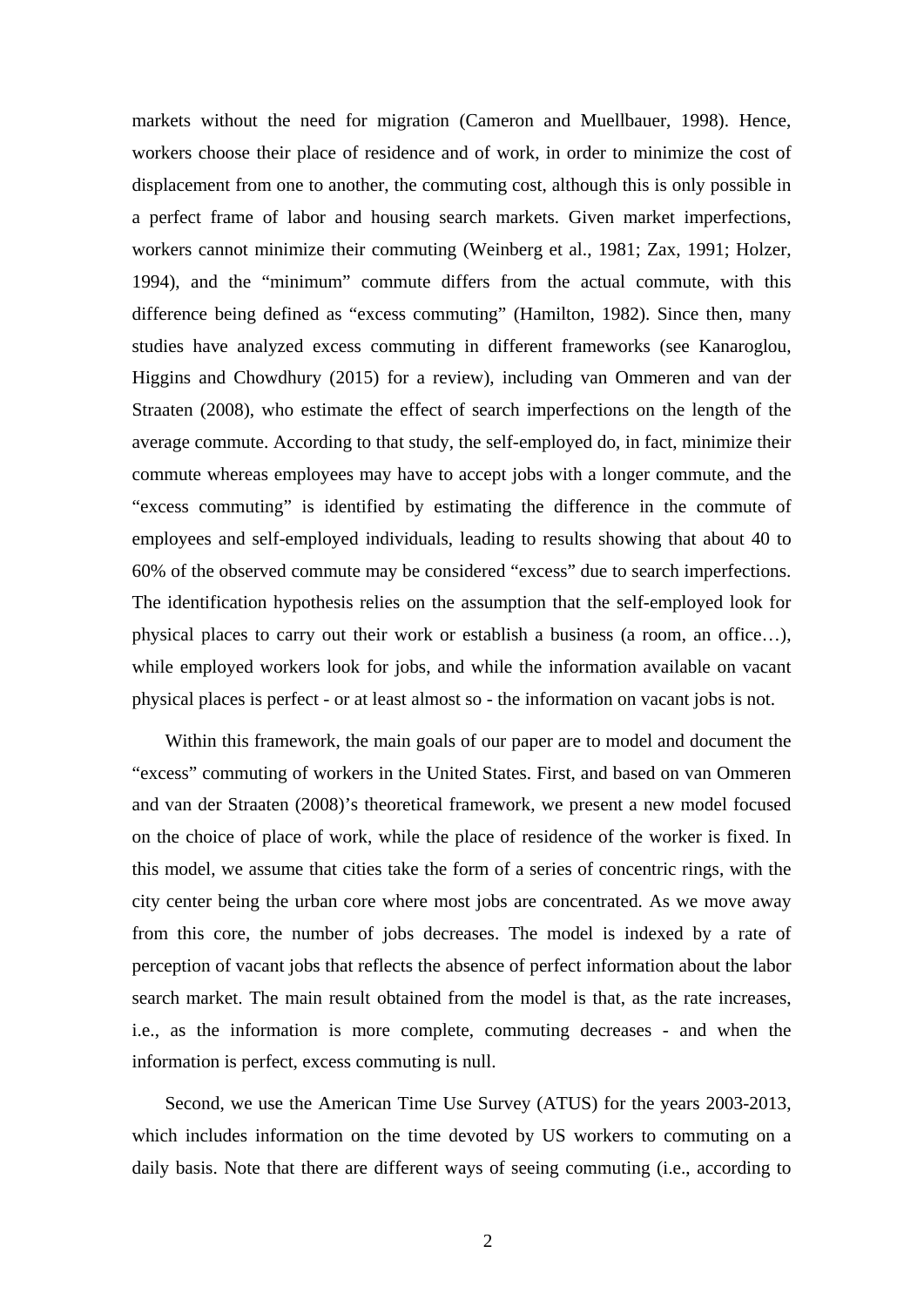the effort/cost it involves, the time spent, or the distance traveled) and in what follows, the empirical results will be related to commuting time.<sup>1</sup> Given that male and female workers have different commuting behavior (see Gimenez-Nadal and Molina (2016) for a review) we carry out our analysis by gender. Comparing the time devoted to commuting by self-employed and employed workers, we find that, on average, 20% and 39% of the total commuting of males and females, respectively, is "excess commuting", with such differences being concentrated in car users and male active commuting. We then test this new model with data from the ATUS 2003-2013, where location of workers is classified according to their metropolitan/non-metropolitan status, and we find that those workers living in non-metropolitan areas report more time devoted to commuting, compared to those living in metropolitan areas, which is consistent with our theoretical setting. We also find that the size of the city of residence is positively related to the time devoted to commuting.

Our contribution to the literature is threefold. First, we offer updated information on the commuting behavior of workers in the US. The novelty of our approach is that we use information from time use surveys, which have been underused in the literature on commuting. (National Travel Surveys have traditionally been used for the analysis of commuting patterns of households in various countries.) The use of time use surveys can serve as a complement to National Travel Surveys (Kitamura and Fuji, 1997; Gimenez-Nadal and Molina, 2014; Gimenez-Nadal and Molina, 2016), as prior research has found that the measurement bias when using commuting time is rather small (Small and Song; 1992, van Ommeren and Van der Straaten; 2008) We then develop a theoretical model on the choice of place of work, where we assume that cities take the form of a series of concentric rings, with the city center being the urban core where most of the jobs are concentrated. In this sense, we extend the model of van Ommeren and van der Straaten (2008) and test the new model using data for workers in the US. Third, and based on the theoretical setting, we offer a count of the "excess commuting"

 $\overline{a}$ 

<sup>&</sup>lt;sup>1</sup> Workers may not choose jobs minimizing the commuting time, but rather the distance to their jobs. Under these circumstances, once the process of choosing distance is done, workers minimize their commuting time by choosing the mode of transport. However, we assume that the problem of minimization of commuting takes place directly in time. We consider that our alternative directly collects a number of aspects related to the cost of commuting, such as the presence of traffic congestion, the condition and density of roads and urban highways, etc. Also, time is generally more accurate that distance, which presumably gives us a lower error term. Furthermore, a specific analysis of commuting time by travel mode (e.g., car, active commuting, etc…) is done to test for the consistency and applicability of our results.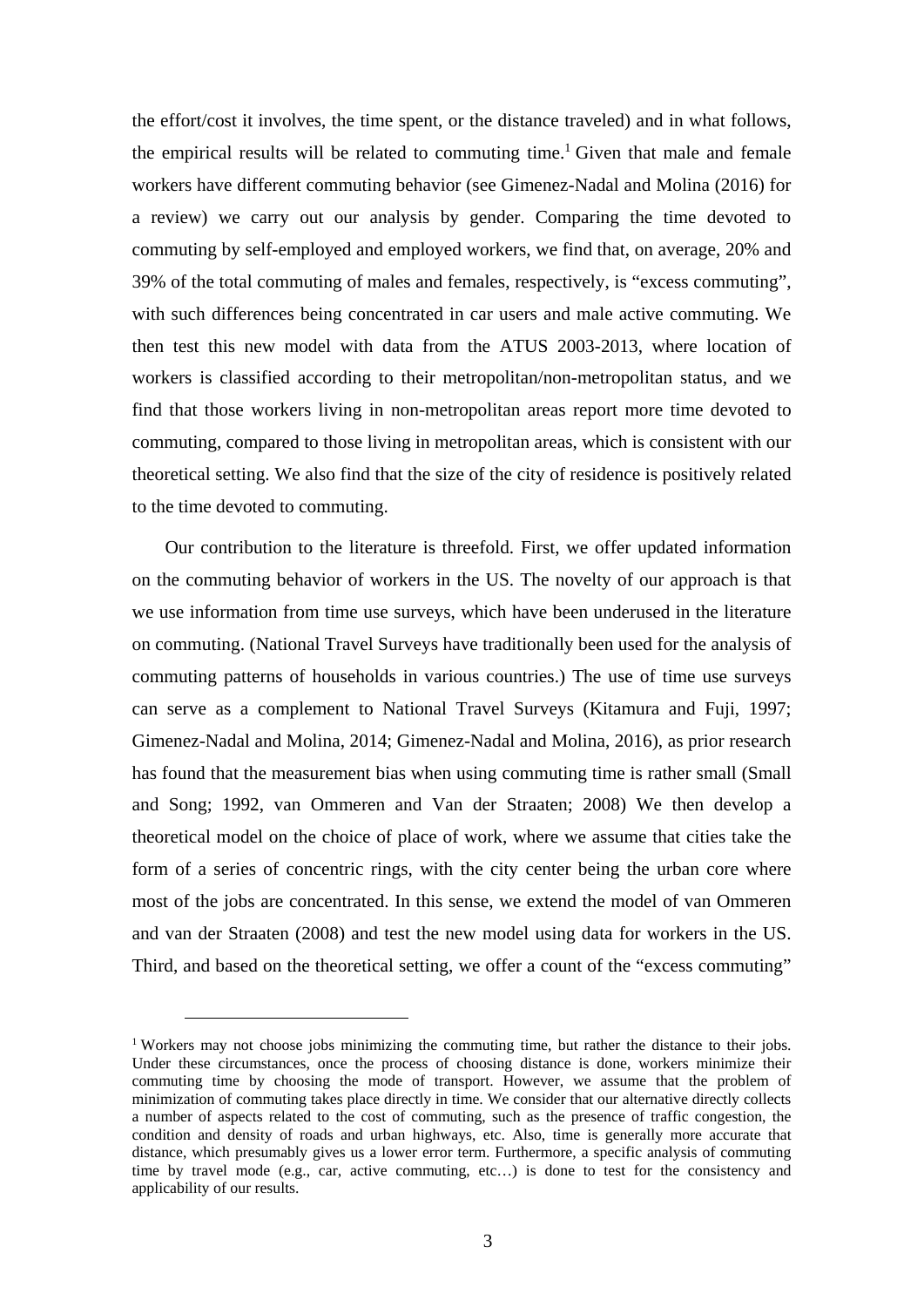US workers engage in due to job market imperfections. Despite that we find much prior research on this last topic (see Cropper and Gordon (1991), Small and Song (1992), Manning (2003) and Rodriguez (2004), where excess commuting is about 50% of total commuting), it may be relevant for researchers, employers, and policy makers as we analyze the latest available data.

The rest of the paper is organized as follows. Section 2 presents the new theoretical model. Section 3 describes the data. Section 4 describes our econometric strategy and the results. Section 5 present a GIS modeling where we analyze the relationship between population in the state of residence and average commuting time, and Section 6 sets out our main conclusions.

#### **2. The "Diana" model**

The existence of an actual minimum commuting time is only possible in a perfect frame of labor and housing search markets. In a real economy, with imperfections, workers cannot minimize their commuting (Weinberg et al., 1981; Zax, 1991; Holzer, 1994). The most common imperfections studied in the literature are those related to the transportation costs of residence and to the imperfect information about job opportunities.

We will compare, as in van Ommeren and van der Straaten (2008), the commuting of one group of workers (employees) with the commuting of another group of workers (the self-employed), and for the latter we assume the hypothesis of perfect information about the labor market, motivated by the fact that these individuals do not really look for a job, but a physical place to carry out their work or establish a business (a room, an office…), and we can assume that the available information on vacant places is perfect, or at least almost perfect, compared to that available about job search. Therefore, it is acceptable to assume that, among the self-employed, there is no excess commuting, and thus the difference between the commute of the self-employed and that of employees can be considered as "excess commuting". These differences, as developed in van Ommeren and van der Straaten (2008), are given by a different arrival rate of jobs λ.

Note that some commuting by workers is unavoidable, and the present model considers zero minimum commuting without loss of generality. We can relax this assumption, as van Ommeren and van der Straaten (2008) do, with the application of an exogenous and positive constant  $\tau$ , which measures the distance to the nearest job.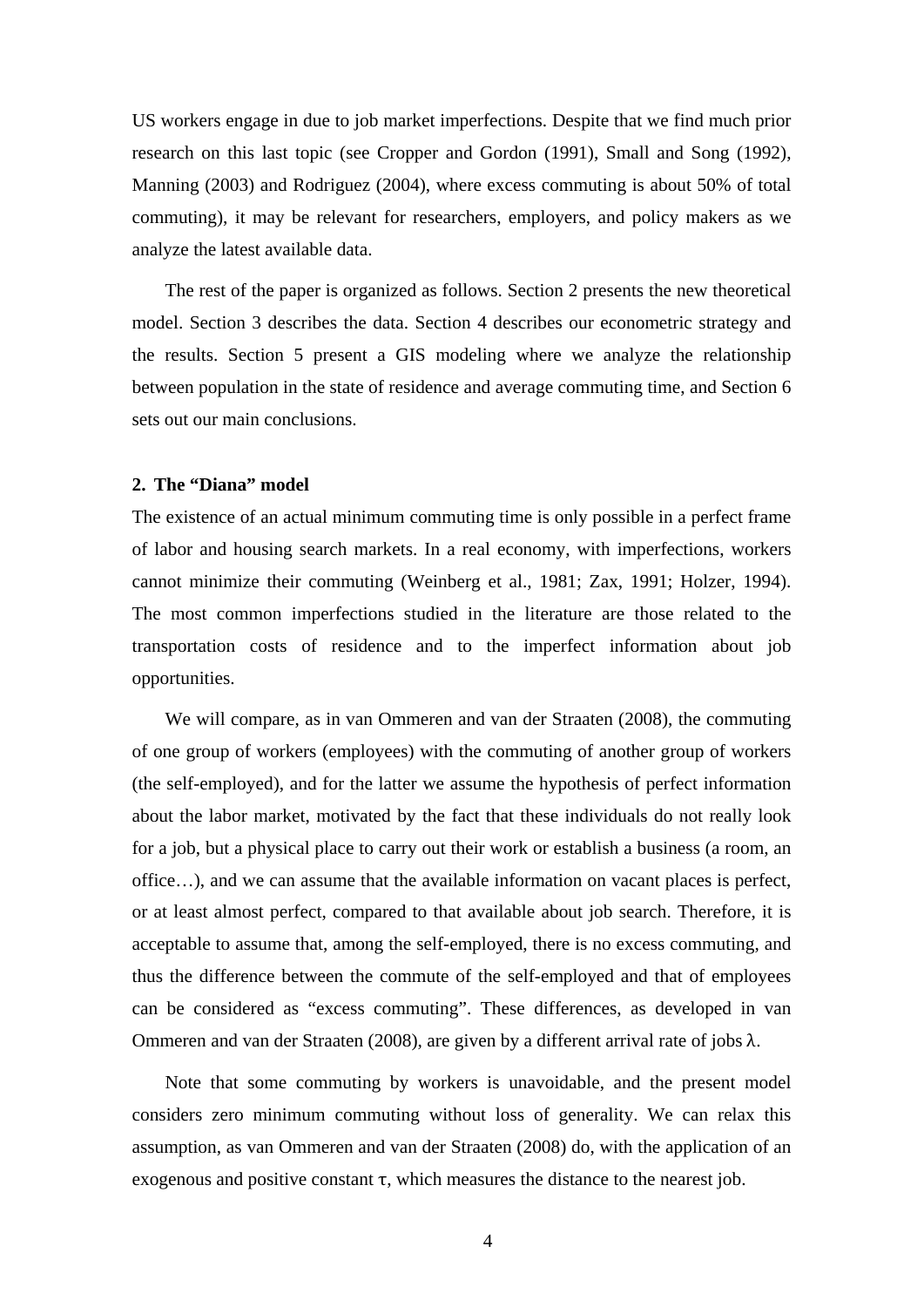Consider that individuals have fixed dwellings. On the one hand, we suppose that there is homogeneity in jobs, productivity, and wages, so any given worker in the private sector can be replaced by another. On the other hand, there is heterogeneity in commuting time (or distance), and the cost of this commuting is ηt, where t is the commuting time (or distance) and  $\eta > 0$  is constant.

Workers can be employed (which will be denoted by 1) or unemployed (denoted by 0). The unemployed receive job offers with a random time process indexed by the arrival rate  $λ$ , and the employed do not. We assume that unemployed workers receive an unemployment benefit,  $b > 0$ , and immediately accept or reject offers, and that employed workers can be fired, according to the same time process, with a positive probability  $\delta > 0$ .

The contribution of our model, compared with the original, is that cities are modeled as if they were "dianas", consisting of an urban core surrounded by rings (Figure 1), in contrast to Van Ommeren and Van der Straaten (2008), who model cities in an abstract form with a non-defined density function, F. We have linearized the model to one dimension and we have normalized the time (or distance) between rings to 1 (Figure 2). We assume that most of the job offers are in the urban core,  $i = 0$ , and when we go far from the core  $(i = 1, ..., n)$  the job offers decrease, a hypothesis consistent with Wasmer and Zenou (2002). If we consider that the arrival rates are proportional to the job offers, we can represent both with the parameter  $\lambda_i \equiv \lambda(i)$  such that  $\lambda_0 \geq \lambda_1 \geq \cdots \geq \lambda_n \geq 0$ . In addition, living costs also decrease as we move away from the urban core,  $c_0 > c_1 > \cdots > c_n$ . We assume that the time (or distance) of intrarings displacements is not commuting, by assuming that these displacements are actively done, in line with the results of Martin, Goryakin and Suhrcke (2014), who say that active commuting does not suppose any monetary, physical, or psychic cost for workers. The hypothesis that we will test is whether commuting increases when workers live in places farther from the urban core.

Let r be the discount future rate. Then, the values of being unemployed and employed in the ring j, for an individual who lives in i for  $i = 0, \dots n$ , are respectively:

$$
\begin{aligned} rV_0^i &= b - c_i + \sum_{j=0}^n \lambda_j \bigl( \max \{ V_0^i, V_1^{ij} \} - V_0^i \bigr) \,, \\ rV_1^{ij} &= w - c_i - \eta |i - j| - \delta \bigl( V_1^{ij} - V_0^i \bigr) \, \text{ for } j = 0, \dots, n. \end{aligned}
$$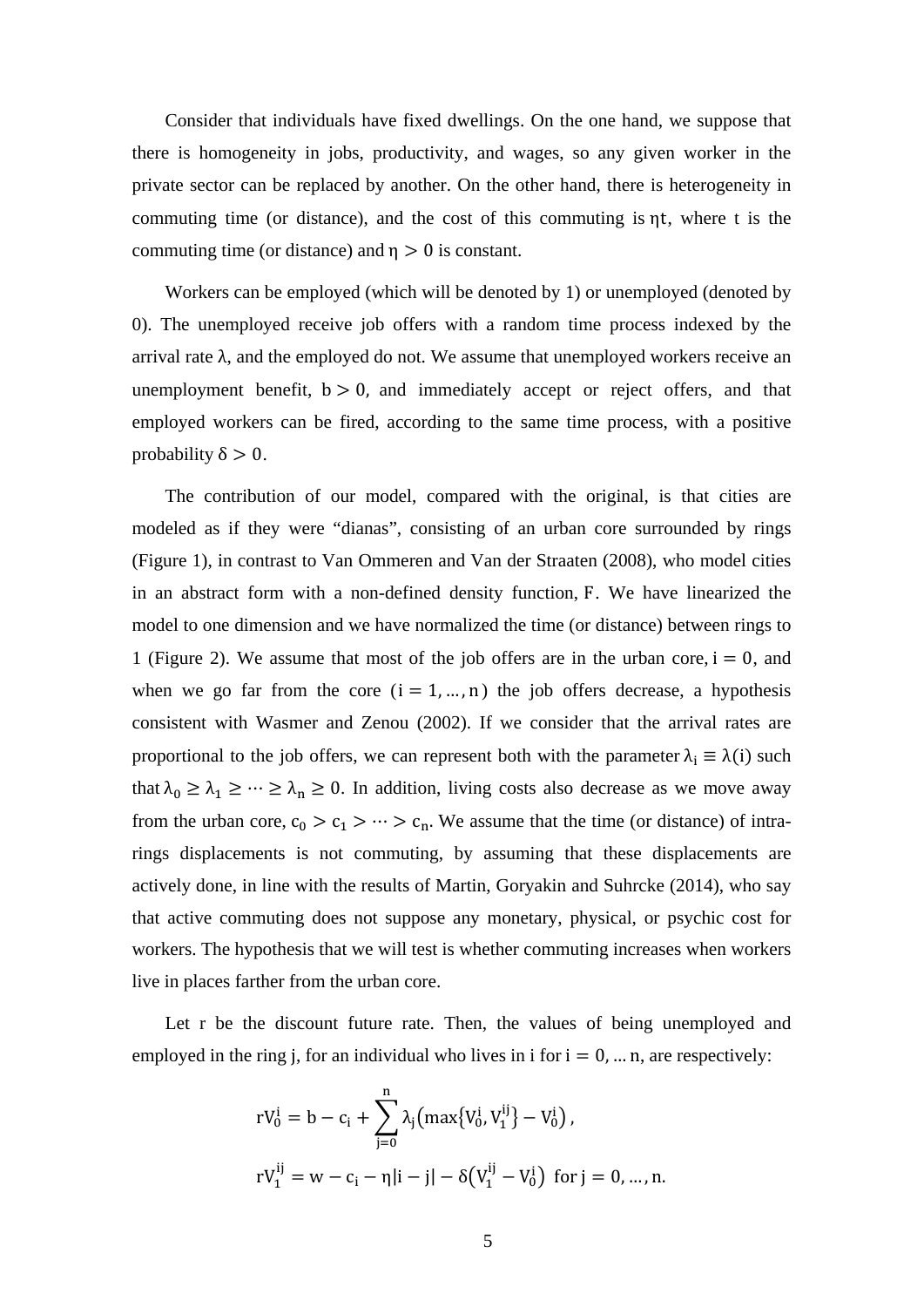It is important to note that there will exist a time (or distance)  $T \equiv T(i) > 0$  such that unemployed workers will accept jobs associated only with smaller commuting times, but not with greater. This is:  $V_1^{ij} > V_0^i \forall |i - j| < T$ ,  $V_1^{ij} < V_0^i \forall |i - j| > T$ . In particular, the definition of  $rV_1^{ij}$  makes sense, for each i, only if  $|i - j| < T$  due to commuting costs. We can also rewrite  $rV_0^i$  as

$$
rV_0^i = b - c_i + \sum_{j=max\{0,i-T\}}^{min\{n,i+T\}} \lambda_j \big( V_1^{ij} - V_0^i \big) \, ;
$$

and, as  $rV_1^{ij_0} = rV_0^i$ , for  $j_0 \ni |i - j_0| = T(i)$ , we obtain the following expression of T:

$$
T(i) = \frac{w-b}{\eta} - \frac{1}{\eta} \sum_{j=max\{0,i-T\}}^{min\{n,i+T\}} \lambda_j \big( V_1^{ij} - V_0^i \big) \text{, } \text{ } i=0,...,n; \\
$$

which, as in van Ommeren and van der Straaten (2008), decreases with  $\lambda_i$   $\forall j$  and tends to 0 when every  $\lambda_i$  goes to  $\infty$ .

Within this framework, we can set the following *Hypothesis*: *The maximum commuting time is decreasing with the information on job offers, and tends to zero when the information tends to be perfect.* This is demonstrated in Appendix A. In particular, when there exists perfect information, workers will not accept jobs with any kind of non-zero commuting, or excess commuting, according to the constant  $\tau$ .

#### **3. Data and variables**

We use the 2003-2013 American Time Use Survey (ATUS) to analyze the commuting time of workers in the US. Respondents are asked to fill out a diary summarizing episodes of the preceding day, and thus the ATUS provides us with information on individual time use, based on diary questionnaires in which individuals report their activities throughout the 24 hours of the day. The ATUS includes a set of activities, defined as the 'primary' or 'main' activity individuals were doing at the time of the interview. Thus, we are able to add up the time devoted to any activity of reference (e.g., paid work, leisure, TV watching) as 'primary' activity. The ATUS is administered by the Bureau of Labor Statistics, and is considered the official time use survey of the country. More information can be found in http://www.bls.gov/tus/.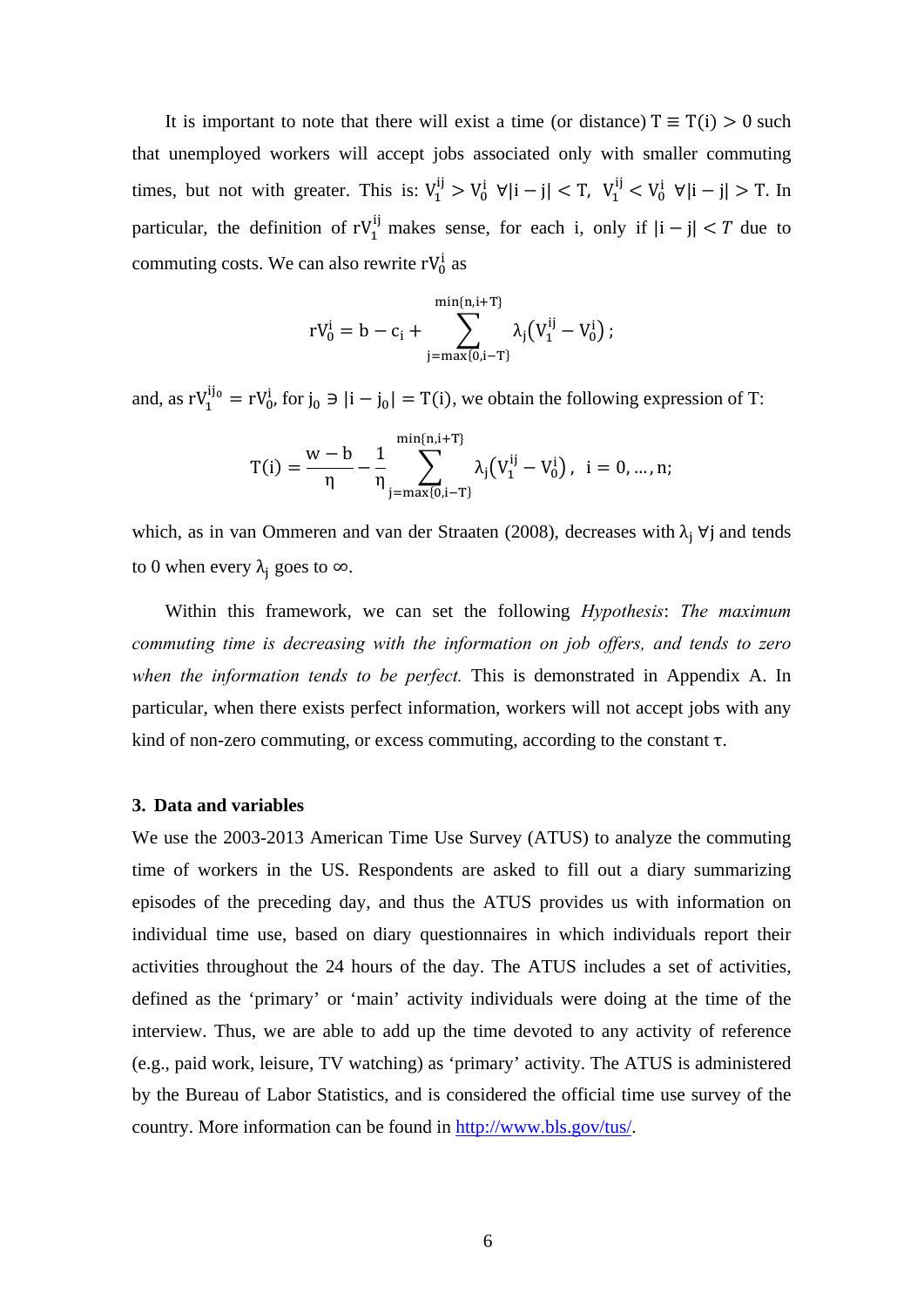The advantage of time-use surveys over stylized-questions, such as those included in the European Community Household Panel (ECHP), the British Household Panel Survey (BHPS), and the German Socio-Economic Panel (GSOEP), where respondents are asked how much time they have spent, for example, in the previous week, or normally spend each week, on any activity, is that diary-based estimates of time use are more reliable and accurate than estimates derived from direct questions (Juster and Stafford, 1985; Robinson, 1985; Bianchi et al., 2000; Bonke, 2005; Yee-Kan, 2008). Thus, in the same way that money-expenditure diaries have become the gold standard in the consumption literature, so have time-use diaries become the preferred method of gathering information about time spent on market work, non-market work, and leisure. Most studies documenting how individuals use their time are now based on these data sets (Aguiar and Hurst, 2007; Guryan et al., 2008; Ramey and Ramey, 2010; Sevilla, Gimenez-Nadal and Gershuny, 2012).

For the sake of comparison with prior studies (Aguiar and Hurst, 2007; Gimenez-Nadal and Sevilla, 2012), and to minimize the role of time-allocation decisions, such as education and retirement, that have a strong inter-temporal component over the life cycle, we restrict the sample used throughout our analysis to workers between the ages of 21 and 65 (inclusive). Furthermore, given that workers may have reported their activities during non-working days, and thus they do not have any commuting time, we restrict the analysis to working days, defined as those days where individuals devoted at least 60 minutes to market work activities, excluding commuting. Our model is based on the comparison between employed and self-employed workers, but in the ATUS other categories are considered, such as workers in the public sector. Given that the model is based on a direct comparison between employees and the self-employed, we restrict the analysis to both self-employed and employed (i.e., private) workers, excluding other categories. These restrictions leave us with 28,700 observations, 15,426 male and 13,274 female. Figure 3 shows the average time devoted to commuting during the years of the survey, for the selected sample. We have added a linear trend based on the average values, in order to obtain an idea of the trends in commuting time. We observe that commuting time has increased during the years of the survey, consistent with prior studies finding that commuting time in the US has increased (Kirby and LeSage, 2009; McKenzie and Rapino, 2009; Gimenez-Nadal and Molina, 2014). Also,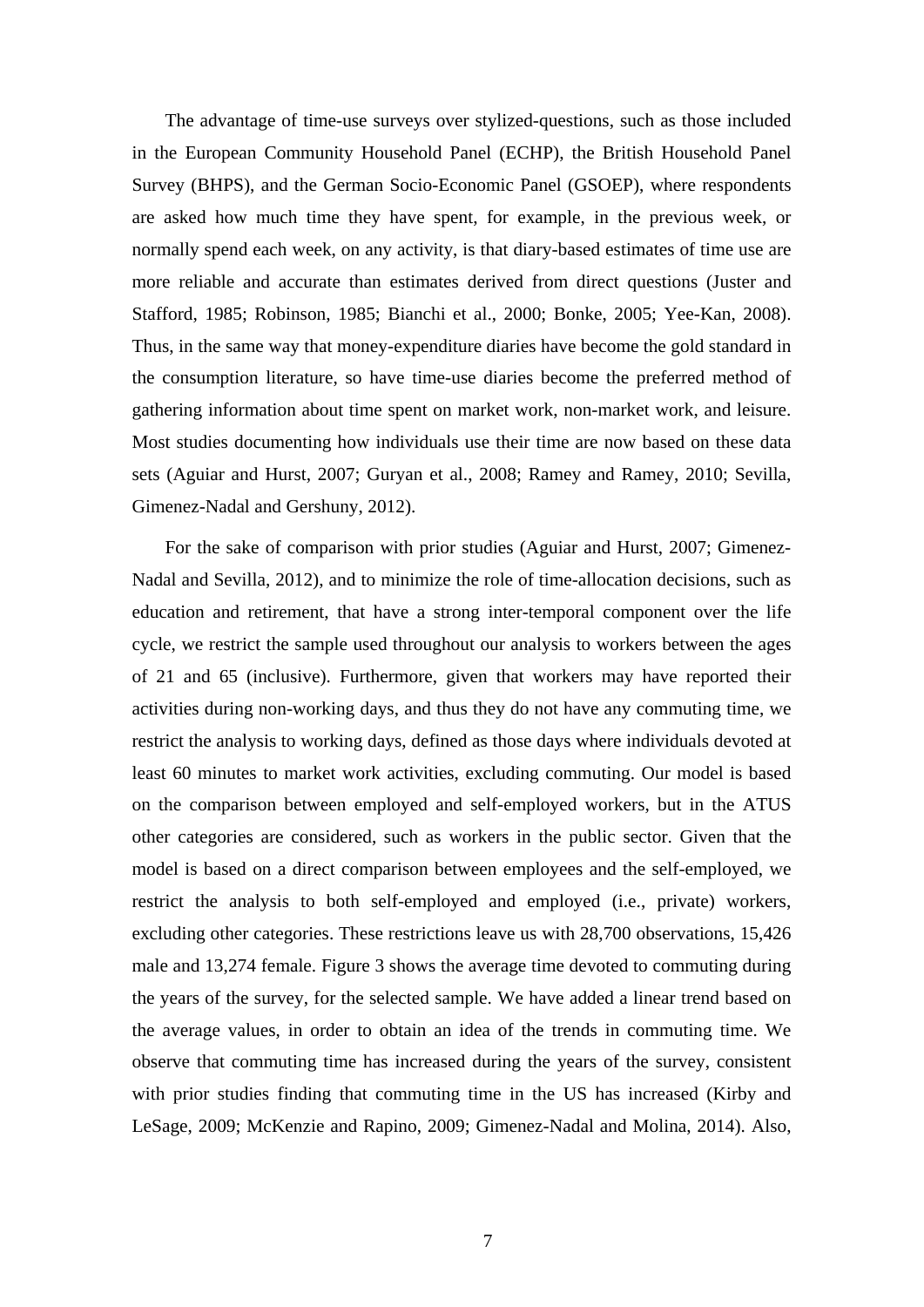men devote more time to commuting in comparison to women, consistent with Gimenez-Nadal and Molina (2016).

Regarding the time devoted to commuting, we consider the time of "commuting to/from work", coded with the activity code "180501". Also, given that we restrict the analysis to working days, we define "market work" as the time devoted to the sum of the following categories: "work, main job (not at home)", "working nec (not at home)", "work-related activities nec (not at home)", "work & related activities nec (not at home)", and "waiting work related activities (not home)". Table 1 shows the average time devoted to commuting by employed and self-employed workers on their working days, by gender. Self-employed men and women devote an average time of 36.44 and 21.86 minutes per working day to commuting, respectively, while employed men and women devoted 45.59 and 36.09 minutes per working day to commuting. Thus, we find a difference of 9.15 minutes between self-employed and employed male workers, which represents a difference in commuting time of 20%, and a difference of 14.23 between self-employed and employed female workers, which represents a difference in commuting time of 39%, with both differences being statistically significant at standard levels. Furthermore, we find that both employed and self-employed males devote more time to commuting compared to their female counterparts, which is consistent with Gimenez-Nadal and Molina (2016).

Considering the time devoted to market work, we find that male and female workers devote 492.60 and 409.90 minutes per working day, respectively, if they are self-employed, while their counterparts devote 516.15 and 462.46 minutes per working day, respectively. Thus, in comparison with employed workers, self-employed male and female workers devote 23.55 and 52.56 fewer minutes per day to these activities, with such differences being statistically significant at standard levels. These differences indicate that self-employed workers devote less time to commuting and market work compared to employed workers, which is also consistent with the positive relationship between commuting and market work reported in Schwanen and Dijst (2002) and Gimenez-Nadal and Molina (2014).

Figure 4 shows k-density distributions for the time devoted to commuting, according to their employment status, for both men and women. We observe that the time devoted to *Commuting* is concentrated between 0 and 2 hours per day for both men and women, and that the variation in *Commuting* for women is smaller than the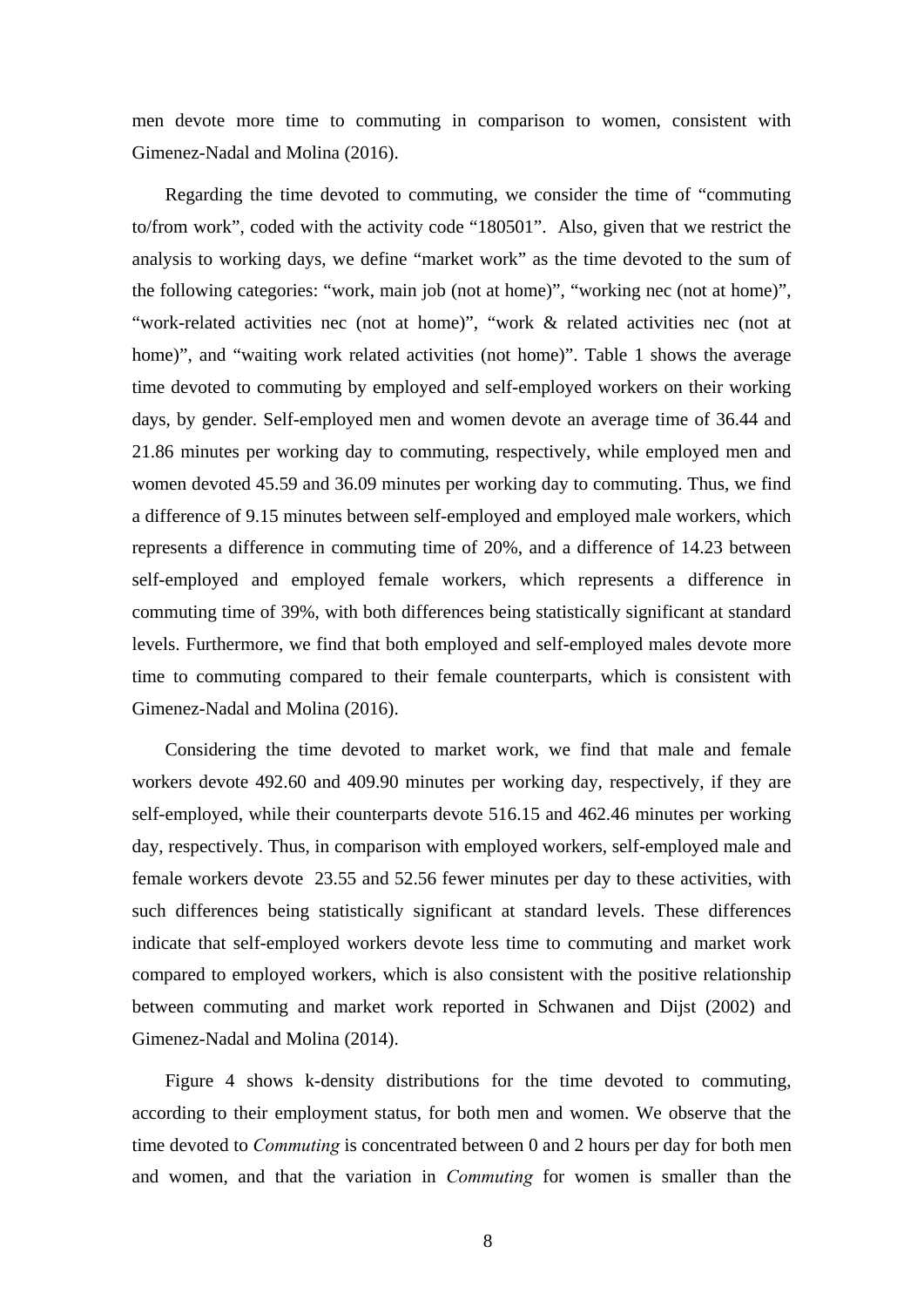variation for men, as the variance coefficients yield values of 1.038 for men and 1.051 for women. By employment status, we observe that self-employed men and women have greater variations in commuting time compared to their counterparts, as the variance coefficients yield values of 1.348 and 1.521 for self-employed men and women, while the variance coefficients yield values of 0.984 and 1.007 for employed men and women, respectively.

We have defined other variables that may affect the time devoted to commuting by workers (see Gimenez-Nadal and Molina (2016) for a review). We define age of respondents, education, race, being a citizen of the US, whether the respondent lives in couple, respondent's couple labor status, number of working hours per week (selfreported, retrospective method), total monthly household income, the number of children in the household, and family size.<sup>2</sup> For education, we consider  $3$  educational levels: primary education (less than high school diploma), secondary education (high school diploma) and university education (more than high school diploma), and we define 3 dummies. In the case of race, we define a dummy variable considering the respondent being white (1) or not (0). The same applies for the variable about citizenship; we create a dummy variable considering the respondent having US citizenship (1) or not (0). We also identify individuals living in couple, or not, and those whose partner is working, with 2 dummy variables. Household income is defined as the combined income of all family members during the last 12 months and includes money from jobs; net income from business, farm or rent; pensions; dividends; interest; Social Security payments; and any other money income received by family members who are 15 years of age or older. Household income is reported along sixteen income intervals ranging from less than US\$ 5,000 to US\$150,000 and more. For the top income category, we assume the same interval width as for the one second to the top.

Table 1 shows that, compared to employees, self-employed workers are relatively older, have a higher level of education (i.e. a higher proportion of workers with university education), a higher proportion are whites, and are non-citizens. Furthermore, self-employed workers have, in comparison to employees, a higher probability of living

<sup>&</sup>lt;sup>2</sup> Existing research has shown a relationship between wages and individual commuting behaviour (Van Ommeren, van den Berg and Gorter, 2000; Rupert, Stancanelli and Wasmer, 2009). However, the inclusion of wages in the analysis of commuting time may lead to endogeneity problems. Thus, and to the extent that income and education have been found to have a positive relationship to commuting time, we use education and household income as proxies for earnings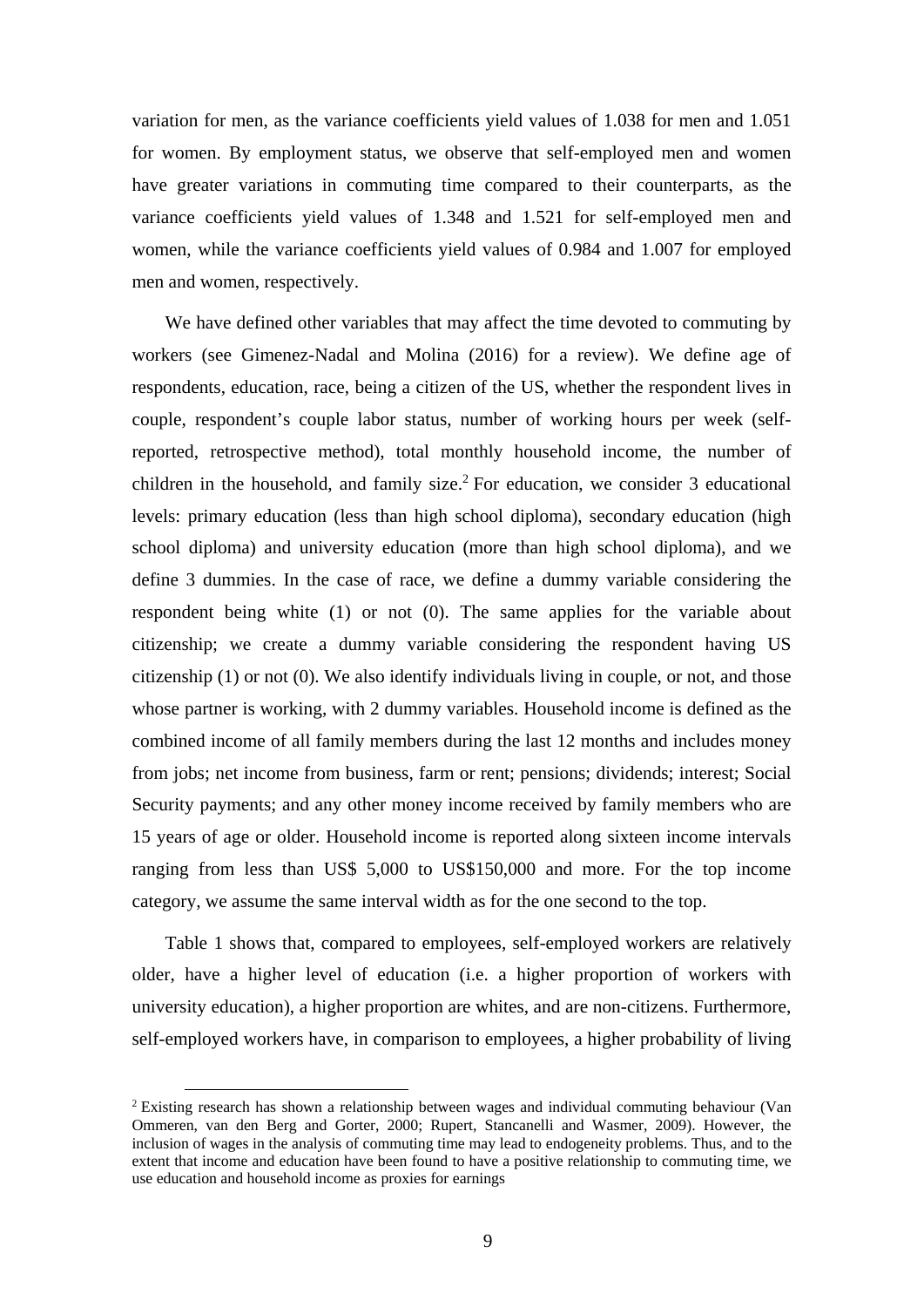in couple, and thus of having a working partner. Also, self-employed workers have statistically significant higher household income levels and smaller daily working hours than employees, although the differences in the weekly working hours are not significant for male workers.

We also take into account in our analysis the occupation and industry of workers. Most theoretical models assume that workers are homogeneous, in the sense that workers are directly comparable. However, there may be certain industries and occupations where it is more difficult to run a business, and thus the characteristics of workers in those sectors may differ more than in others. Furthermore, prior research has shown a relationship between occupations and commuting (Hanson and Johnston, 1985; Gordon, Kumar and Richardson, 1989; Hanson and Pratt, 1995), as for instance femaledominated occupations are more evenly distributed compared to men, and thus women may choose jobs closer to home. For this reason, and given that we have information on the occupation and industry, we define the occupation and industry of workers. In doing so, we consider the classification used by the ATUS dataset, that uses the 2002/2010 Census Occupation Classification and the 2002/2007 Census Industry Classification, to classify workers according to their respective occupation and industry. From these industry and occupation original codes, the ATUS team aggregates the industry and occupation codes into 14 and 11 categories. For industry, the following categories are defined: Agriculture, forestry, fishing, and hunting; Mining; Construction; Manufacturing; Wholesale and retail trade; Transportation and utilities; Information; Financial activities; Professional and business services; Educational and health services; Leisure and hospitality; Other services; Public administration; and Armed Forces. For occupation, the following categories are defined: Management, business, and financial; Professional and related; Service; Sales and related; Office and administrative support; Farming, fishing, and forestry; Construction and extraction; Installation, maintenance, and repair; Production; Transportation and materials moving; and Armed Forces. Table 1 shows that self-employed workers have a significantly higher probability of being in a management, business, financial, sales, construction and extraction occupation than employees. Regarding industries, the self-employed have greater probabilities of working in Agriculture, forestry, fishing and hunting; Construction, and Professional and business services than employees. In any case, there are no significant differences between the self-employed and employees in Professional occupations (only for men);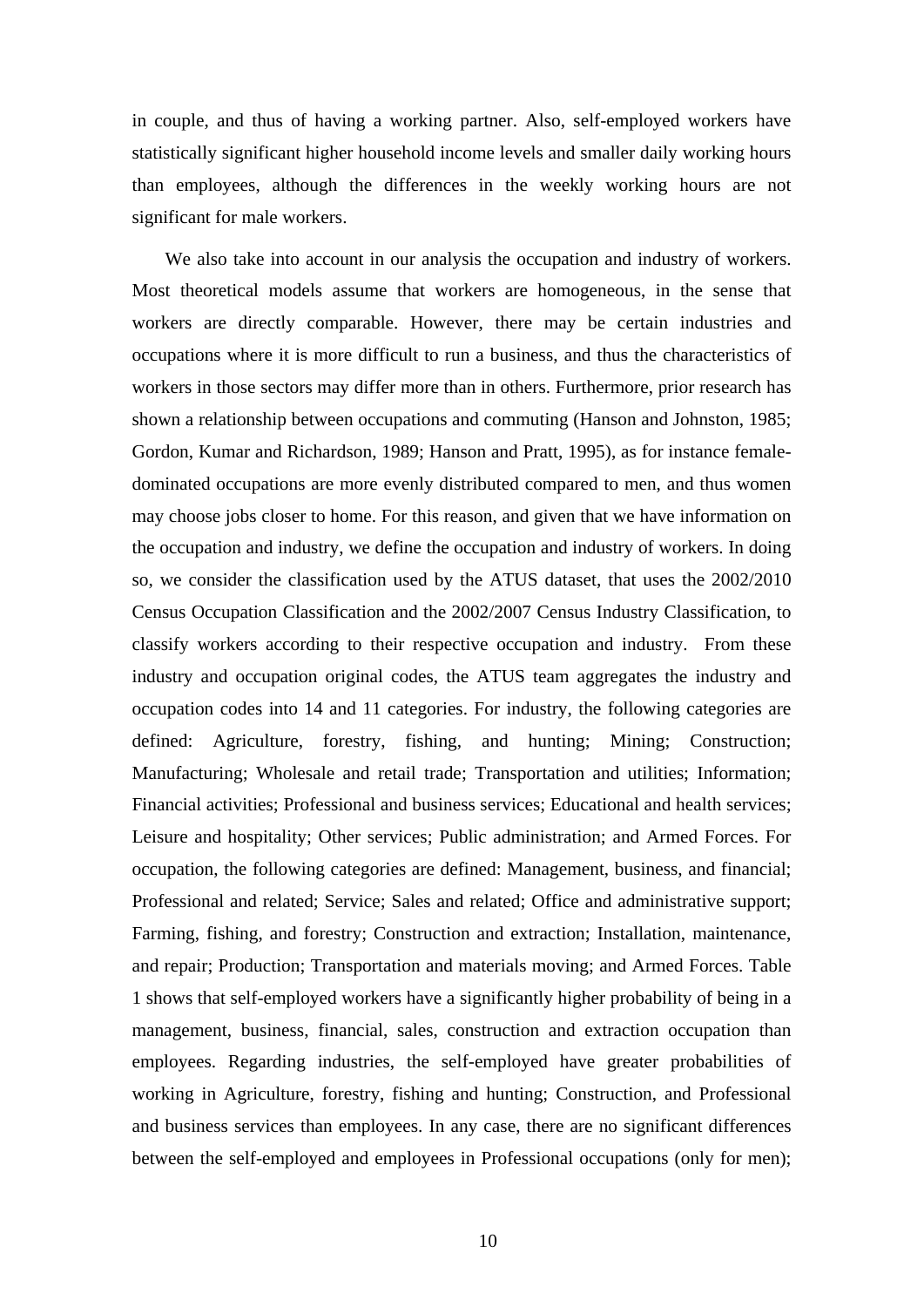Farming, fishing and forestry, and Installation occupations (only for women); Financial, Services and Education and health industries (only for men); Mining and Sales industries (only for women), and Leisure industry (for both men and women). Thus, given the heterogeneity of the two groups of workers, which may condition the observed differences in commuting time, it is important to control for the type of industry and occupation of the worker.

The ATUS allows us to compute the mode of transport of all the commuting episodes. Respondents report their commuting episodes, together with whether the commuting episode was done by car, public transport, etc… Thus, we compute the percentage of commuting that is done via different modes of transport, measured as the percentage of the total time in commuting. For example, for commuting time by car we sum the commuting time using this mode of transport, and we divide the sum by the total time devoted to commuting. We have defined the following modes of transport: private vehicle (car, truck, or motorcycle (driver); car, truck, or motorcycle (passenger)), active commuting (walking, bicycle), public transport (bus, subway/train, boat/ferry, taxi/limousine service), and other transport (airplane, other mode of transportation). Table 1 shows the percentage of commuting time that is done using the different categories of transport.<sup>3</sup> For men and women, the predominant mode of transport is by private vehicle, followed by active commuting and public transport, although there are differences between employees and the self-employed as the former have a higher proportion using private vehicles, with this difference being especially large in the case of women workers. Employees also appear to do more active commuting, and commuting by public transport, which may indicate that employees have longer commutes in comparison to the self-employed. Given such differences in the mode of transport, we will develop a specific analysis of differences in commuting time between employees and the self-employed.

Finally, we consider the demographic location of individuals, following the US Census Bureau's categorization of metropolitan areas, which will allow us to test our theoretical model. Despite that the Census Bureau's terminology for metropolitan areas and the classification of specific areas changes over time, the general concept is

<sup>&</sup>lt;sup>3</sup> Here, we must consider that some workers report no commuting on their working days. It could be the case of delivery drivers, whose time driving is computed as part of market work. Thus, given that some workers do not report any commuting time, the sum of the percentage of commuting done in the differenct modes of transport is not equal to 1.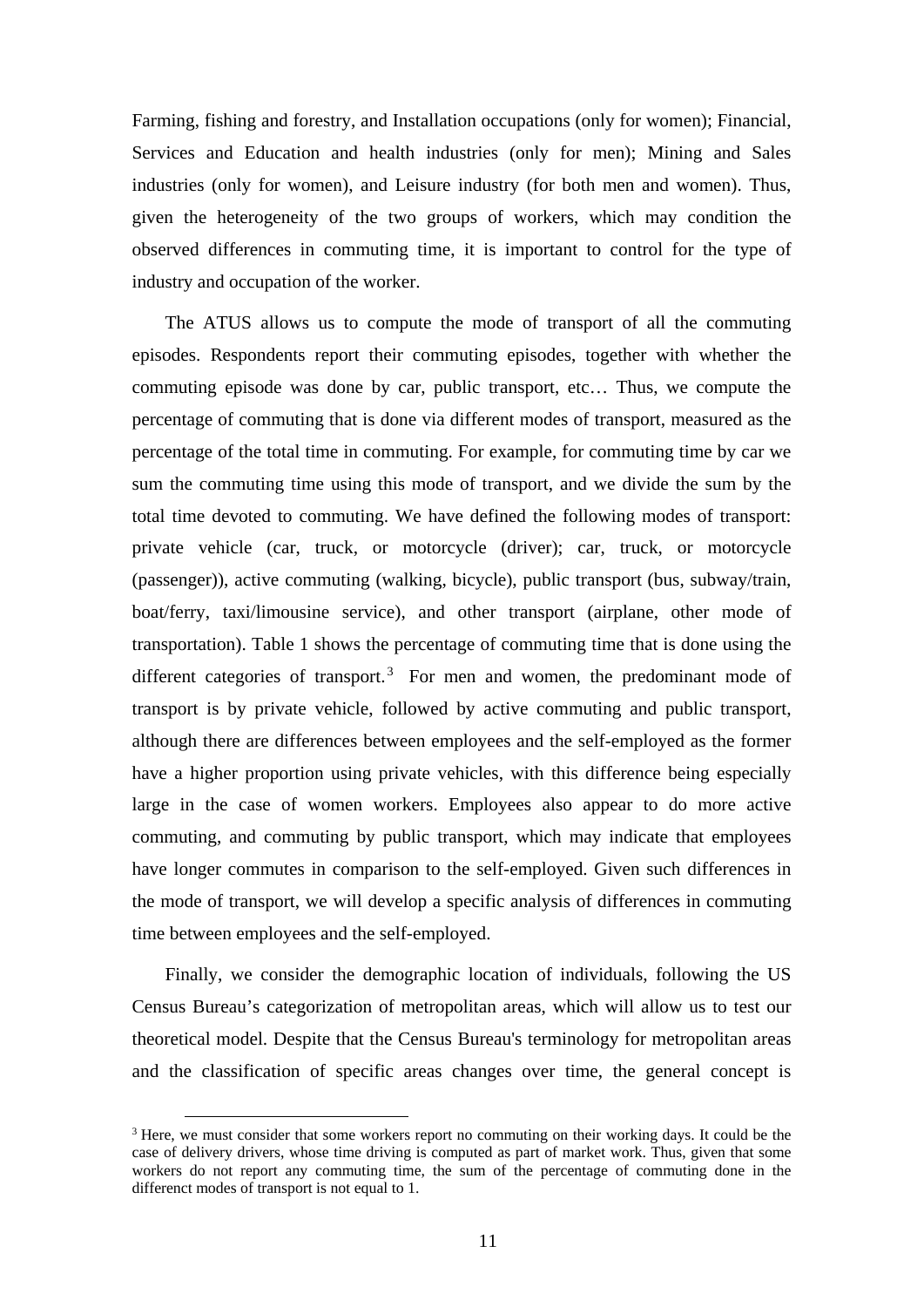consistent: a metropolitan area consists of a large population center and adjacent communities that have a high degree of economic and social interaction. The geographic information included in the ATUS includes a categorization of households as to whether they are in the central city within a metropolitan area, on the fringe of a metropolitan area (or just in a metropolitan area if no distinction is made) or in a nonmetropolitan area. Some small metropolitan areas do not have a central city/outlying area distinction, so households in those areas are excluded from the analysis. We define 3 dummy variables as follows: metropolitan (central city within a metropolitan area), fringe metropolitan (fringe of a metropolitan area) and non-metropolitan. As shown in Table 1, employees have a greater probability of being in a metropolitan center, and thus a lesser probability of being in a non-metropolitan area, with such differences being statistically significant at standard levels. Furthermore, we use the information about the size of the area of residence. The ATUS includes information about the population size of the metropolitan area in which a household is located, that is coded as follows: 2) 100,000-249,999 inhabit, 3) 250,000-499,999 inhabit, 4) 500,000- 999,999 inhabit, 5) 1,000,000-2,499,999 inhabit, 6) 2,500,000–4,999,999 inhabit, and 7) 5,000,000+ inhabit. As shown in Table 1, both men and women employees tend to live in more populated metropolitan areas than do the self-employed.

#### **4. Econometric analysis and results**

We estimate OLS regressions on the time devoted to commuting. However, since some individuals report no time in commuting (11.75% and 12.91% of men and women, respectively, during their working days) there can be some controversy regarding the selection of alternative models, such as that of Tobin (1958). According to Frazis and Stewart (2012), OLS models are preferred in the analysis of time allocation decisions, since estimation techniques for limited dependent variables that assume a non-linear functional form, such as the Tobit model, will be inconsistent if we want to estimate means of long-run time use from a sample of daily observations. Gershuny (2012) argues that estimations derived from single-day diaries have the problem of too many zeros, but traditional diary studies can still produce accurate estimates of mean times in activities for samples and subgroups. Within this framework, Foster and Kalenkoski (2013) compare the use of Tobit and OLS models in the analysis of the time devoted to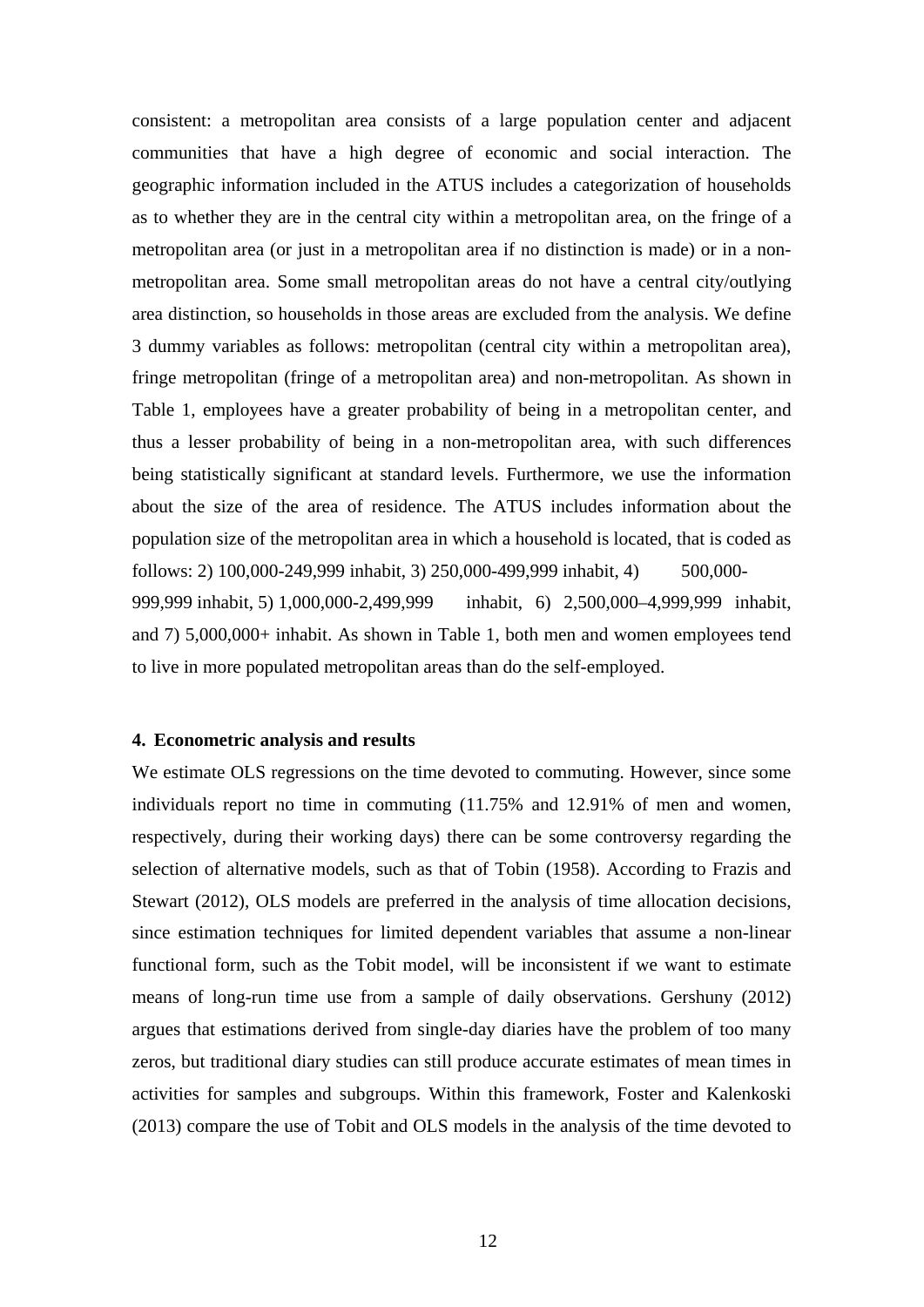childcare activities, and find that the qualitative conclusions are similar for the two estimation methods. Thus, we rely on OLS models.

The statistical model is as follows. For a given individual 'i', let *Ci* represent the daily hours individual "i" devotes to commuting, let *Privatei* be a dummy variable to indicate whether respondent "i" is an employee (1) or not (0), let  $X_i$  be a vector of sociodemographic and regional characteristics, and let *εi* be random variables that represent unmeasured factors. We estimate the following equation:

$$
C_i = \alpha + \beta_1 \text{Private}_i + \gamma X_i + \varepsilon_i \tag{1}
$$

where  $C_i$  represents the time devoted to Commuting by individual "i". Given our theoretical framework, where employees have more commuting compared to the selfemployed, we would expect to find that  $\beta_1 > 0$ . Given prior research showing that the factors affecting time-allocation decisions of men and women are different (Gimenez-Nadal and Sevilla, 2011; 2012; Gimenez-Nadal and Molina, 2014, 2016), we run each model separately by gender. Since the distributions of commuting time do not follow a normal distribution, we have corrected the standard errors to obtain robust standard errors. The vector  $X_i$  includes socio-demographic characteristics as described in Section 3. Primary education is chosen as the education level of reference. We have also included vectors of dummy variables to scale the day of the week (ref.: Monday) and the year (ref: 2003), and a vector of dummy variables to control for the state of residence (ref.: Alabama).

Table 2 shows the results of estimating Equation (1) on the time devoted to commuting.<sup>4</sup> Columns 1, 2 and 3 show the results of estimating Equation (1) for all workers, male, and female, respectively. We find that for all workers the coefficient for employee is positive and statistically significant at standard levels, indicating that employees spend comparatively more time in daily commuting than the self-employed. The same conclusions can be obtained if we restrict the analysis to male (Column 2) and female (Column 3) workers. In particular, excess commuting due to search imperfections in the labor market is, on average, of 10 minutes 30 seconds for men and 13 minutes 50 seconds for women. This is consistent with our theoretical framework, and given that the time devoted to commuting is 45.591 and 36.094 minutes per day for

<sup>&</sup>lt;sup>4</sup> We have estimated all the models, including the time devoted to market work during the day of the survey, and the results are robust to the inclusion of daily market work time (see Tables A1, A2 and A3 in Appendix).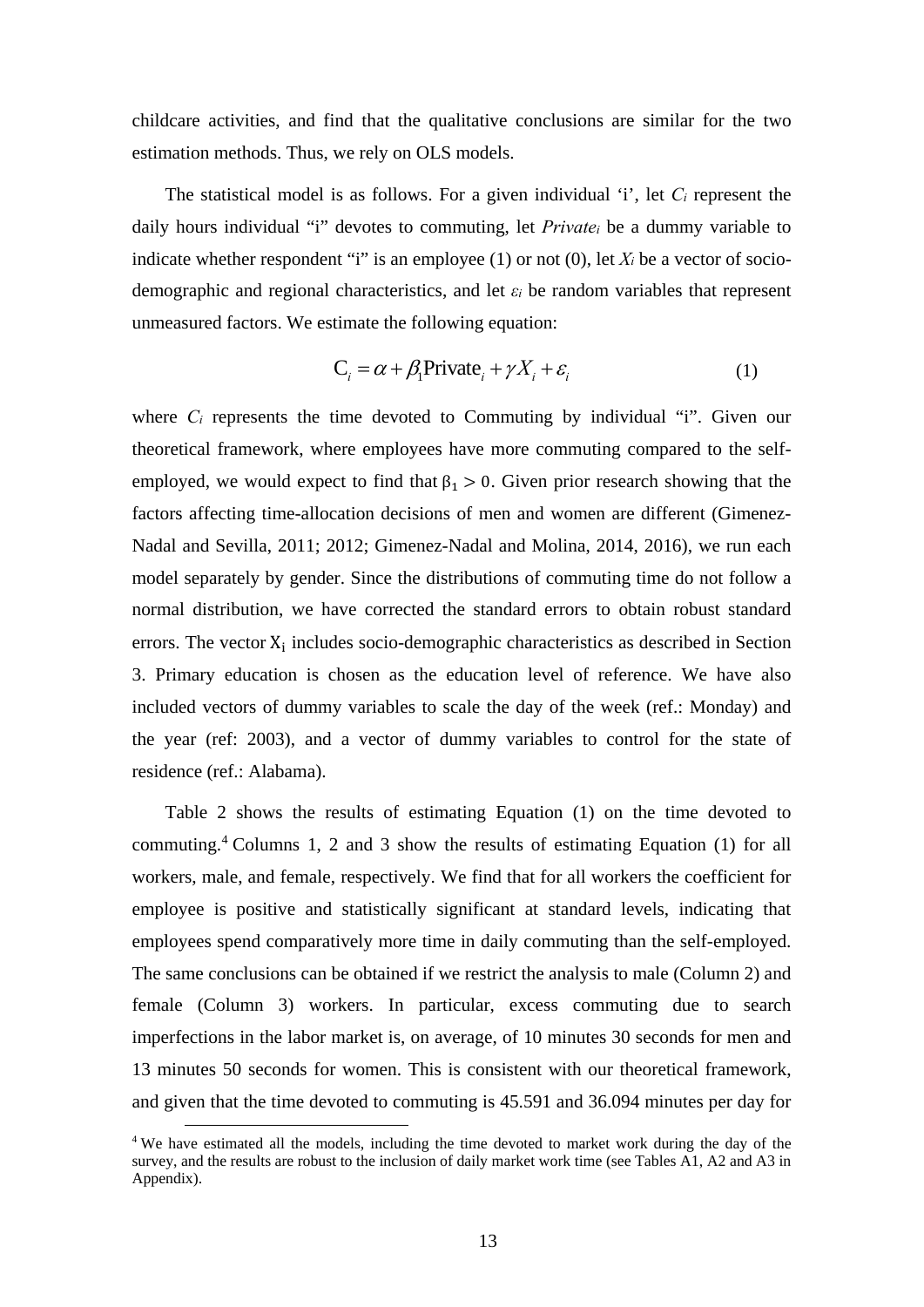males and females, this excess commuting represents 23% and 37% of the daily commuting of workers. Our results show a lower level of excess commuting over total commuting, compared to prior studies of commuting, where linear programming times between areas are used, partially correcting the problems of these studies (van Ommeren and van der Straaten, 2008). We have alternatively estimated Equation (1) for all workers (Column 4), males (Column 5) and females (Column 6), using an alternative definition of commuting, where we have included the categories "travel related to work nec" (coded as "1805099") and "travel related to income gen activity" (coded as "180503"). Results do not change with the definition of commuting used, which indicates the consistency of our results.

We also find that age has an inverted U-shaped relationship with commuting time, with this relationship being concentrated on women only, and the maximum commuting time being reached at the age of 40. Controlling the basic education level, secondary education is only significant among women, with a negative relationship. Race is only significant among women (being white implies less commuting time) and being a US citizen is always significant and negative related to commuting time. Household income has a positive relationship with commuting time, as higher household income usually means more time in commuting. In the absence of information on wage rates, personal income and education can be used as proxies, and have been found to have a positive influence on commuting times (Rouwendal and Nijkamp, 2004; Dargay and Van Ommeren, 2005; Susilo and Maat, 2007; Sandow, 2008; Sandow and Westin, 2010; Dargay and Clark, 2012). When individuals have higher household income, it could mean that wages are also higher, and thus workers devote more time to commuting (Manning, 2003). Furthermore, having children is negatively related to the time devoted to commuting by women, which is consistent with the Household-Responsibilities Hypothesis (Gimenez-Nadal and Molina, 2016) as women usually look for job locations close to their homes, in order to fulfill their household responsibilities, and thus the commuting time of mothers is comparatively lower than the commuting time of nonmothers. The normal number of hours of work per week has a positive relationship with commuting, while men who live in couple tend to do more commuting because they often need more income, so they look for more specialized jobs (Flowerdew, 1992; Green, 1997; McQuaid and Chen, 2012). On the contrary, when in a couple where both members have an active labor status, the effect is negative on commuting time.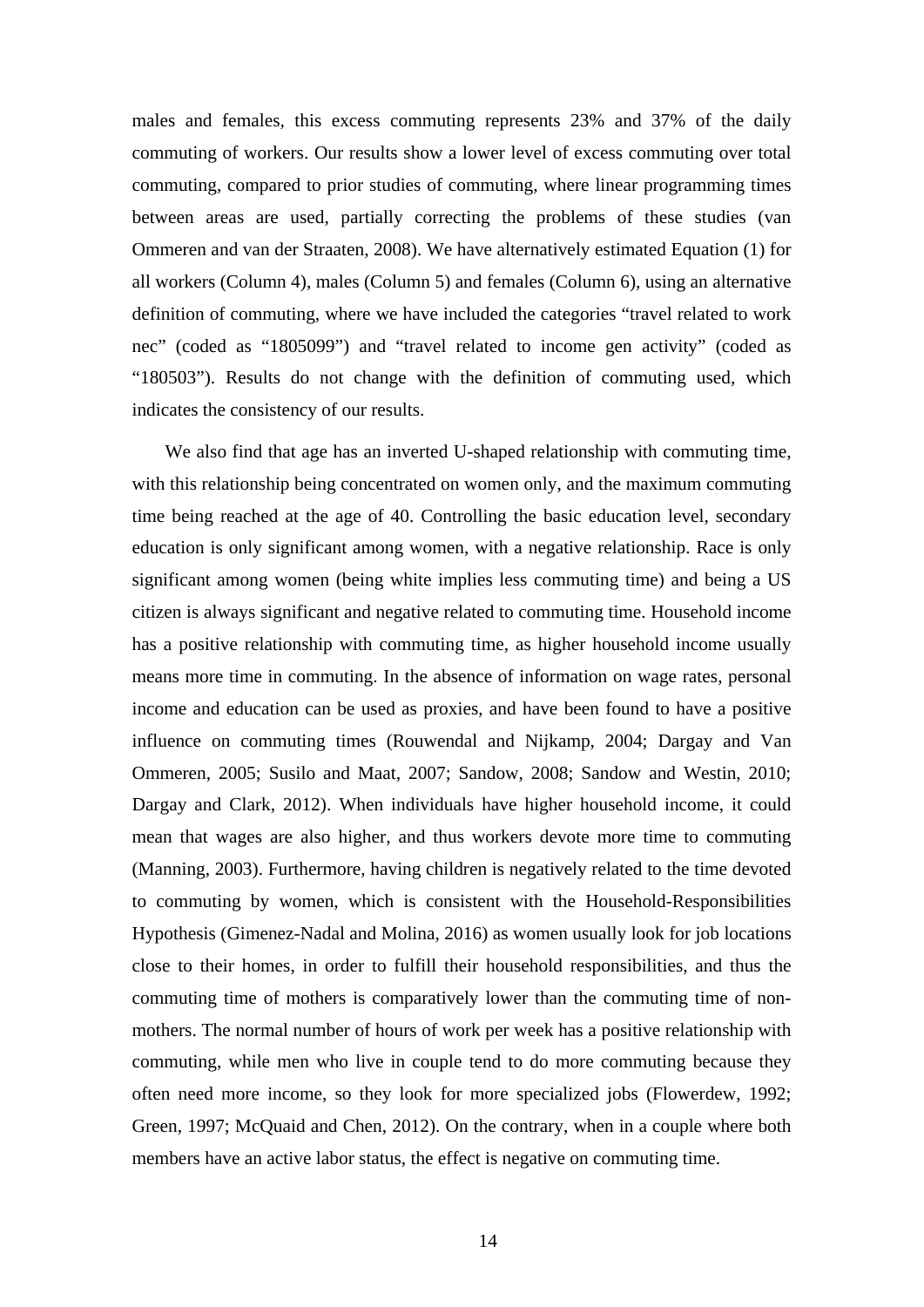Table 3 shows the results of estimating Equation (1) for men and women, depending on the mode of transport. We define mode of transport as commuting done exclusively by private vehicle (car, truck, or motorcycle (driver); car, truck, or motorcycle (passenger)), active commuting (walking, bicycle), or public transport (bus, subway/train, boat/ferry, taxi/limousine service). We exclude airplane and other modes of transportation, given that there is not enough variation in those modes across employment status. Additionally, given that combined commuting may be difficult to interpret, we restrict the analysis to individuals whose commuting is done with one mode of transport only. Van Ommeren and Van der Straaten (2008) find that the effect of being self-employed is somewhat smaller (in absolute sign) on commuting time than on distance, suggesting that the self-employed travel faster, as there are differences between the two groups about the choice of mode of transport. Thus, we analyze differences in commuting time between the employed and the self-employed by mode of transport, so that differences between the two groups are not due to differences in mode of transport. Table 3 shows that differences in the time devoted to commuting between the employed and the self-employed are concentrated on private transport and active commuting for men, and private transport for women. In the case of males, employees devote 5.390 more minutes per day to commuting when they use private transport, and 12.95 more minutes per day when they do active commuting, in comparison with their self-employed counterparts. In the case of women, employees devote 4.099 more minutes per day to commuting when they use private transport in comparison with their self-employed counterparts. We also find that male whites who travel by private vehicle devote more time to commuting in comparison with blacks and other ethnicities, consistent with the Spatial Mismatch Hypothesis (Klain, 1968; Zax and Klain, 1996; Zenou, 2002).

Column (1) in Table 4 estimates Equation (1) when we include variables about the geographical characteristics of the respondent. The reference category are individuals living in a central city within a metropolitan area, and we include two dummy variables to control for whether respondents live on the fringe of a metropolitan area (or just in a metropolitan area if no distinction is made) or in a non-metropolitan area. Additionally, we include a variable to control for the size of the city. We observe that, in comparison with individuals living in a central city within a metropolitan area, individuals living on the fringe of a metropolitan area devote 2.710 more minutes per day to commuting,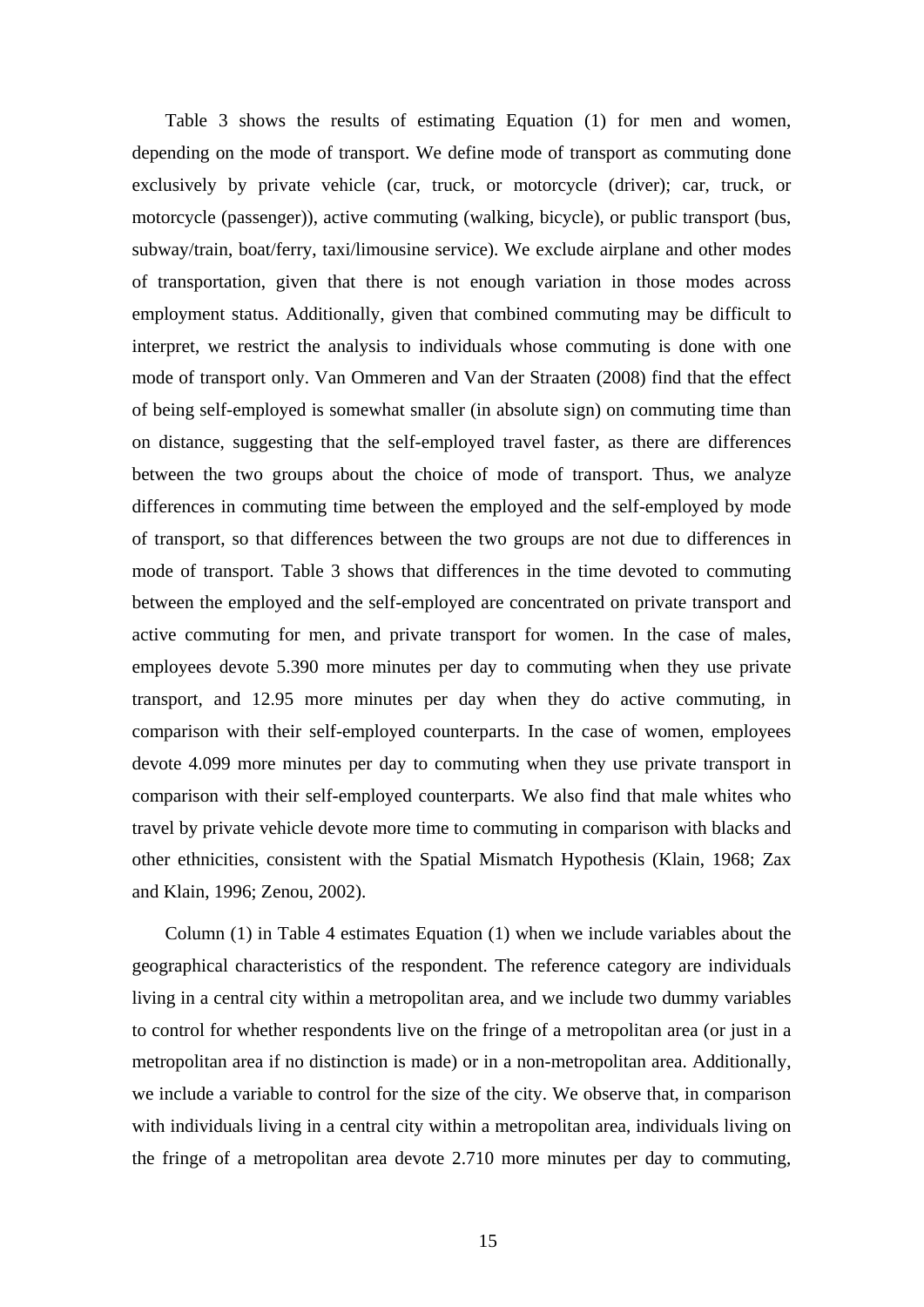while individuals living in a nonmetropolitan area devote 8.136 more minutes per day to commuting. These results give empirical support to our new "Diana" model, as the farther people live from the metropolitan core, the more time they devote to commuting, which is consistent with our theoretical hypothesis that most job vacancies are in city centers. Furthermore, we find that the greater the city size, the more the time devoted to commuting, indicating that individuals who live in crowded places tend to have longer commuting times (but not necessarily longer commuting distances, since the mode of transport also determines the time of the commute).

Columns 2 to 4 of Table 4 show the results for men, and Columns 5 to 7 of Table 4 show the results for women, considering whether respondents live in metropolitan centers, fringe metropolitan areas, and non-metropolitan areas. We can observe how labor market imperfections have the expected effect, according to Table 1, and to a greater extent as we approach the metropolitan center. The MSA size again has a positive and significant effect on commuting time, and age and education level results are in line with Tables 1 and 2. The Household-Responsibilities Hypothesis and the labor status of the couple have the expected relationships, according to Table 1. The Spatial Mismatch Hypothesis is again verified for male workers who live on the fringe of a metropolitan area.

#### **5. GIS modeling**

In this Section, we present a graphical analysis to illustrate our results regarding commuting time and state of residence. In doing so, we use a Geographical Information System (GIS) model based on individuals living in US cities (according to their longitude-latitude), and in each city we represent the average commute of the workers in the reference city. Such models are based on the conformal conical projection of J.H. Lambert; that is, from an Earth map some characteristics of interest are represented, using data on latitude and longitude. An analysis of commuting using this model can be found in Kwan and Kotsev (2015), who analyze commuting patterns of individuals living in the city of Sofia, Bulgaria. The authors use a microeconomics-based geographical model with detailed information about commuting time, and the different locations of the places of residence and work, to analyze differences in commuting patterns, controlling by gender and the mode of transport. Other papers about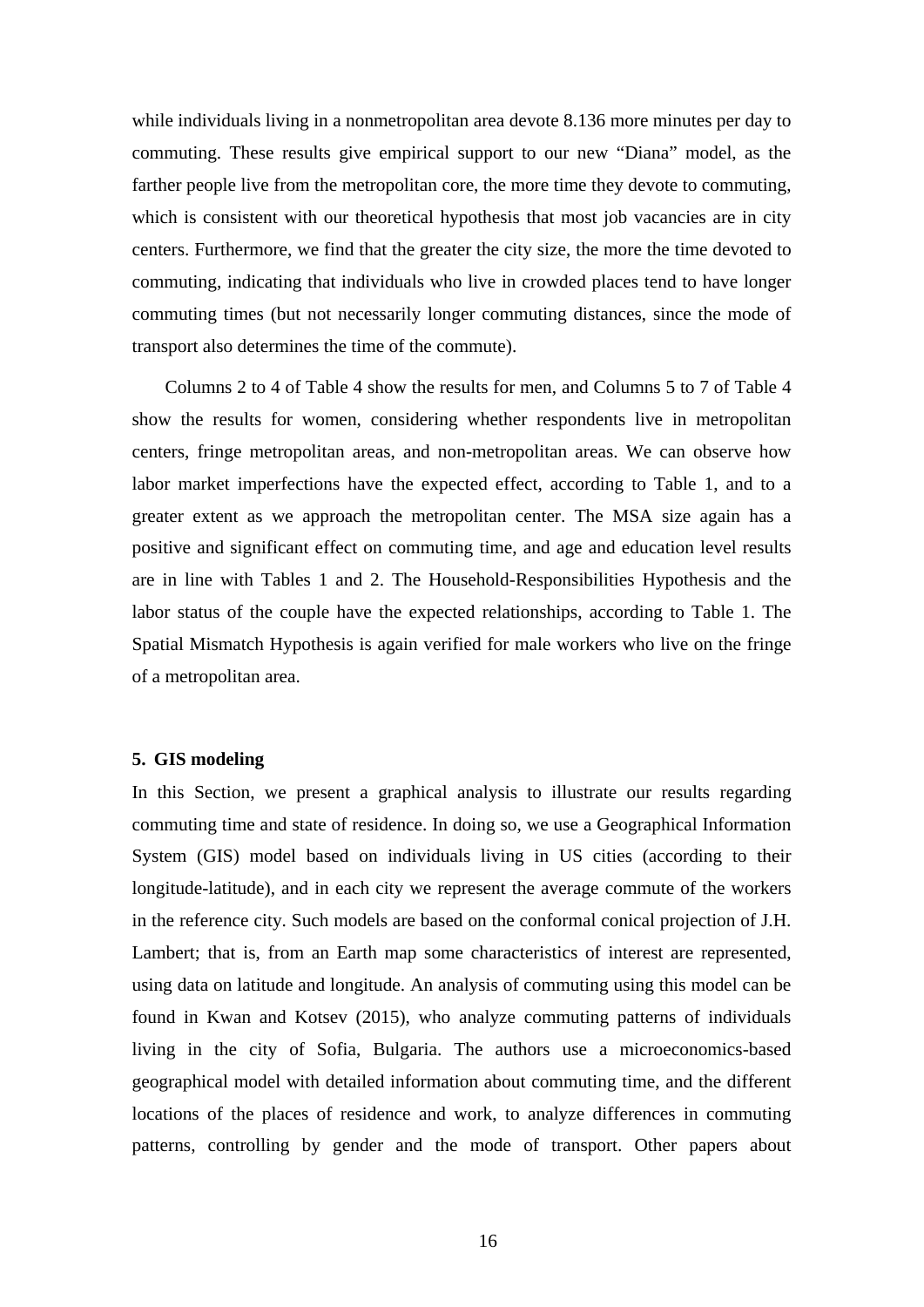commuting that use visual evidence and GIS modeling are Kwan (2000), Kwan (2004) and Shen, Kwan and Chai (2013).

For our purposes, the application that has been used to generate the model is ArcGIS (Esri). From a map of the US, we include the location (with latitude and longitude) of the main cities of each state, the average commute of the individuals living in each state, and the population of each state. Due to the type of data we have at hand, we have not been able to develop an in-depth analysis, as in Kwan and Kotsev (2015), and we must focus on a national level with a certain degree of disaggregation. The purpose of our graphical analysis is to see that those areas with higher average commuting are also the most populous states, with the biggest cities. This relationship seems self-evident but, if we consider that in large cities a large amount of jobs and houses are located in a very concentrated space, in comparison with less populated areas, where it is very likely that individuals must travel comparatively longer distances from their homes to their jobs, we could find that commuting time does not necessarily have a direct relationship to the distance travelled, and does not depend only on the mode of transport, but also on the place characteristics and the job location. Figure 5 shows the average commuting time by state, in relation to the population of the state. We find that average commuting time is greater in more populous states, especially on the East coast. Considering that cities on the East coast represent a set of heavily-populated cities, and the states are not very large in size, we can think of intensely populated areas having higher commuting times, which may indicate that individuals living in them have a long commuting time not because they cover large distances, but because of other urban characteristics.

#### **6. Conclusions**

This paper analyses the commuting behavior of workers in the US, focusing on the daily commuting time of workers in the period 2003-2013. In doing so, we aim to measure the "excess commuting" defined as the commuting originated due to job market imperfections. In doing so, we offer an updated measure of the time devoted to commuting, and we find that 20% and 39% of the total commuting of males and females, respectively, is "excess commuting", with such differences being concentrated in private transport users and male active commuters. These results are in line with those obtained in other studies, although they differ slightly from the traditional works using flows, Operational Research techniques, or National Travel Surveys, which offer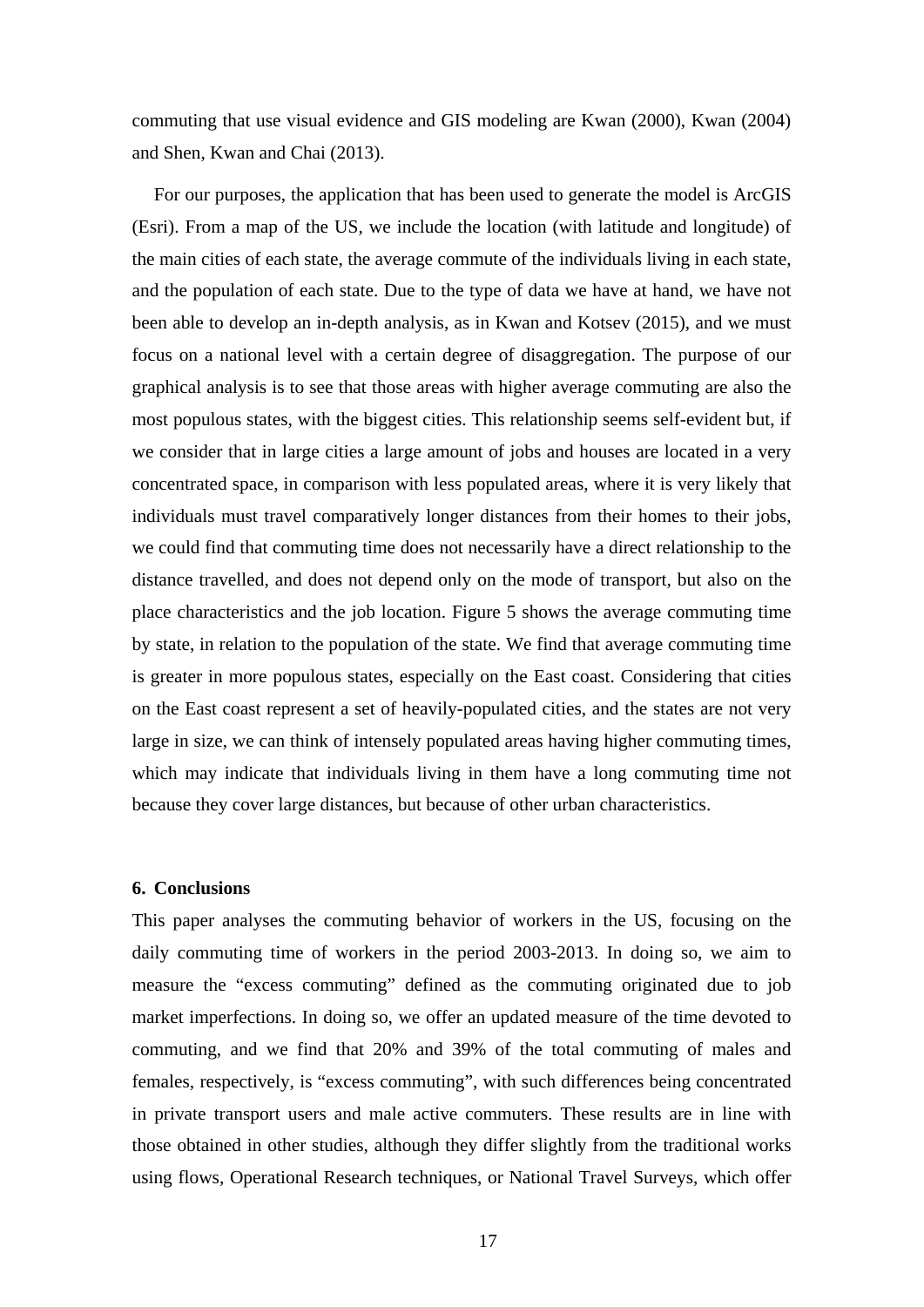commuting excesses of 50%. This divergence may indicate that time use surveys are useful in refining the measures of excess commuting. We also develop a new theoretical model for commuting around urban centers, and in the empirical testing of the model we find that commuting time is longer for workers living in non-metropolitan areas, which places urban centers as the core of economic activity. In short, the new theoretical model appears to be consistent with the US reality. We also show how the commute is longer in crowded cities, indicating that congestion and distance are positively related to commuting time.

We hope that our results will stimulate further research on the topic of commuting behavior and "excess commuting". Theoretical, as well as further empirical, research is needed to shed light on the question of how commuting behavior changes over time, and to determine how new infrastructures (e.g., highways, metro lines…) contribute to this behavior. It may be that policies aimed to promote rental housing favor the reduction of commuting, as location costs would be reduced and workers would tend to locate closer to the urban centers. Here, we have the case of Spain, a country with a high propensity to own housing property, and where young individuals were given a fixed monthly amount of money for rental housing, which allowed them to "leave the nest" and set up their own house. It may be of interest to see if this measure would be useful, given that since the majority mode of transport is by private car and the commute is a significant emitter of greenhouse gases. Finally, and given that most commuting is done by car, encouraging the use of public transport and investing in it would significantly reduce these emissions. The study of the environmental impact of commuting is a field that has been largely overlooked.

The data used in this paper impose one limitation, as the ATUS is a cross-section of individuals, which does not allow us to identify the relationship between commuting and self-employment status hours net of (permanent) individual heterogeneity in preferences. As argued by Van Ommeren and Van der Straaten (2008), selection into self-employment is an important issue, since there may be unobserved factors related to both the decision to be self-employed (vs. employed) and how much time to spend in daily commuting. Alternative datasets with a panel data structure, such as the British Household Panel Survey, The German Socio-Economic Panel, and the Panel Study of Income Dynamics, all provide information on both commuting behavior and employment, which could be used to investigate this topic. Furthermore, no information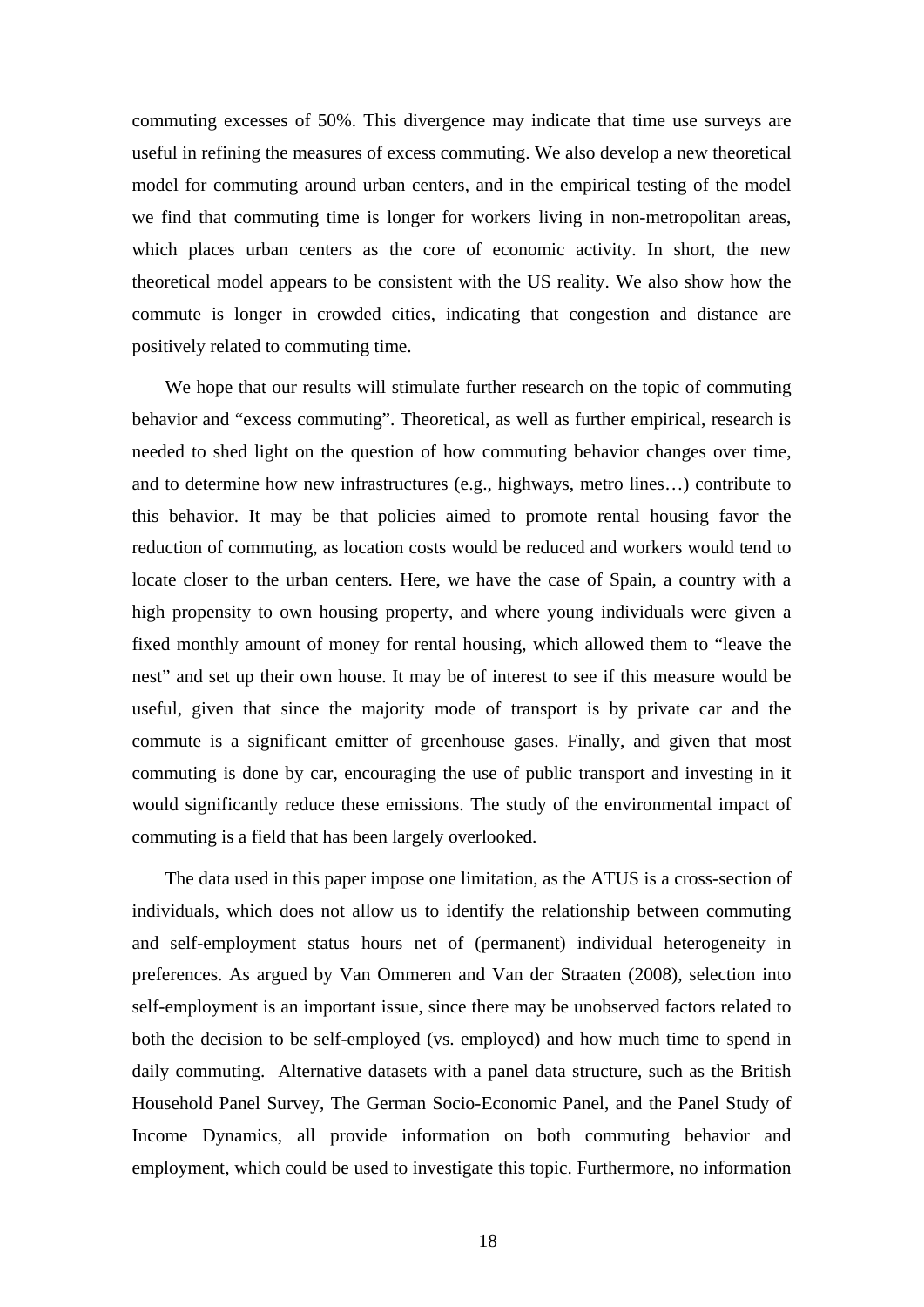about residence location is available for respondents. Despite that there is information for certain geographic characteristics, there is no information on residence location, and Giuliano (1998) shows that residence location patterns of the self-employed do not differ from those of the employees. These issues may be biasing our results, and thus we leave them for future research.

#### **References**

- Aguiar, M. and E. Hurst (2007). "Measuring trends in leisure: the allocation of time over five decades," *Quarterly of Journal Economics* 122, 969-1007.
- Alonso, W. (1964). "Location and Land Use," Harvard University Press, Cambridge.
- Van den Berg, G.J., and C. Gorter (1997). "Job search and commuting time," *Journal of Business and Economic Statistics* 15, 269–281.
- Bianchi, S., M. Milkie., L. Sayer and J.P. Robinson (2000). "Is anyone doing the housework? Trends in the gender division of household labor," *Social Forces* 79, 191–228.
- Bonke, J. (2005). "Paid work and unpaid work: Diary information versus questionnaire information," *Social Indicators Research* 70, 349–368.
- Cameron, G. and J. Muellbauer (1998). "The housing market and regional commuting and migration choices," *Scottish Journal of Political Economy* 45, 420–446.
- Cropper, M.L. and Gordon, P. (1991). "Wasteful Commuting: A Re-examination," *Journal of Urban Economics* 29, 2-13.
- DeSalvo, J.S., and M. Huq (1996). "Income: residential location, and mode choice," *Journal of Urban Economics* 40, 84–99.
- Evans, G.W., R.E Wener and D. Phillips (2002). "The morning rush hour: predictability and commuter stress," *Environment and Behavior* 34, 521–530.
- Flowerdew, R. 1992. "Labour market operation and geographical mobility," in A.G. Champion and A.J. Fielding (eds), *Migration Processes and Patterns Volume 1: Research Progress and Prospects*. London: Belhaven Press, pp. 77-101.
- Foster, G. and C. Kalenkoski (2013). "Tobit or OLS? An empirical evaluation under different diary window lengths," *Applied Economics* 45, 2994-3010.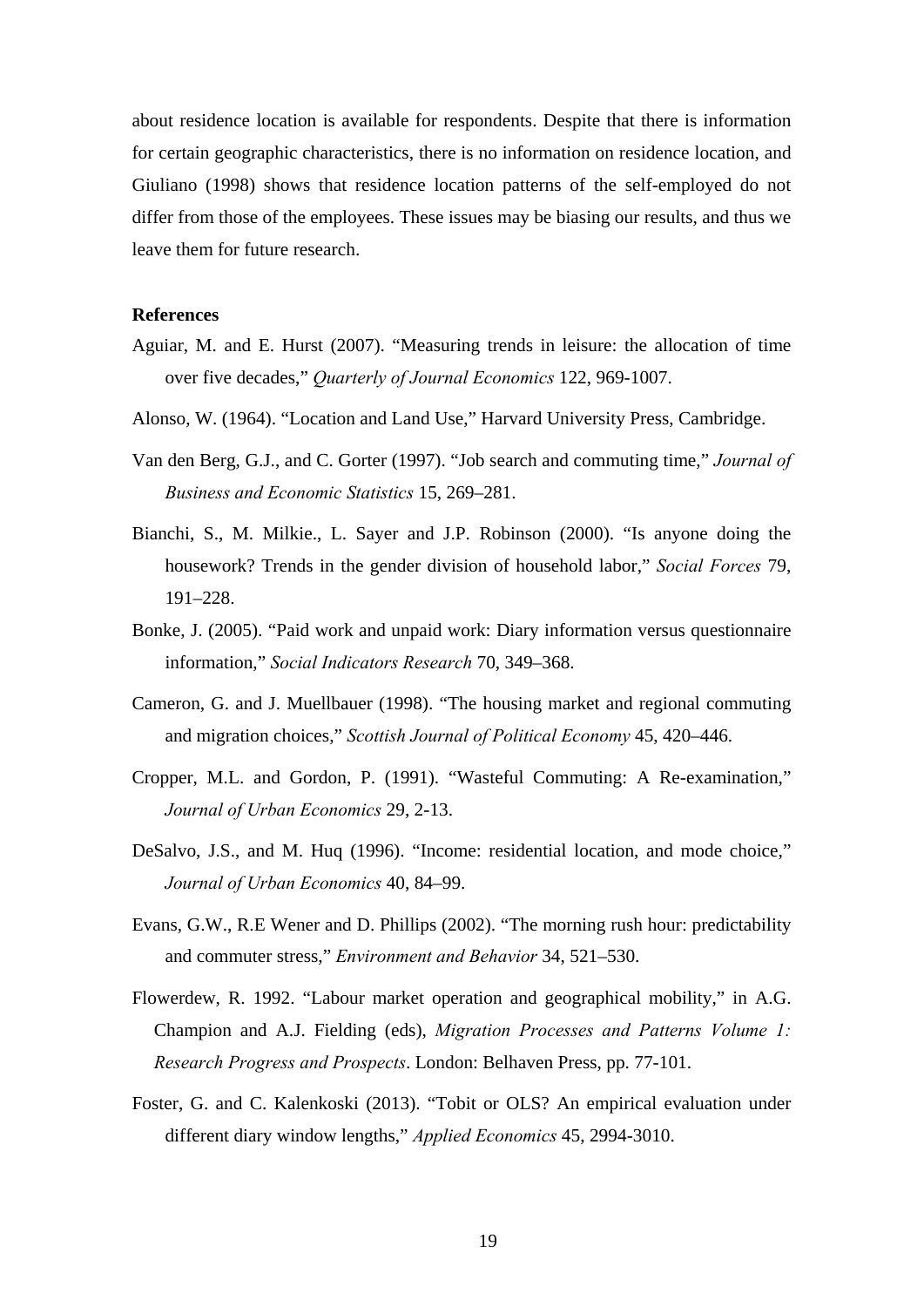- Frazis, H., and J. Stewart (2012). "How to Think About Time-Use Data: What Inferences Can We Make About Long- and Short-Run Time Use from Time Use Diaries?" *Annals of Economics and Statistics* 105/106, 231-246.
- Frey, B.S., and A. Stutzer (2008). Stress that Doesn"t Pay: The Commuting Paradox," *Scandinavian Journal of Economics* 110, 339-366
- Garreau, J. (1991). *Edge City: Life on the New Frontier*. Doubleday, New York.
- Gershuny, J. (2012). "Too Many Zeros: A Method for Estimating Long-term Time-use from Short Diaries," *Annals of Economics and Statistics* 105/106, 247-270.
- Gimenez-Nadal, J.I. and J.A. Molina (2014). "Commuting Time and Labour Supply in the Netherlands: A Time Use Study," *Journal of Transport Economics and Policy* 48, 409-426.
- Gimenez-Nadal, J.I. and J.A. Molina (2016). "Commuting Time and Household Responsibilities: Evidence using Propensity Score Matching," IZA Discussion Paper 8749.
- Gimenez-Nadal, J.I., and A. Sevilla (2011). "The Time-Crunch Paradox," *Social Indicators Research* 102: 181-196.
- Gimenez-Nadal, J.I. and A. Sevilla (2012). "Trends in time allocation: a cross-country analysis," *European Economic Review* 56, 1338-1359.
- Giuliano, G. (1998). "Information technology, work patterns and intra-metropolitan location: a case study," *Urban Studies* 35, 1077–1095
- Gordon, P., A. Kumar and H. Richardson (1989). "Gender differences in metropolitan travel behavior," *Regional Studies* 23: 499–510.
- Gottholmseder, G., K. Nowotny, G.J.Pruckner and E. Theurl (2009). "Stress perception and commuting," Health Economics 18, 559-576.
- Green, A. E. (1997). "A question of compromise? Case study evidence on the location and mobility strategies of dual career households," *Regional Studies*, 31(7), 641-657.
- Guryan, J., E. Hurst, and M. Kearney (2008). "Parental education and parental time with children," *Journal of Economic Perspectives* 22: 23–46.
- Hamilton, B.W. (1982). "Wasteful commuting," *Journal of Political Economy* 90, 1035-1053.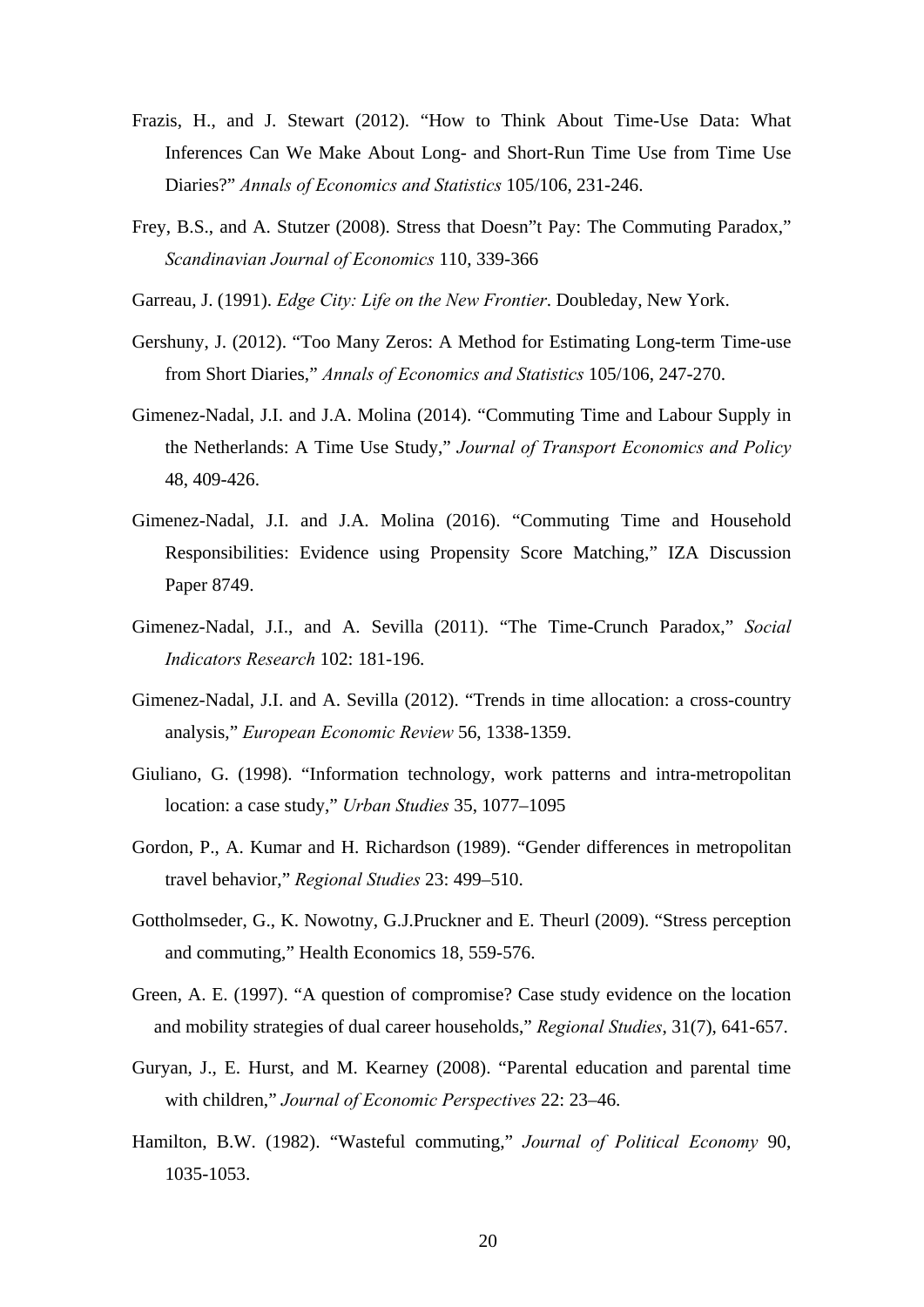- Hämmig, O., F. Gutzwiller and G. Bauer (2009). "Work-life conflict and associations with work and nonwork-related factors and with physical and mental health outcomes: a national representative cross-sectional study in Switzerland," *BMC Public Health* 9, 435.
- Hansson, E., K. Mattisson, J. Björk, P. Östergren and K. Jakobsson (2011). "Relationship between commuting and health outcomes in a cross-sectional population survey in southern Sweden," *BMC Public Health* 11, 834.
- Hanson, S. and I. Johnston (1985). "Gender differences in work trip lengths: Implications and explanations," *Urban Geography* 6: 193–219.
- Hanson, S. and G. Pratt (1995)*. Gender work and space. International Studies of Women and Place. London: Routledge.*
- Hennessy, D.A., and D.L. Wiesenthal (1999). "Traffic congestion, driver stress, and driver aggression," *Aggressive Behavior* 25, 409–423.
- Holzer, H.J. (1994). "Work, search and travel among white and black youth," *Journal of Urban Economics* 35, 320-345.
- Jansen, N.W.H., I.J. Kant, T.S. Kristensen and F.J.N. Nijhuis (2003). "Antecedents and Consequences of Work-Family Conflict: A Prospective Cohort Study," *Journal of Occupational and Environmental Medicine* 45, 479-491.
- Juster, T. and F. Stafford (1985). *Time, Goods, and Well-Being*. Ann Arbor, MI: Institute for Social Research.
- Kahneman, D. and A.B. Krueger (2006). "Developments in the Measurement of Subjective Well-Being," *Journal of Economic Perspectives* 20, 3-24.
- Kahneman, D., A.B. Krueger, D. Schkade, N. Schwarz and A. Stone (2004). "A Survey Method for Characterizing Daily Life Experience: The Day Reconstruction Method," *Science* 3, 1776-1780.
- Kanaroglu, P.S., C.D. Higgins and T.A. Chowdhurry (2015). "Excess commuting: a critical review and comparative analysis of concepts, índices and policy implications," *Journal of Transport Geography* 44, 13-23.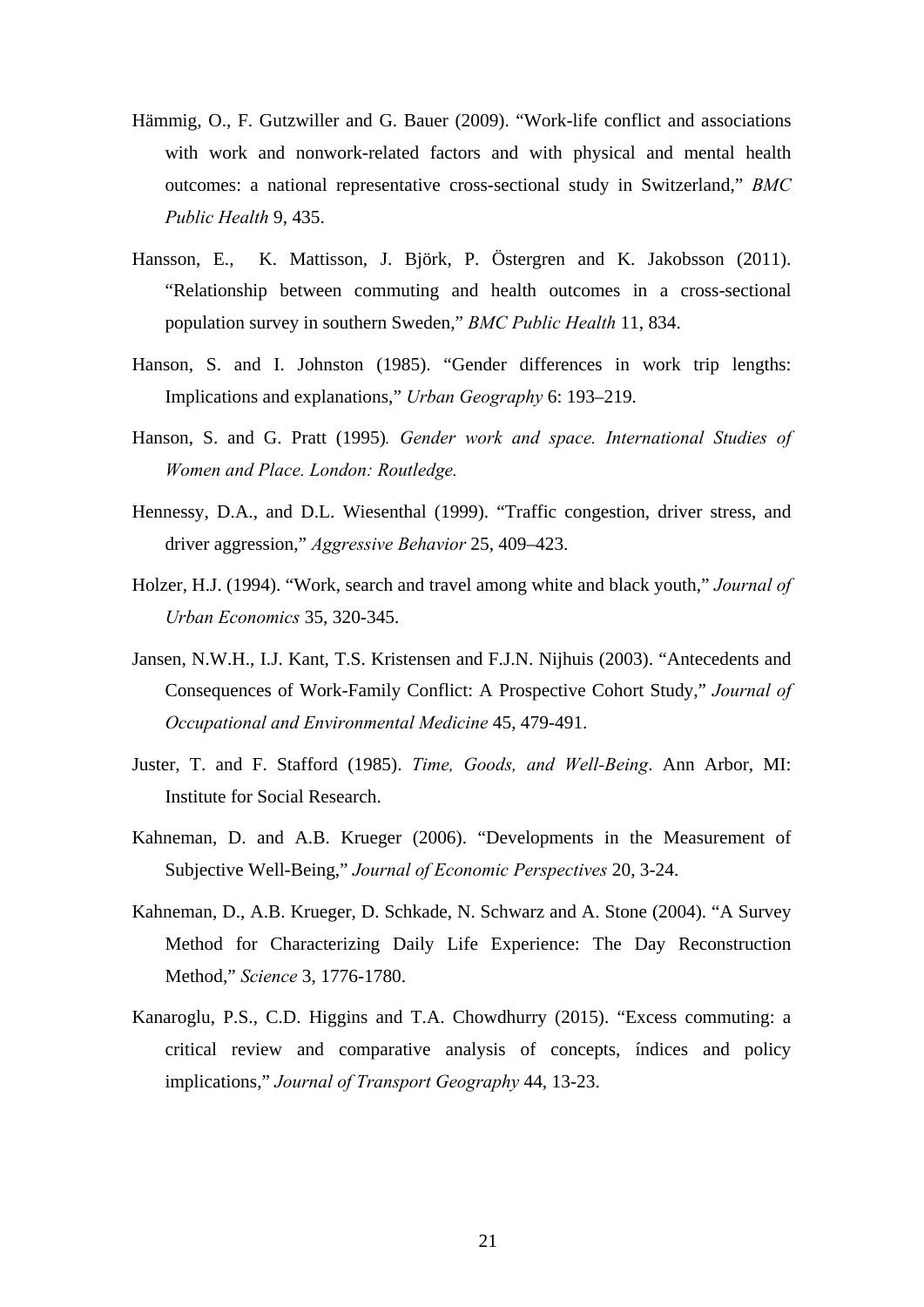- Kenworthy, J.R., and F.B. Laube (1999). "Patterns of automobile dependence in cities: an international overview of key physical and economic dimensions with some implications for urban policy," *Transportation Research Part A* 33, 691–723.
- Kirby, D.K. and J.P. LeSage (2009). "Changes in commuting to work times over the 1990 to 2000 period," *Regional Science and Urban Economics* 39, 460-471.
- Kitamura, R., and S. Fujii (1997). "Time-use data, analysis and modeling: toward the next generation of transportation planning methodologies," *Transport Policy* 4, 225-235.
- Klain, J.F. (1968). "Housing segregation, negro employment, and Metropolitan decentralization," *Quarterly Journal of Economics* 82, 175-197.
- Knox, P.L., and L. McCarthy (2005). *Urbanization: An Introduction to Urban Geography*, Second edn, Prentice Hall, Englewood Cliffs, NJ.
- Koslowsky, M., A. Kluger and Reich (1995). *Commuting Stress: Causes, Effects and Methods of Coping*. Plenum, New York.
- Kwan, M-P. (2000). "Interactive geovisualization of activity-travel patterns using threedimensional geographical information systems: a mathodological exploration with a large data set," *Transportation Research Part C: Emerging technology*, 8, 185- 203.
- Kwan, M-P. (2004). "GIS methods in time-geographical research: geocomputation and geovisualization of human activity patterns," *Geografiska Annaler Series B: Human Geography*, 84, 267-80.
- Kwan, M-P. and A. Kotsev (2015). "Gender differences in commute time and accessibility in Sofia, Bulgaria: a study using 3D geovisualization," *The Geographical Journal*, 181, 83-96.
- Mills, E.S. (1967). "An aggregative model of resource allocation in a metropolitan area," *American Economic Review* 57, 197-210.
- Ma, K.M. and D. Banister (2006). "Excess commuting: a critical review," *Transport Reviews* 26, 749-767.
- McQuaid, R. W., and T. Chen (2012). "Commuting times The role of gender, children and part-time work," *Research in Transportation Economics*, 34(1), 66-73.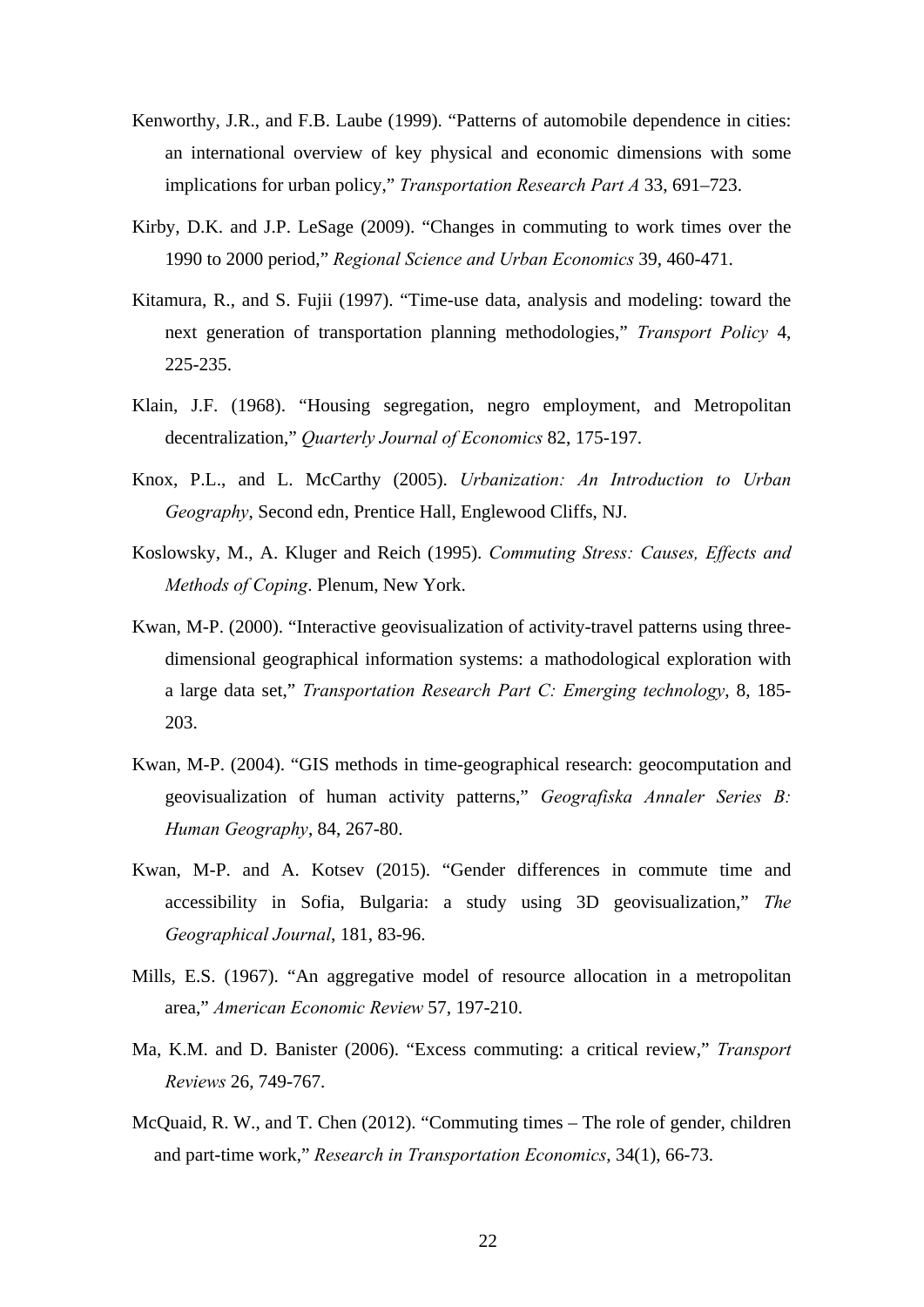- Manning, A. (2003). "The real thin theory: monopsony in modern labor markets," *Labour Economics* 10, 749-767.
- Martin, A., Y. Goryakin, and M. Suhrcke (2014). "Does active commuting improve psiychological wellbeing? Longitudinal evidence from eighteen waves of the British Household Panel Survey," *Preventive Medicine* 69, 296-303.
- Muth, R.F. (1969). *Cities and Housing: The Spatial Pattern of Urban Residential Land Use*. University of Chicago Press, Chicago, IL.
- Muller, P.O. (1981). *Contemporary Suburban America*. Prentice Hall, NJ.
- McKenzie, B., and M. Rapino (2009). "Commuting in the United Stated: 2009," U.S. Department of Commerce, Economics and Statistics Administration, U.S. CENSUS BUREAU.
- Novaco, R.W., and O.I. Gonzalez (2009). Commuting and Well-being. In Y. Amichai-Hamburger (Ed.), *Technology and Psychological Well-Being* (pp. 174-205). Cambridge University Press, Cambridge, U.K.
- Novaco, R.W., D. Stokols and L. Milanesi (1990). "Objective and subjective dimensions of travel impedance as determinants of commuting stress," *American Journal of Community Psychology* 18, 231–257.
- Van Ommeren, J. (1998). "On-the-job search behavior: the importance of commuting time," *Land Economics* 74, 526–540.
- Van Ommeren, J.N. and J.W. van der Straaten (2008). "The effect of search imperfections on commuting behavior: Evidence from employed and self-employed workers," *Regional Science and Urban Economics* 38, 127-147.
- Ramey, G. and V.A. Ramey (2010). "The Rug Rat Race," *Nber Working Paper Series* 15284, National Bureau of Economic Research.
- Robinson, J.P. (1985). "The validity and reliability of diaries versus alternative time use measures," in *Time, goods, and well-being*: Juster and Stafford (eds). Ann Arbor, MI: The University of Michigan, pp 33–62.
- Roberts, J., R. Hodgson and P. Dolan (2011). "It's driving her mad: Gender differences in the effects of commuting on psychological health," *Journal of Health Economics* 30, 1064-1076.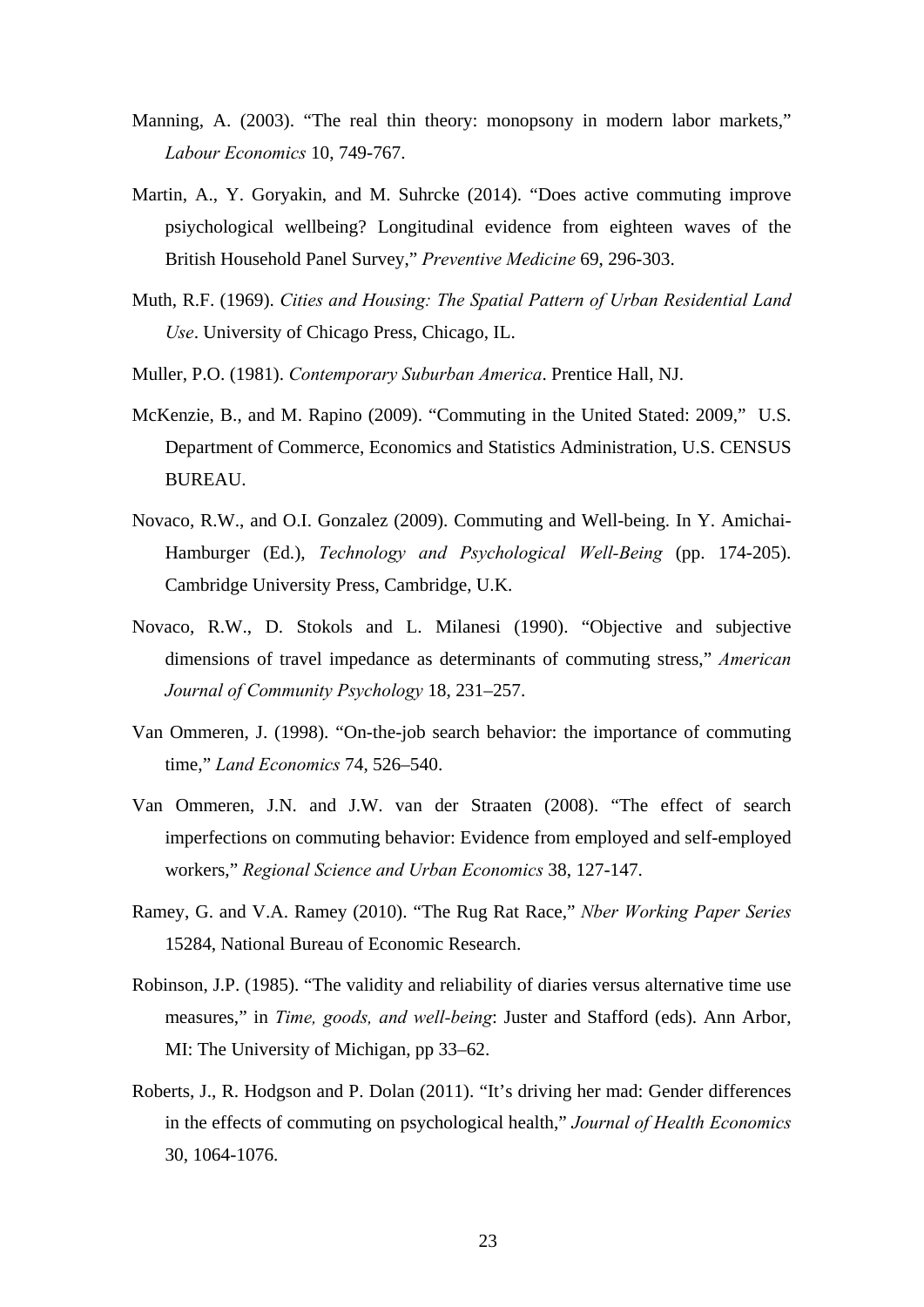- Rodriguez, D (2004). "Spatial choices and excess commuting: a case study of bank tellers in Bogota, Colombia," *Journal of Transport Geography* 12, 49-61.
- Rouwendal, J. (2004). "Search theory and commuting behavior," *Growth and Change* 35, 391–417.
- Schaeffer, M., S. Street, J. Singer and A. Baum (1988). "Effects of control on the stress reactions of commuters." *Journal of Applied Social Psychology* 18, 944–957.
- Schwanen, T., and M. Dijst (2002). "Travel-time ratios for visits to the workplace: the relationship between commuting time and work duration", *Transportation Research Part A* 36, 573-592.
- Sevilla, A., J.I. Gimenez-Nadal, and J. Gershuny (2010). "Leisure Inequality in the United States: 1965-2003," *IZA Discussion Papers* 6708.
- Shen, Y., M-P. Kwan and Y. Chai (2013). "Investigating commuting flexibility with GPS data and 3D geovisualization: a case study of Beijing, China," *Journal of Transport Geography*, 32, 1-11.
- Small, K. and S. Song (1992). "Wasteful commuting: a resolution," *Journal of Political Economy* 100, 888-898.
- Susilo, Y.O. and K. Maat (2007). "The influence of built environment to the trends in commuting journeys in the Netherlands," *Transportation* 34, 589-609.
- Tobin, J. (1958). "Estimation of relationships for limited dependent variables," *Econometrica* 26: 24–36.
- Walsleben, J.A., R.G. Norman, R.D. Novak, E.B. O"Malley, D.M. Rapoport and K.D. Strohl (1999). "Sleep Habits of Long Island Rail Road Commuters," *Sleep* 22,728- 734.
- Wasmer, E. and Y. Zenou (2002). "Does city structure affect job search and welfare?," *Journal of Urban Economics* 51, 515-541.
- Weinberg, D.H., J. Friedman, J. and S.K. Mayo (1981). "Intraurban residential mobility: the role of transaction costs, market imperfections and household disequilibrium," *Journal of Urban Economics* 9, 332-348.
- Wener, R.E., G.W. Evans, D. Phillips and N. Nadler (2003). "Running for the 7:45: the effects of public transit improvements on commuter stress," *Transportation* 30, 203–220.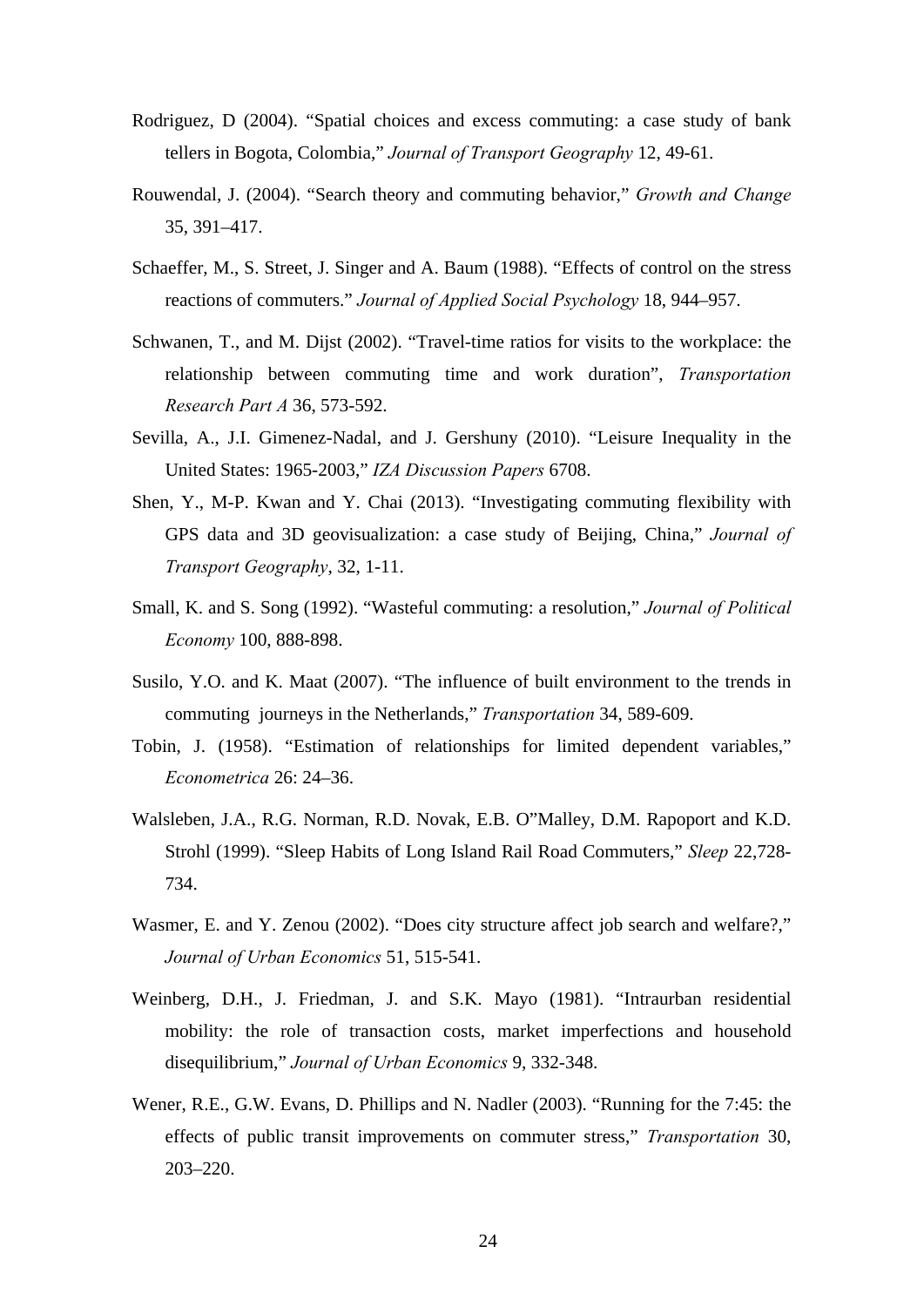- Yee-Kan, M. (2008). "Measuring Housework Participation: The Gap Between "Stylised" Questionnaire Estimates and Diary-Based Estimates," *Social Indicators Research* 86, 381-400.
- Zax, J.S. (1991). "Compensation for commuters in labor and housing markets," *Journal of Urban Economics* 30, 192-207.
- Zax, J. and J.F. Klain (1996). "Moving to the suburbs: de recolocating companies leave their black employees behind?," *Journal of Labor Economics* 14, 472-493.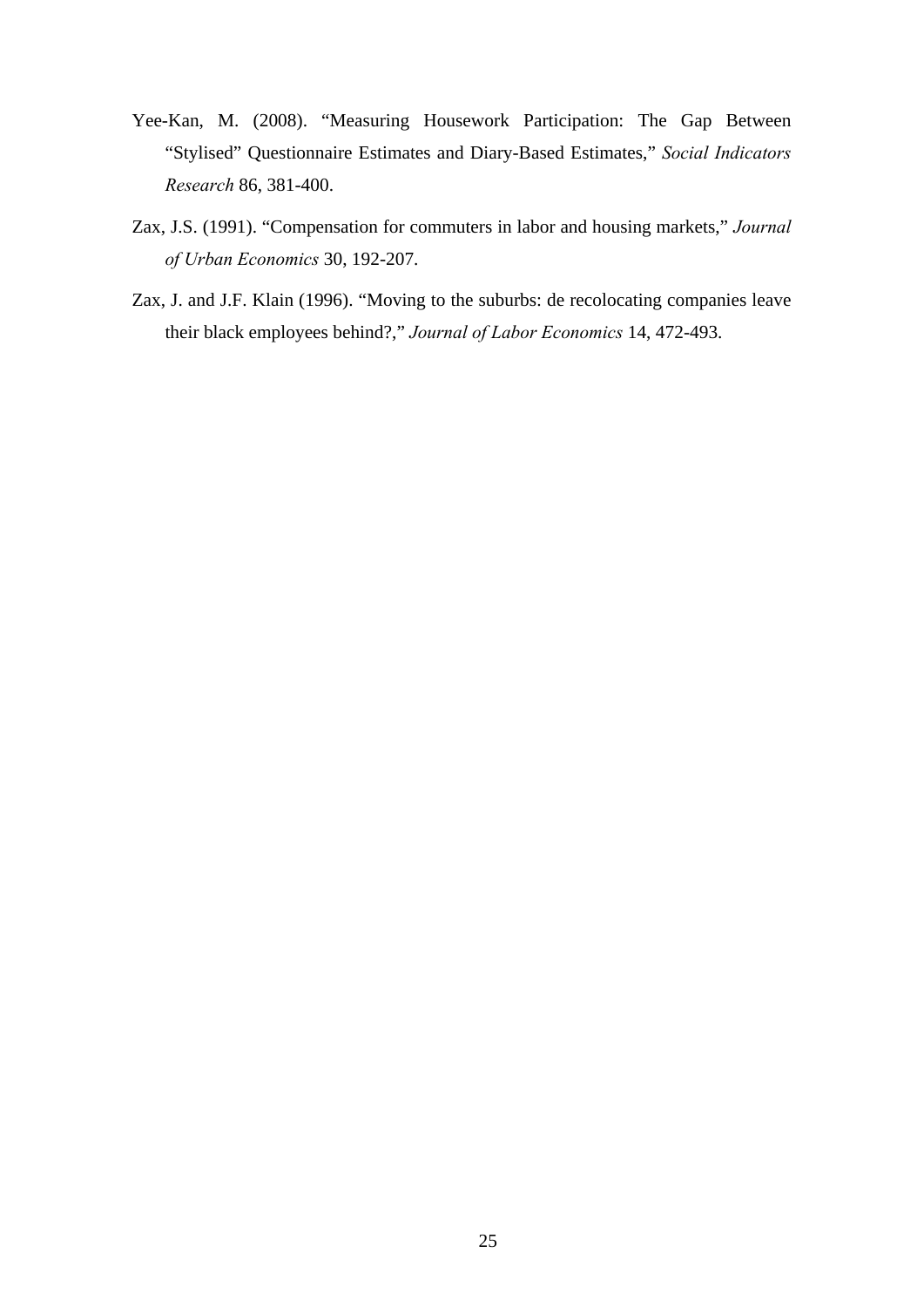#### **Figure 1. The "Diana" Model**



Note: The black lines represent a city in a Diana diagram, in line with our assumption. The red dot is the dwelling of an individual and the red lines are displacements to respective possible job locations in different rings of the city.

#### **Figure 2. Linearization of the "Diana" Model**



Note: The black lines represent a city in a linear diagram, in line with our relaxed assumption. The red dot is the dwelling of an individual and the red lines are displacements to respective possible job locations in different rings of the city.





Note: The sample is restricted to individuals between 21 and 65, who are not students and are not retired, working as self-employed or employed, from the ATUS 2003-2013. Commuting time is measured in hours per day.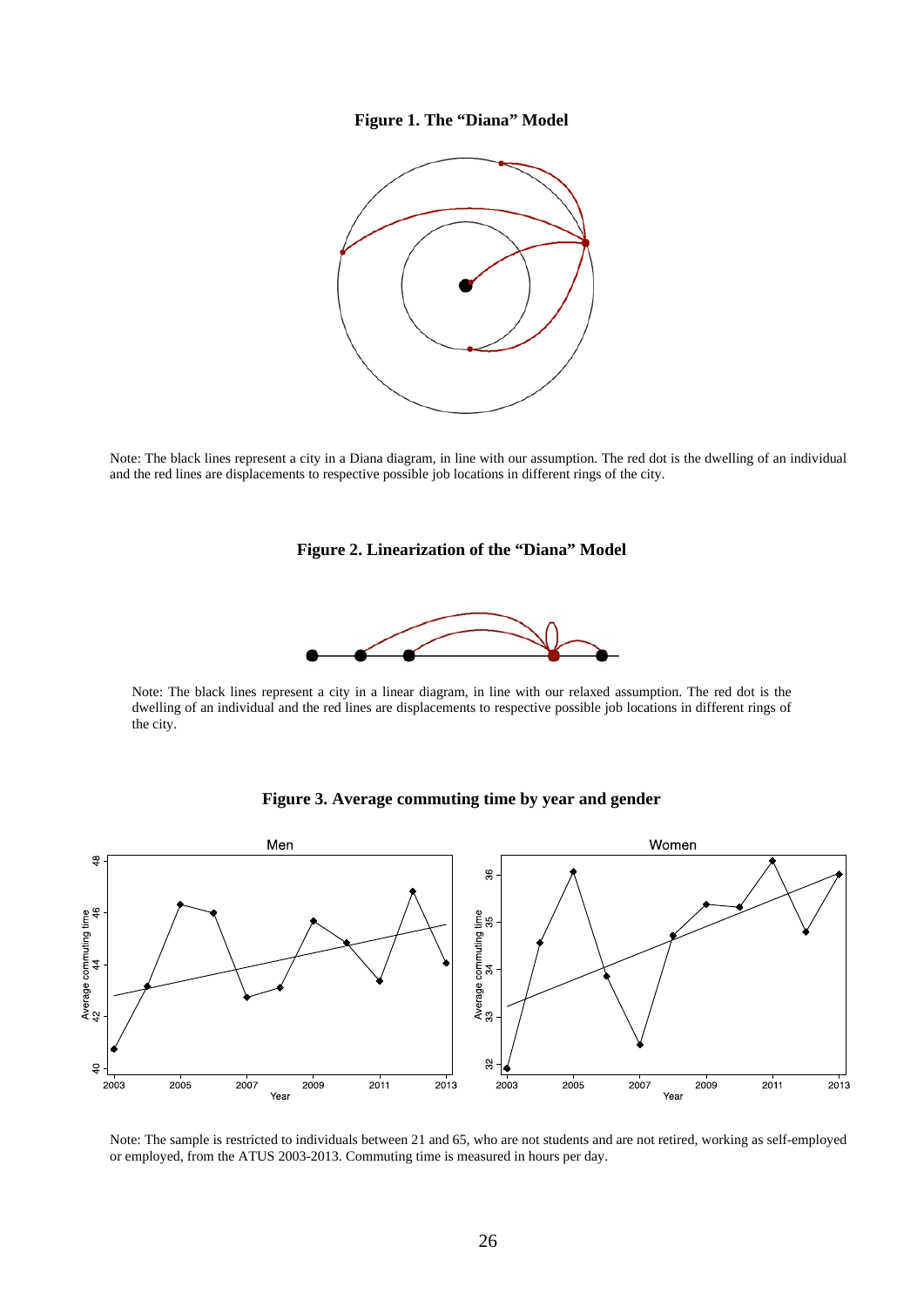

**Figure 4. K-density distributions of commuting time, by gender and self-employment status** 

Note: The sample is restricted to individuals between 21 and 65, who are not students and are not retired, working as self-employed or employed, from the ATUS 2003-2013. Commuting time is measured in hours per day.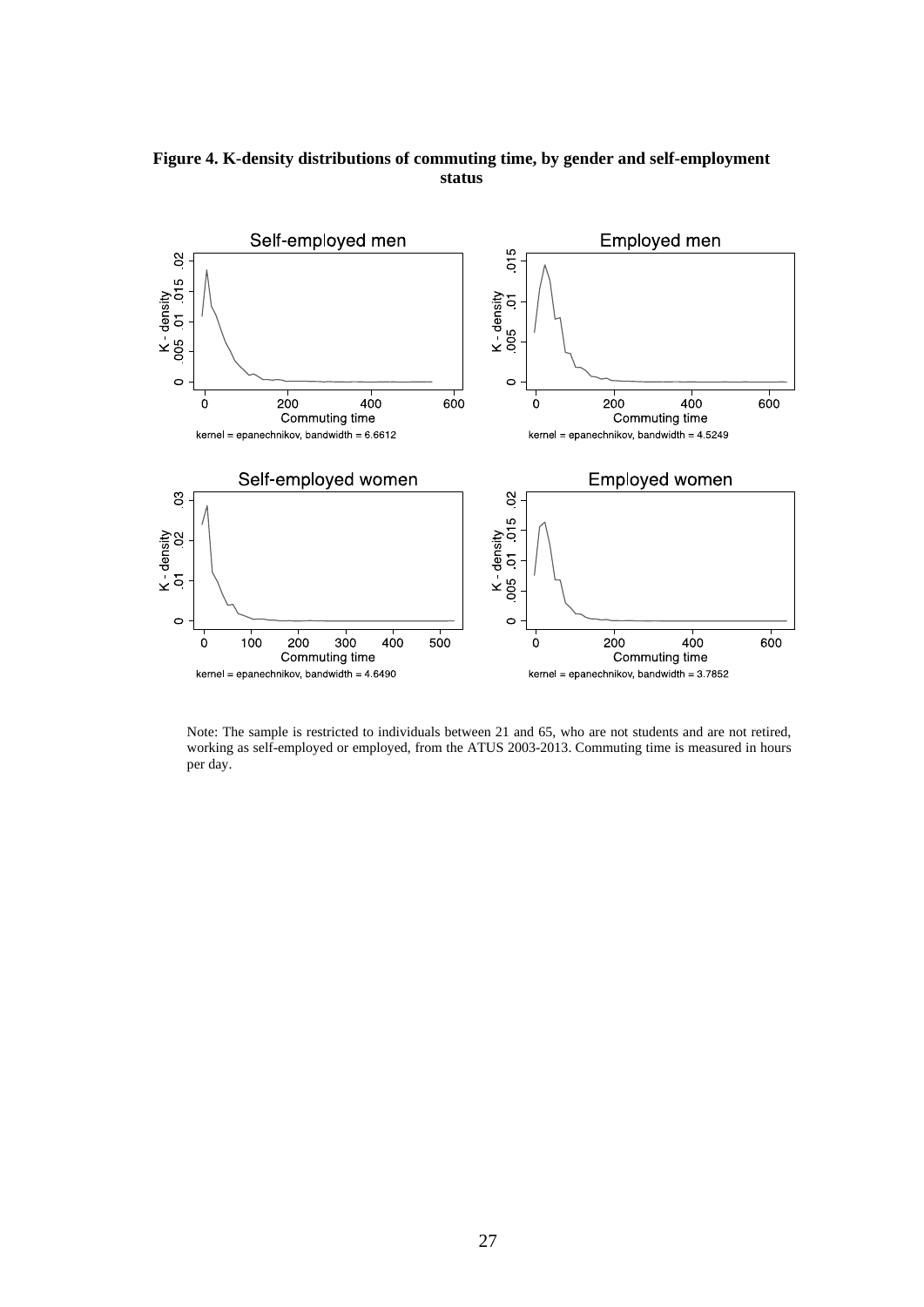

**Figure 5. Commuting time, by state of residence and population density** 

Source: American Time Use Survey. (*link to map*)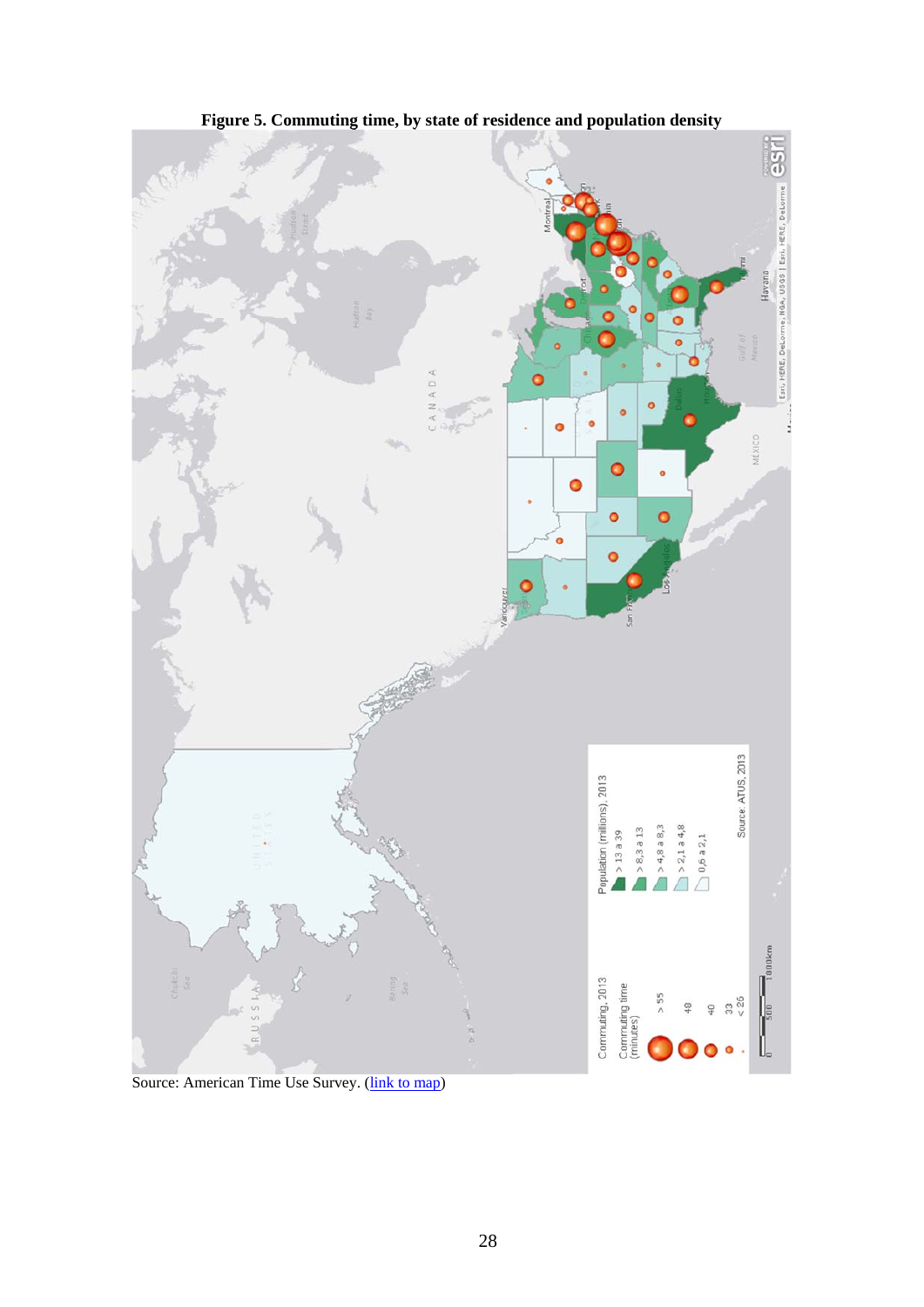| <b>Variables</b>           | таяк т. эат элам от татаякз, бу дениег ани эсп-стрюутст зласиз<br><b>Male</b> |           |                  |             | <b>Female</b> |              |             |           |                  |             |           |              |
|----------------------------|-------------------------------------------------------------------------------|-----------|------------------|-------------|---------------|--------------|-------------|-----------|------------------|-------------|-----------|--------------|
|                            | Self-                                                                         |           |                  |             |               |              | Self-       |           |                  |             |           |              |
|                            | employed                                                                      |           | <b>Employees</b> | <b>Diff</b> |               | P-value diff | employed    |           | <b>Employees</b> | <b>Diff</b> |           | P-value diff |
|                            | <b>Mean</b>                                                                   | SD        | Mean             | <b>SD</b>   |               |              | <b>Mean</b> | SD        | <b>Mean</b>      | <b>SD</b>   |           |              |
| <b>Commuting time</b>      | 36.443                                                                        | (49.146)  | 45.591           | (44.896)    | $-9.148$      | (<0.01)      | 21.861      | (33.262)  | 36.094           | (36.35)     | $-14.233$ | (<0.01)      |
| Age                        | 48.912                                                                        | (12.216)  | 42.456           | (11.992)    | 6.456         | (<0.01)      | 47.775      | (12.39)   | 43.005           | (12.424)    | 4.770     | (<0.01)      |
| <b>Primary education</b>   | 0.065                                                                         | (0.246)   | 0.090            | (0.286)     | $-0.025$      | (<0.01)      | 0.0507      | (0.214)   | 0.0653           | (0.247)     | $-0.015$  | (0.030)      |
| <b>Secondary education</b> | 0.250                                                                         | (0.439)   | 0.292            | (0.455)     | $-0.042$      | (<0.01)      | 0.2292      | (0.420)   | 0.2777           | (0.447)     | $-0.049$  | (<0.01)      |
| University education       | 0.686                                                                         | (0.464)   | 0.618            | (0.486)     | 0.068         | (<0.01)      | 0.72        | (0.449)   | 0.6568           | (0.474)     | 0.063     | (<0.01)      |
| <b>White</b>               | 0.910                                                                         | (0.287)   | 0.856            | (0.351)     | 0.054         | (<0.01)      | 0.8762      | (0.329)   | 0.8061           | (0.395)     | 0.070     | (<0.01)      |
| Citizen                    | 1.475                                                                         | (1.201)   | 1.622            | (1.367)     | $-0.147$      | (<0.01)      | 1.446       | (1.156)   | 1.487            | (1.219)     | $-0.041$  | (0.216)      |
| In couple                  | 0.724                                                                         | (0.447)   | 0.669            | (0.471)     | 0.056         | (<0.01)      | 0.6545      | (0.475)   | 0.5452           | (0.497)     | 0.109     | (<0.01)      |
| Couple working status      | 0.472                                                                         | (0.499)   | 0.438            | (0.496)     | 0.034         | (<0.01)      | 0.5841      | (0.493)   | 0.4632           | (0.498)     | 0.121     | (<0.01)      |
| No. weekly working hours   | 42.921                                                                        | (21.759)  | 43.091           | (14.591)    | $-0.170$      | (0.622)      | 33.311      | (21.164)  | 37.238           | (13.418)    | $-3.927$  | (<0.01)      |
| Market work time           | 492.60                                                                        | (192.62)  | 516.150          | (134.64)    | $-23.550$     | (<0.01)      | 409.9       | (202.56)  | 462.46           | (132.58)    | $-52.560$ | (<0.01)      |
| Household income           | 66687.6                                                                       | (50405.9) | 63780.0          | (44691.9)   | $-2907.6$     | (<0.01)      | 61815.4     | (48341.3) | 56831.6          | (43087.8)   | $-498.81$ | (<0.01)      |
| No. of children            | 0.953                                                                         | (1.241)   | 0.990            | (1.153)     | $-0.037$      | (0.123)      | 0.958       | (1.186)   | 0.9238           | (1.085)     | 0.034     | (0.258)      |
| <b>Family size</b>         | 2.909                                                                         | (1.510)   | 2.993            | (1.511)     | $-0.084$      | (0.010)      | 2.833       | (1.487)   | 2.798            | (1.428)     | 0.035     | (0.373)      |
| Private vehicle            | 0.727                                                                         | (0.445)   | 0.857            | (0.350)     | $-0.129$      | (<0.01)      | 0.576       | (0.494)   | 0.851            | (0.355)     | $-0.276$  | (<0.01)      |
| Management, Business oc.   | 0.327                                                                         | (0.469)   | 0.195            | (0.396)     | 0.132         | (<0.01)      | 0.242       | (0.428)   | 0.183            | (0.386)     | 0.058     | (<0.01)      |
| Professional oc.           | 0.188                                                                         | (0.391)   | 0.183            | (0.387)     | 0.004         | (0.581)      | 0.192       | (0.394)   | 0.223            | (0.414)     | $-0.031$  | (<0.01)      |
| Services oc.               | 0.069                                                                         | (0.154)   | 0.081            | (0.273)     | $-0.011$      | (0.040)      | 0.267       | (0.442)   | 0.163            | (0.370)     | 0.103     | (<0.01)      |
| Sales oc.                  | 0.153                                                                         | (0.360)   | 0.109            | (0.311)     | 0.044         | (<0.01)      | 0.171       | (0.377)   | 0.111            | (0.315)     | 0.059     | (<0.01)      |
| Office and Admin. oc.      | 0.008                                                                         | (0.090)   | 0.058            | (0.234)     | $-0.050$      | (<0.01)      | 0.080       | (0.272)   | 0.233            | (0.422)     | $-0.152$  | (<0.01)      |
| Farming, fishing,  oc.     | 0.006                                                                         | (0.081)   | 0.011            | (0.108)     | $-0.005$      | (0.020)      | 0.004       | (0.063)   | 0.004            | (0.064)     | $-0.000$  | (0.918)      |
| Construction oc.           | 0.143                                                                         | (0.350)   | 0.088            | (0.283)     | $-0.054$      | (<0.01)      | 0.007       | (0.085)   | 0.003            | (0.055)     | 0.004     | (<0.01)      |
| <b>Installation oc.</b>    | 0.041                                                                         | (0.198)   | 0.075            | (0.264)     | $-0.034$      | (<0.01)      | 0.001       | (0.036)   | 0.003            | (0.060)     | $-0.002$  | (0.142)      |
| Production oc.             | 0.025                                                                         | (0.158)   | 0.102            | (0.303)     | $-0.077$      | (<0.01)      | 0.025       | (0.158)   | 0.053            | (0.225)     | $-0.027$  | (<0.01)      |
| Transportation oc.         | 0.036                                                                         | (0.187)   | 0.093            | (0.290)     | $-0.056$      | (<0.01)      | 0.006       | (0.081)   | 0.019            | (0.137)     | $-0.012$  | (<0.01)      |
| Agric., Forestry, ind.     | 0.081                                                                         | (0.274)   | 0.015            | (0.124)     | 0.066         | (<0.01)      | 0.063       | (0.244)   | 0.005            | (0.071)     | 0.058     | (<0.01)      |
| Mining ind.                | 0.002                                                                         | (0.052)   | 0.010            | (0.100)     | $-0.007$      | (<0.01)      | 0.000       | (0.026)   | 0.001            | (0.042)     | $-0.001$  | (0.325)      |
| Construction ind.          | 0.214                                                                         | (0.410)   | 0.106            | (0.308)     | 0.108         | (<0.01)      | 0.030       | (0.171)   | 0.015            | (0.122)     | 0.015     | (<0.01)      |
| Manufacturing ind.         | 0.046                                                                         | (0.210)   | 0.216            | (0.411)     | $-0.170$      | (<0.01)      | 0.033       | (0.179)   | 0.106            | (0.309)     | $-0.073$  | (<0.01)      |
| Wholesale ind.             | 0.121                                                                         | (0.326)   | 0.161            | (0.367)     | $-0.040$      | (<0.01)      | 0.125       | (0.330)   | 0.142            | (0.349)     | $-0.017$  | (0.069)      |

**Table 1. Sum Stats of variables, by gender and self-employment status**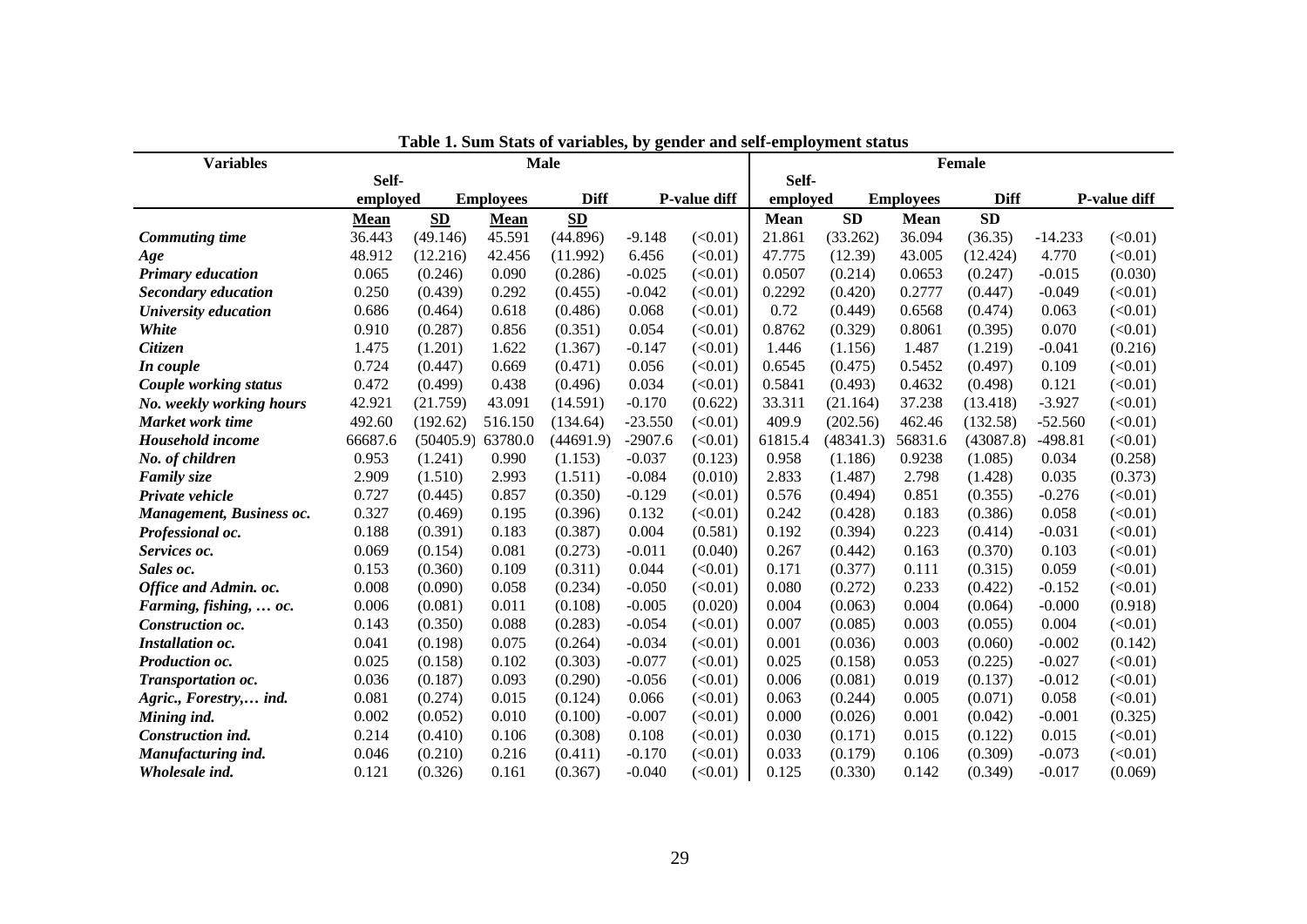| Transport ind.                   | 0.036 | (0.188) | 0.067  | (0.250) | $-0.030$ | (<0.01) | 0.008 | (0.089) | 0.023  | (0.151) | $-0.015$ | (<0.01) |
|----------------------------------|-------|---------|--------|---------|----------|---------|-------|---------|--------|---------|----------|---------|
| Information ind.                 | 0.015 | (0.122) | 0.038  | (0.192) | $-0.023$ | (<0.01) | 0.013 | (0.115) | 0.029  | (0.168) | $-0.015$ | (<0.01) |
| Financial act. ind.              | 0.085 | (0.279) | 0.076  | (0.266) | 0.008    | (0.121) | 0.097 | (0.296) | 0.122  | (0.327) | $-0.025$ | (<0.01) |
| Professional and bus. ind.       | 0.220 | (0.414) | 0.131  | (0.338) | 0.089    | (<0.01) | 0.225 | (0.418) | 0.115  | (0.320) | 0.109    | (<0.01) |
| <b>Education and health ind.</b> | 0.067 | (0.251) | 0.075  | (0.264) | $-0.007$ | (0.166) | 0.210 | (0.408) | 0.303  | (0.459) | $-0.092$ | (<0.01) |
| Leisure ind.                     | 0.052 | (0.223) | 0.051  | (0.220) | 0.001    | (0.807) | 0.077 | (0.266) | 0.073  | (0.261) | 0.003    | (0.646) |
| Other industries                 | 0.054 | (0.226) | 0.048  | (0.214) | 0.005    | (0.200) | 0.114 | (0.318) | 0.059  | (0.235) | 0.055    | (<0.01) |
| <b>Active commuting</b>          | 0.046 | (0.210) | 0.059  | (0.236) | $-0.013$ | (0.010) | 0.032 | (0.177) | 0.060  | (0.138) | $-0.028$ | (<0.01) |
| <b>Public transport</b>          | 0.011 | (0.106) | 0.036  | (0.187) | $-0.025$ | (<0.01) | 0.014 | (0.118) | 0.042  | (0.202) | $-0.029$ | (<0.01) |
| Other transport                  | 0.001 | (0.034) | 0.004  | (0.060) | $-0.002$ | (0.043) | 0.001 | (0.036) | 0.001  | (0.041) | 0.000    | (0.760) |
| Metropolitan center              | 0.213 | (0.409) | 0.241  | (0.428) | $-0.029$ | (<0.01) | 0.206 | (0.404) | 0.255  | (0.436) | $-0.049$ | (<0.01) |
| <b>Balance of MSA</b>            | 0.434 | (0.496) | 0.448  | (0.497) | $-0.013$ | (0.212) | 0.417 | (0.493) | 0.439  | (0.496) | $-0.021$ | (0.117) |
| Non-metropolitan                 | 0.198 | (0.399) | 0.159  | (0.365) | 0.040    | (<0.01) | 0.208 | (0.406) | 0.156  | (0.362) | 0.052    | (<0.01) |
| MSA size                         | 3.744 | (2.561) | 3.956  | (2.408) | $-0.212$ | (<0.01) | 3.636 | (2.519) | 3.976  | (2.401) | $-0.340$ | (<0.01) |
| N. obs.                          |       | 2,568   | 12.858 |         |          |         | 1,479 |         | 11,795 |         |          |         |

Note: Standard deviations in parentheses. The sample is restricted to individuals between 21 and 65, who are not students and are not retired, working as self-employed or employed, from the ATUS 2003-2013. Commuting time is measured in minutes per day. Differences are calculated as the overall values of the self-employed minus the overall values of the employed. P value for the differences in parentheses.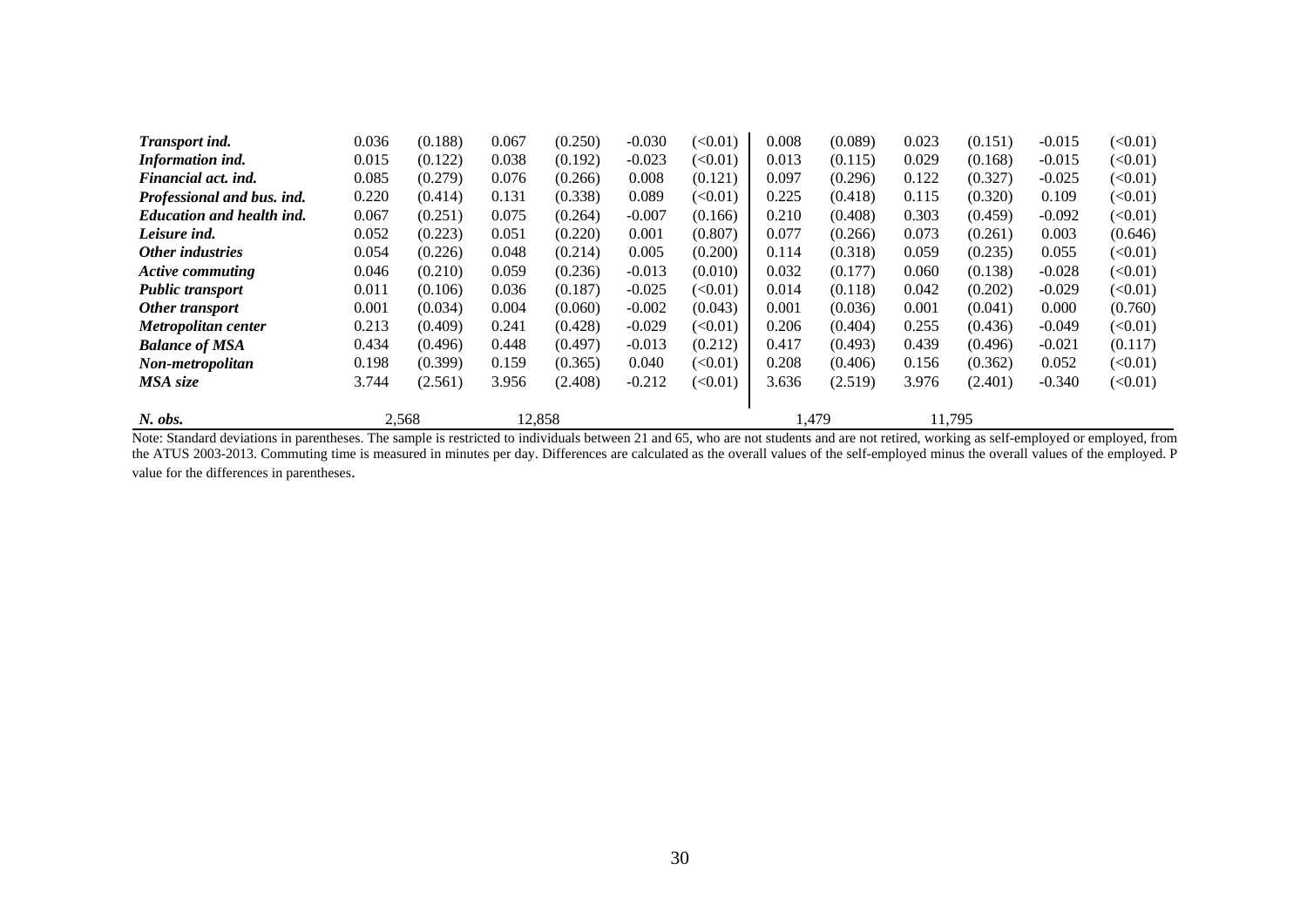| radic 2. Regressions on commuting time, by genuer |             |             |             |             |                  |             |  |  |  |  |
|---------------------------------------------------|-------------|-------------|-------------|-------------|------------------|-------------|--|--|--|--|
|                                                   | (1)         | (2)         | (3)         | (4)         | $\overline{(5)}$ | (6)         |  |  |  |  |
| <b>Variables</b>                                  | General     | Male        | Female      | General     | Male             | Female      |  |  |  |  |
| Private (ref.: self-employed)                     | 11.518***   | $10.514***$ | 13.841***   | $11.518***$ | $10.514***$      | 13.841***   |  |  |  |  |
|                                                   | (0.968)     | (1.342)     | (1.161)     | (0.968)     | (1.342)          | (1.161)     |  |  |  |  |
| Age                                               | $0.403***$  | 0.279       | $0.730***$  | $0.403***$  | 0.279            | $0.730***$  |  |  |  |  |
|                                                   | (0.146)     | (0.215)     | (0.178)     | (0.146)     | (0.215)          | (0.178)     |  |  |  |  |
| Age squared                                       | $-0.492***$ | $-0.347$    | $-0.902***$ | $-0.492***$ | $-0.347$         | $-0.902***$ |  |  |  |  |
|                                                   | (0.158)     | (0.231)     | (0.197)     | (0.158)     | (0.231)          | (0.197)     |  |  |  |  |
| <b>Secondary education</b>                        | $-1.423$    | $-0.023$    | $-3.322**$  | $-1.423$    | $-0.023$         | $-3.322**$  |  |  |  |  |
|                                                   | (1.229)     | (1.669)     | (1.627)     | (1.229)     | (1.669)          | (1.627)     |  |  |  |  |
| University education                              | 0.775       | 2.721       | $-2.078$    | 0.775       | 2.721            | $-2.078$    |  |  |  |  |
|                                                   | (1.227)     | (1.676)     | (1.641)     | (1.227)     | (1.676)          | (1.641)     |  |  |  |  |
| White (ref.: rest of races)                       | $-0.769$    | 0.602       | $-2.518**$  | $-0.769$    | 0.602            | $-2.518**$  |  |  |  |  |
|                                                   | (0.854)     | (1.264)     | (1.106)     | (0.854)     | (1.264)          | (1.106)     |  |  |  |  |
| Citizen (ref.: non US-citizen)                    | 1.981***    | $2.131***$  | 1.700***    | 1.981***    | $2.131***$       | 1.700***    |  |  |  |  |
|                                                   | (0.254)     | (0.346)     | (0.352)     | (0.254)     | (0.346)          | (0.352)     |  |  |  |  |
| Household income                                  | $0.045***$  | $0.049***$  | $0.030***$  | $0.045***$  | $0.049***$       | $0.030***$  |  |  |  |  |
|                                                   | (0.008)     | (0.012)     | (0.012)     | (0.008)     | (0.012)          | (0.012)     |  |  |  |  |
| No. of children                                   | $-1.169**$  | $-0.315$    | $-2.870***$ | $-1.169**$  | $-0.315$         | $-2.870***$ |  |  |  |  |
|                                                   | (0.515)     | (0.746)     | (0.670)     | (0.515)     | (0.746)          | (0.670)     |  |  |  |  |
| Living in couple                                  | 4.450***    | 5.072***    | $-0.412$    | 4.450***    | 5.072***         | $-0.412$    |  |  |  |  |
|                                                   | (0.978)     | (1.343)     | (1.440)     | (0.978)     | (1.343)          | (1.440)     |  |  |  |  |
| Labor status of the couple                        | $-4.850***$ | $-3.238***$ | $-2.314*$   | $-4.850***$ | $-3.238***$      | $-2.314*$   |  |  |  |  |
|                                                   | (0.870)     | (1.110)     | (1.326)     | (0.870)     | (1.110)          | (1.326)     |  |  |  |  |
| No. weekly working hours                          | $0.130***$  | $0.101***$  | $0.078***$  | $0.130***$  | $0.101***$       | $0.078***$  |  |  |  |  |
|                                                   | (0.022)     | (0.032)     | (0.030)     | (0.022)     | (0.032)          | (0.030)     |  |  |  |  |
| <b>Family size</b>                                | 0.514       | 0.464       | 0.656       | 0.514       | 0.464            | 0.656       |  |  |  |  |
|                                                   | (0.422)     | (0.620)     | (0.518)     | (0.422)     | (0.620)          | (0.518)     |  |  |  |  |
|                                                   |             |             |             |             |                  |             |  |  |  |  |
| <b>Constant</b>                                   | $-5.293$    | $-6.596$    | $-0.376$    | $-5.293$    | $-6.596$         | $-0.376$    |  |  |  |  |
|                                                   | (4.742)     | (6.818)     | (6.257)     | (4.742)     | (6.818)          | (6.257)     |  |  |  |  |
|                                                   |             |             |             |             |                  |             |  |  |  |  |
| <b>Industry FE</b>                                | Yes         | Yes         | Yes         | Yes         | Yes              | Yes         |  |  |  |  |
| <b>Occupation FE</b>                              | Yes         | Yes         | Yes         | Yes         | Yes              | Yes         |  |  |  |  |
| Day FE                                            | Yes         | Yes         | Yes         | Yes         | Yes              | Yes         |  |  |  |  |
| <b>Year FE</b>                                    | Yes         | Yes         | Yes         | Yes         | Yes              | Yes         |  |  |  |  |
| <b>State FE</b>                                   | Yes         | Yes         | Yes         | Yes         | Yes              | Yes         |  |  |  |  |
| <b>Observations</b>                               | 28,700      | 15,426      | 13,274      | 28,700      | 15,426           | 13,274      |  |  |  |  |
| R-squared                                         | 0.066       | 0.069       | 0.065       | 0.066       | 0.069            | 0.065       |  |  |  |  |

**Table 2. Regressions on commuting time, by gender** 

Note: Robust standard errors in parentheses. The sample is restricted to individuals between 21 and 65, who are not students and are not retired, working as self-employed or employed, from the ATUS 2003-2013. Commuting time is measured in minutes per day. Primary education is equivalent to less than a high school degree, secondary education is equivalent to high school degree, and university education is equivalent to more than a high school degree. Reference category are Alabama for State FE, 2003 for Year FE, Monday for Day FE, Agriculture, forestry, fishing, and hunting for industry FE, and Management, business, and financial occupations for occupation FE \* Significant at the 90% level; \*\* Significant at the 95% level; \*\*\* Significant at the 99% level.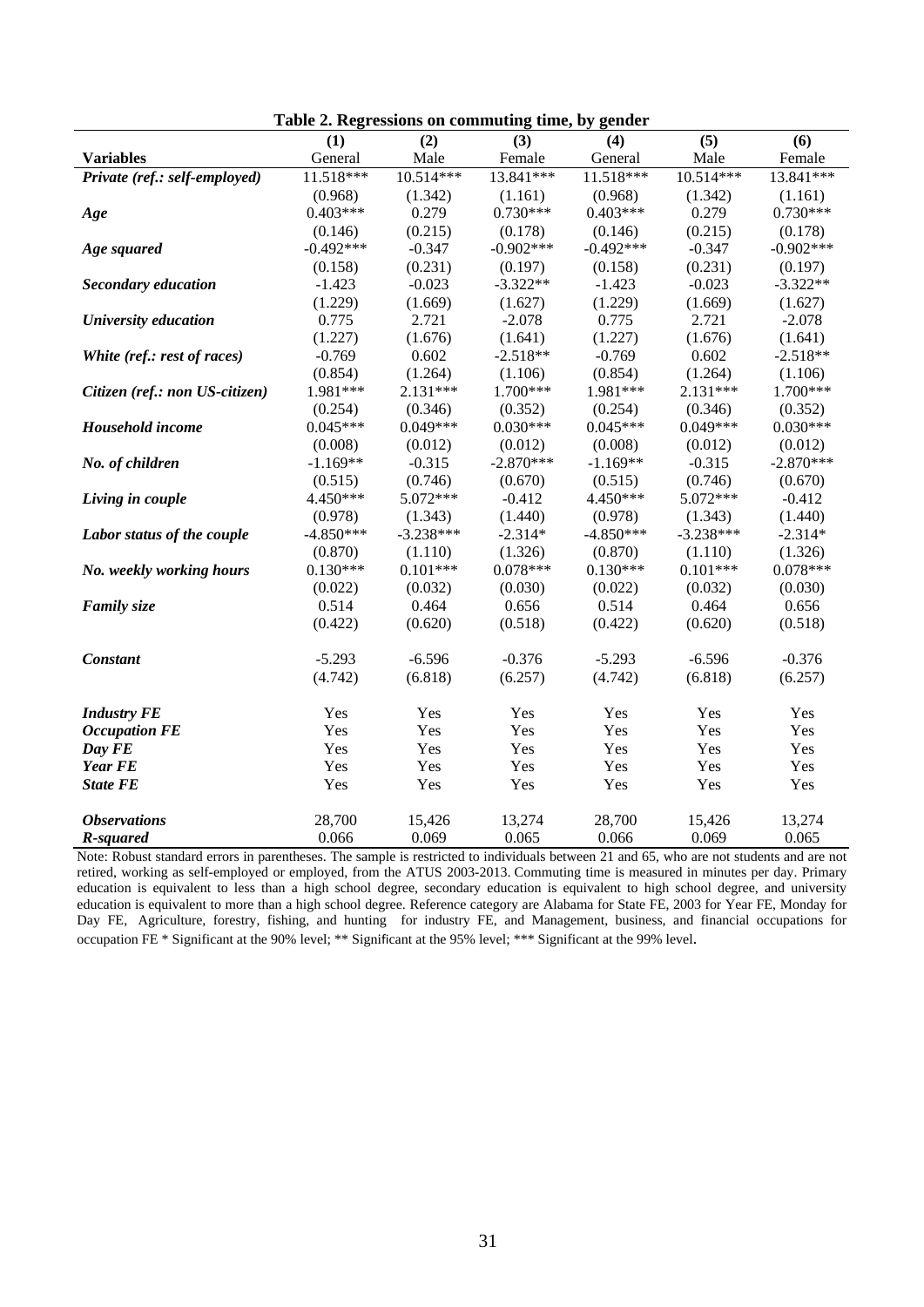|                                 | raoic of inegressions by transport moue and genuer |             |                     |                |                  |              |
|---------------------------------|----------------------------------------------------|-------------|---------------------|----------------|------------------|--------------|
|                                 | (1)                                                | (2)         | (3)                 | (4)            | $\overline{(5)}$ | (6)          |
| <b>Variables</b>                | Male private                                       | Male active | Male other          | Female private | Female active    | Female other |
| Private (ref.: self-employed)   | 5.390***                                           | 12.946*     | $-6.680$            | 4.099***       | 0.187            | $-6.409$     |
|                                 | (1.573)                                            | (6.994)     | (16.631)            | (1.472)        | (7.472)          | (13.217)     |
| Age                             | $0.402*$                                           | 0.890       | 0.453               | $0.560***$     | $2.660**$        | 5.282**      |
|                                 | (0.226)                                            | (1.339)     | (1.858)             | (0.184)        | (1.047)          | (2.085)      |
| Age squared                     | $-0.362$                                           | $-0.786$    | $-0.412$            | $-0.631***$    | $-2.957**$       | $-5.887**$   |
|                                 | (0.248)                                            | (1.452)     | (2.135)             | (0.206)        | (1.175)          | (2.490)      |
| <b>Secondary education</b>      | 1.528                                              | $-1.376$    | $-10.373$           | $-1.176$       | $-25.165**$      | $-17.065$    |
|                                 | (1.723)                                            | (10.221)    | (15.895)            | (1.502)        | (10.097)         | (11.312)     |
| University education            | 4.811***                                           | $-1.457$    | $-16.422$           | 0.970          | $-17.173*$       | $-13.944$    |
|                                 | (1.765)                                            | (10.191)    | (14.929)            | (1.531)        | (9.663)          | (11.461)     |
| White (ref.: rest of races)     | $2.215*$                                           | $-9.244$    | 7.035               | $-2.441**$     | $-11.673*$       | 2.183        |
|                                 | (1.298)                                            | (7.043)     | (9.239)             | (1.099)        | (6.038)          | (8.503)      |
| Citizen (ref.: non US-citizens) | 1.328***                                           | 4.144**     | 1.308               | 1.292***       | 2.241            | 1.230        |
|                                 | (0.360)                                            | (1.787)     | (2.407)             | (0.348)        | (1.781)          | (2.082)      |
| Household income                | $0.059***$                                         | 0.045       | $-0.018$            | $0.052***$     | $-0.013$         | 0.095        |
|                                 | (0.013)                                            | (0.055)     | (0.086)             | (0.012)        | (0.057)          | (0.104)      |
| No. of children                 | $-0.266$                                           | 3.509       | 6.294               | $-2.314***$    | $-3.043$         | $-2.428$     |
|                                 | (0.790)                                            | (3.984)     | (6.155)             | (0.693)        | (3.247)          | (5.116)      |
| Living in couple                | 5.748***                                           | 7.837       | 29.176**            | 0.288          | 10.401           | 29.124***    |
|                                 | (1.418)                                            | (7.662)     | (12.137)            | (1.461)        | (8.490)          | (11.226)     |
| Labor status of the couple      | $-3.920***$                                        | $-5.041$    | $-23.412**$         | $-2.420*$      | $-8.097$         | $-24.550**$  |
|                                 | (1.179)                                            | (6.225)     | (11.417)            | (1.368)        | (8.187)          | (11.813)     |
| No. weekly working hours        | $0.098***$                                         | $-0.260$    | $-0.181$            | $0.069**$      | $-0.061$         | $0.550**$    |
|                                 | (0.033)                                            | (0.179)     | (0.271)             | (0.033)        | (0.135)          | (0.258)      |
| <b>Family size</b>              | 0.685                                              | 0.567       | $-7.495$            | 0.554          | $-0.253$         | $-0.830$     |
|                                 | (0.646)                                            | (3.207)     | (5.002)             | (0.551)        | (2.284)          | (3.159)      |
| <b>Constant</b>                 | 8.249                                              | $-9.986$    | 351.697**<br>$\ast$ | 22.214***      | 52.329           | 119.765*     |
|                                 | (7.762)                                            | (47.510)    | (121.542)           | (8.382)        | (79.036)         | (67.140)     |
| <b>Industry FE</b>              | Yes                                                | Yes         | Yes                 | Yes            | Yes              | Yes          |
| <b>Occupation FE</b>            | Yes                                                | Yes         | Yes                 | Yes            | Yes              | Yes          |
| Day FE                          | Yes                                                | Yes         | Yes                 | Yes            | Yes              | Yes          |
| <b>Year FE</b>                  | Yes                                                | Yes         | Yes                 | Yes            | Yes              | Yes          |
| <b>State FE</b>                 | Yes                                                | Yes         | Yes                 | Yes            | Yes              | Yes          |
| <b>Observations</b>             | 12,883                                             | 881         | 531                 | 10,901         | 763              | 539          |
| R-squared                       | 0.071                                              | 0.206       | 0.305               | 0.060          | 0.255            | 0.288        |

**Table 3. Regressions by transport mode and gender** 

Note: Robust standard errors in parentheses. The sample is restricted to individuals between 21 and 65, who are not students and are not retired, working as self-employed or employed, from the ATUS 2003-2013. Commuting time is measured in minutes per day. Primary education is equivalent to less than a high school degree, secondary education is equivalent to high school degree and university education is equivalent to more than a high school degree. Reference category are Alabama for State FE, 2003 for Year FE, Monday for Day FE, Agriculture, forestry, fishing, and hunting for industry FE, and Management, business, and financial occupations for occupation FE \* Significant at the 90% level; \*\* Significant at the 95% level; \*\*\* Significant at the 99% level.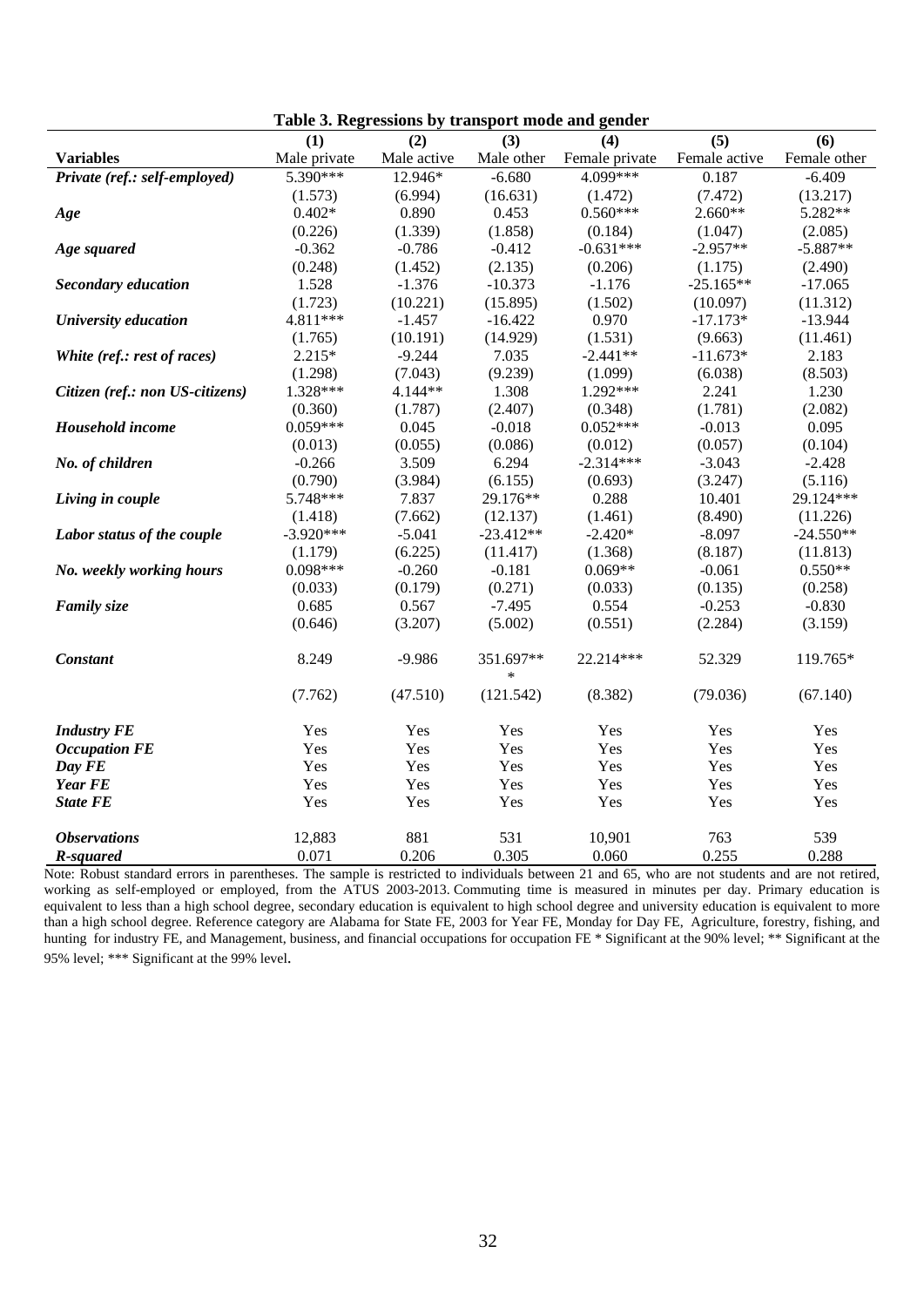| Male<br>Male<br><b>Variables</b><br>Male<br>Female<br>Female<br>General<br>Female<br><b>BMSA</b><br><b>BMSA</b><br>Nonm.<br>central<br>central<br>nonm.<br>9.902***<br>Private (ref.: self-employed)<br>12.093***<br>10.303***<br>13.398***<br>12.394***<br>15.820***<br>12.137***<br>(1.045)<br>(2.400)<br>(2.006)<br>(3.282)<br>(2.743)<br>(1.899)<br>(1.867)<br>$2.710***$<br>metropolitan<br>(0.758)<br>8.136***<br>nonmetropolitan<br>(1.773)<br>2.487***<br>$2.002***$<br>$2.215***$<br>2.073***<br>4.283***<br><b>MSAsize</b><br>(0.533)<br>(0.325)<br>(0.804)<br>(0.674)<br>(0.683)<br>$0.540***$<br>$0.651**$<br>$0.687**$<br>$0.770**$<br>0.071<br>0.371<br>0.443<br>Age<br>(0.389)<br>(0.320)<br>(0.436)<br>(0.319)<br>(0.304)<br>(0.344)<br>(0.149)<br>$-0.908***$<br>$-0.633***$<br>$-0.132$<br>$-0.724**$<br>$-0.459$<br>$-0.822**$<br>$-0.688*$<br>Age squared<br>(0.424)<br>(0.346)<br>(0.499)<br>(0.346)<br>(0.336)<br>(0.164)<br>(0.361)<br>1.402<br>$-5.078$<br>$-9.800***$<br>0.751<br>$-1.798$<br>0.464<br>$-0.663$<br><b>Secondary education</b><br>(2.969)<br>(2.704)<br>(3.503)<br>(2.585)<br>(2.864)<br>(1.320)<br>(3.465)<br>0.781<br>6.439**<br>$-2.851$<br>1.201<br>$-0.971$<br>University education<br>0.276<br>$-6.289*$<br>(2.995)<br>(1.323)<br>(2.978)<br>(2.694)<br>(3.717)<br>(3.432)<br>(2.580)<br>$-0.376$<br>$-2.152$<br>4.188**<br>$-1.715$<br>$-1.925$<br>$-1.235$<br>2.790<br>White (ref.: rest of races)<br>(0.887)<br>(2.049)<br>(3.063)<br>(1.787)<br>(1.901)<br>(2.277)<br>(1.913)<br>$1.671***$<br>$2.671***$<br>1.332**<br>1.138<br>1.646**<br>0.764<br>0.635<br>Citizen (ref.: non US-citizens)<br>(0.273)<br>(0.556)<br>(0.553)<br>(1.031)<br>(0.662)<br>(0.501)<br>(0.996)<br>$0.030***$<br>$0.039**$<br>Household income<br>0.029<br>0.034<br>0.026<br>0.026<br>$-0.036$<br>(0.022)<br>(0.017)<br>(0.031)<br>(0.018)<br>(0.009)<br>(0.023)<br>(0.024)<br>$-2.978***$<br>$-3.833**$<br>2.162<br>$-0.111$<br>$-1.932$<br>$-3.910***$<br>No. of children<br>$-1.069*$<br>(1.637)<br>(1.257)<br>(0.568)<br>(1.443)<br>(1.106)<br>(1.043)<br>(1.624)<br>4.777***<br>5.179**<br>2.785<br>10.164***<br>1.687<br>$-2.131$<br>0.751<br>Living in couple<br>(2.177)<br>(1.063)<br>(2.577)<br>(2.001)<br>(3.067)<br>(3.020)<br>(3.027)<br>$-5.285***$<br>$-4.221*$<br>$-2.708*$<br>$-5.942**$<br>$-4.726$<br>0.256<br>$-2.319$<br>Labor status of the couple<br>(2.262)<br>(2.726)<br>(2.976)<br>(1.995)<br>(2.502)<br>(0.952)<br>(1.588)<br>$0.123***$<br>$0.150***$<br>$0.106**$<br>$0.124***$<br>0.020<br>0.047<br>0.005<br>No. weekly working hours<br>(0.049)<br>(0.022)<br>(0.051)<br>(0.046)<br>(0.058)<br>(0.049)<br>(0.064)<br>$2.292*$<br>0.564<br>$-0.632$<br>0.624<br>0.557<br>1.293<br>0.683<br><b>Family size</b><br>(0.466)<br>(1.087)<br>(0.960)<br>(1.303)<br>(0.936)<br>(0.830)<br>(1.343)<br>$-16.661***$<br>12.007<br>$-29.482**$<br>$-2.112$<br>$-13.465$<br>$-22.341*$<br>13.656<br><b>Constant</b><br>(12.000)<br>(5.361)<br>(17.809)<br>(11.475)<br>(11.617)<br>(14.288)<br>(12.009)<br>Yes<br>Yes<br>Yes<br>Yes<br><b>Industry FE</b><br>Yes<br>Yes<br>Yes<br>Yes<br><b>Occupation FE</b><br>Yes<br>Yes<br>Yes<br>Yes<br>Yes<br>Yes<br>Yes<br>Yes<br>Yes<br>Yes<br>Yes<br>Day FE<br>Yes<br>Yes<br><b>Year FE</b><br>Yes<br>Yes<br>Yes<br>Yes<br>Yes<br>Yes<br>Yes<br><b>State FE</b><br>Yes<br>Yes<br>Yes<br>Yes<br>Yes<br>Yes<br>Yes<br><b>Observations</b><br>24,337<br>3,649<br>6,870<br>2,550<br>3,320<br>5,799<br>2,149<br>0.074<br>R-squared<br>0.078<br>0.103<br>0.132<br>0.110<br>0.073<br>0.108 | Lable 4. Regressions including the new drivan variables, by genuer |     |     |     |     |     |     |
|---------------------------------------------------------------------------------------------------------------------------------------------------------------------------------------------------------------------------------------------------------------------------------------------------------------------------------------------------------------------------------------------------------------------------------------------------------------------------------------------------------------------------------------------------------------------------------------------------------------------------------------------------------------------------------------------------------------------------------------------------------------------------------------------------------------------------------------------------------------------------------------------------------------------------------------------------------------------------------------------------------------------------------------------------------------------------------------------------------------------------------------------------------------------------------------------------------------------------------------------------------------------------------------------------------------------------------------------------------------------------------------------------------------------------------------------------------------------------------------------------------------------------------------------------------------------------------------------------------------------------------------------------------------------------------------------------------------------------------------------------------------------------------------------------------------------------------------------------------------------------------------------------------------------------------------------------------------------------------------------------------------------------------------------------------------------------------------------------------------------------------------------------------------------------------------------------------------------------------------------------------------------------------------------------------------------------------------------------------------------------------------------------------------------------------------------------------------------------------------------------------------------------------------------------------------------------------------------------------------------------------------------------------------------------------------------------------------------------------------------------------------------------------------------------------------------------------------------------------------------------------------------------------------------------------------------------------------------------------------------------------------------------------------------------------------------------------------------------------------------------------------------------------------------------------------------------------------------------------------------------------------------------------------------------------------------------------------------------------------------------------------------------------------------------------------------------------------------------------------------------------------------------------------------------------------------------|--------------------------------------------------------------------|-----|-----|-----|-----|-----|-----|
|                                                                                                                                                                                                                                                                                                                                                                                                                                                                                                                                                                                                                                                                                                                                                                                                                                                                                                                                                                                                                                                                                                                                                                                                                                                                                                                                                                                                                                                                                                                                                                                                                                                                                                                                                                                                                                                                                                                                                                                                                                                                                                                                                                                                                                                                                                                                                                                                                                                                                                                                                                                                                                                                                                                                                                                                                                                                                                                                                                                                                                                                                                                                                                                                                                                                                                                                                                                                                                                                                                                                                                           | (1)                                                                | (2) | (3) | (4) | (5) | (6) | (7) |
|                                                                                                                                                                                                                                                                                                                                                                                                                                                                                                                                                                                                                                                                                                                                                                                                                                                                                                                                                                                                                                                                                                                                                                                                                                                                                                                                                                                                                                                                                                                                                                                                                                                                                                                                                                                                                                                                                                                                                                                                                                                                                                                                                                                                                                                                                                                                                                                                                                                                                                                                                                                                                                                                                                                                                                                                                                                                                                                                                                                                                                                                                                                                                                                                                                                                                                                                                                                                                                                                                                                                                                           |                                                                    |     |     |     |     |     |     |
|                                                                                                                                                                                                                                                                                                                                                                                                                                                                                                                                                                                                                                                                                                                                                                                                                                                                                                                                                                                                                                                                                                                                                                                                                                                                                                                                                                                                                                                                                                                                                                                                                                                                                                                                                                                                                                                                                                                                                                                                                                                                                                                                                                                                                                                                                                                                                                                                                                                                                                                                                                                                                                                                                                                                                                                                                                                                                                                                                                                                                                                                                                                                                                                                                                                                                                                                                                                                                                                                                                                                                                           |                                                                    |     |     |     |     |     |     |
|                                                                                                                                                                                                                                                                                                                                                                                                                                                                                                                                                                                                                                                                                                                                                                                                                                                                                                                                                                                                                                                                                                                                                                                                                                                                                                                                                                                                                                                                                                                                                                                                                                                                                                                                                                                                                                                                                                                                                                                                                                                                                                                                                                                                                                                                                                                                                                                                                                                                                                                                                                                                                                                                                                                                                                                                                                                                                                                                                                                                                                                                                                                                                                                                                                                                                                                                                                                                                                                                                                                                                                           |                                                                    |     |     |     |     |     |     |
|                                                                                                                                                                                                                                                                                                                                                                                                                                                                                                                                                                                                                                                                                                                                                                                                                                                                                                                                                                                                                                                                                                                                                                                                                                                                                                                                                                                                                                                                                                                                                                                                                                                                                                                                                                                                                                                                                                                                                                                                                                                                                                                                                                                                                                                                                                                                                                                                                                                                                                                                                                                                                                                                                                                                                                                                                                                                                                                                                                                                                                                                                                                                                                                                                                                                                                                                                                                                                                                                                                                                                                           |                                                                    |     |     |     |     |     |     |
|                                                                                                                                                                                                                                                                                                                                                                                                                                                                                                                                                                                                                                                                                                                                                                                                                                                                                                                                                                                                                                                                                                                                                                                                                                                                                                                                                                                                                                                                                                                                                                                                                                                                                                                                                                                                                                                                                                                                                                                                                                                                                                                                                                                                                                                                                                                                                                                                                                                                                                                                                                                                                                                                                                                                                                                                                                                                                                                                                                                                                                                                                                                                                                                                                                                                                                                                                                                                                                                                                                                                                                           |                                                                    |     |     |     |     |     |     |
|                                                                                                                                                                                                                                                                                                                                                                                                                                                                                                                                                                                                                                                                                                                                                                                                                                                                                                                                                                                                                                                                                                                                                                                                                                                                                                                                                                                                                                                                                                                                                                                                                                                                                                                                                                                                                                                                                                                                                                                                                                                                                                                                                                                                                                                                                                                                                                                                                                                                                                                                                                                                                                                                                                                                                                                                                                                                                                                                                                                                                                                                                                                                                                                                                                                                                                                                                                                                                                                                                                                                                                           |                                                                    |     |     |     |     |     |     |
|                                                                                                                                                                                                                                                                                                                                                                                                                                                                                                                                                                                                                                                                                                                                                                                                                                                                                                                                                                                                                                                                                                                                                                                                                                                                                                                                                                                                                                                                                                                                                                                                                                                                                                                                                                                                                                                                                                                                                                                                                                                                                                                                                                                                                                                                                                                                                                                                                                                                                                                                                                                                                                                                                                                                                                                                                                                                                                                                                                                                                                                                                                                                                                                                                                                                                                                                                                                                                                                                                                                                                                           |                                                                    |     |     |     |     |     |     |
|                                                                                                                                                                                                                                                                                                                                                                                                                                                                                                                                                                                                                                                                                                                                                                                                                                                                                                                                                                                                                                                                                                                                                                                                                                                                                                                                                                                                                                                                                                                                                                                                                                                                                                                                                                                                                                                                                                                                                                                                                                                                                                                                                                                                                                                                                                                                                                                                                                                                                                                                                                                                                                                                                                                                                                                                                                                                                                                                                                                                                                                                                                                                                                                                                                                                                                                                                                                                                                                                                                                                                                           |                                                                    |     |     |     |     |     |     |
|                                                                                                                                                                                                                                                                                                                                                                                                                                                                                                                                                                                                                                                                                                                                                                                                                                                                                                                                                                                                                                                                                                                                                                                                                                                                                                                                                                                                                                                                                                                                                                                                                                                                                                                                                                                                                                                                                                                                                                                                                                                                                                                                                                                                                                                                                                                                                                                                                                                                                                                                                                                                                                                                                                                                                                                                                                                                                                                                                                                                                                                                                                                                                                                                                                                                                                                                                                                                                                                                                                                                                                           |                                                                    |     |     |     |     |     |     |
|                                                                                                                                                                                                                                                                                                                                                                                                                                                                                                                                                                                                                                                                                                                                                                                                                                                                                                                                                                                                                                                                                                                                                                                                                                                                                                                                                                                                                                                                                                                                                                                                                                                                                                                                                                                                                                                                                                                                                                                                                                                                                                                                                                                                                                                                                                                                                                                                                                                                                                                                                                                                                                                                                                                                                                                                                                                                                                                                                                                                                                                                                                                                                                                                                                                                                                                                                                                                                                                                                                                                                                           |                                                                    |     |     |     |     |     |     |
|                                                                                                                                                                                                                                                                                                                                                                                                                                                                                                                                                                                                                                                                                                                                                                                                                                                                                                                                                                                                                                                                                                                                                                                                                                                                                                                                                                                                                                                                                                                                                                                                                                                                                                                                                                                                                                                                                                                                                                                                                                                                                                                                                                                                                                                                                                                                                                                                                                                                                                                                                                                                                                                                                                                                                                                                                                                                                                                                                                                                                                                                                                                                                                                                                                                                                                                                                                                                                                                                                                                                                                           |                                                                    |     |     |     |     |     |     |
|                                                                                                                                                                                                                                                                                                                                                                                                                                                                                                                                                                                                                                                                                                                                                                                                                                                                                                                                                                                                                                                                                                                                                                                                                                                                                                                                                                                                                                                                                                                                                                                                                                                                                                                                                                                                                                                                                                                                                                                                                                                                                                                                                                                                                                                                                                                                                                                                                                                                                                                                                                                                                                                                                                                                                                                                                                                                                                                                                                                                                                                                                                                                                                                                                                                                                                                                                                                                                                                                                                                                                                           |                                                                    |     |     |     |     |     |     |
|                                                                                                                                                                                                                                                                                                                                                                                                                                                                                                                                                                                                                                                                                                                                                                                                                                                                                                                                                                                                                                                                                                                                                                                                                                                                                                                                                                                                                                                                                                                                                                                                                                                                                                                                                                                                                                                                                                                                                                                                                                                                                                                                                                                                                                                                                                                                                                                                                                                                                                                                                                                                                                                                                                                                                                                                                                                                                                                                                                                                                                                                                                                                                                                                                                                                                                                                                                                                                                                                                                                                                                           |                                                                    |     |     |     |     |     |     |
|                                                                                                                                                                                                                                                                                                                                                                                                                                                                                                                                                                                                                                                                                                                                                                                                                                                                                                                                                                                                                                                                                                                                                                                                                                                                                                                                                                                                                                                                                                                                                                                                                                                                                                                                                                                                                                                                                                                                                                                                                                                                                                                                                                                                                                                                                                                                                                                                                                                                                                                                                                                                                                                                                                                                                                                                                                                                                                                                                                                                                                                                                                                                                                                                                                                                                                                                                                                                                                                                                                                                                                           |                                                                    |     |     |     |     |     |     |
|                                                                                                                                                                                                                                                                                                                                                                                                                                                                                                                                                                                                                                                                                                                                                                                                                                                                                                                                                                                                                                                                                                                                                                                                                                                                                                                                                                                                                                                                                                                                                                                                                                                                                                                                                                                                                                                                                                                                                                                                                                                                                                                                                                                                                                                                                                                                                                                                                                                                                                                                                                                                                                                                                                                                                                                                                                                                                                                                                                                                                                                                                                                                                                                                                                                                                                                                                                                                                                                                                                                                                                           |                                                                    |     |     |     |     |     |     |
|                                                                                                                                                                                                                                                                                                                                                                                                                                                                                                                                                                                                                                                                                                                                                                                                                                                                                                                                                                                                                                                                                                                                                                                                                                                                                                                                                                                                                                                                                                                                                                                                                                                                                                                                                                                                                                                                                                                                                                                                                                                                                                                                                                                                                                                                                                                                                                                                                                                                                                                                                                                                                                                                                                                                                                                                                                                                                                                                                                                                                                                                                                                                                                                                                                                                                                                                                                                                                                                                                                                                                                           |                                                                    |     |     |     |     |     |     |
|                                                                                                                                                                                                                                                                                                                                                                                                                                                                                                                                                                                                                                                                                                                                                                                                                                                                                                                                                                                                                                                                                                                                                                                                                                                                                                                                                                                                                                                                                                                                                                                                                                                                                                                                                                                                                                                                                                                                                                                                                                                                                                                                                                                                                                                                                                                                                                                                                                                                                                                                                                                                                                                                                                                                                                                                                                                                                                                                                                                                                                                                                                                                                                                                                                                                                                                                                                                                                                                                                                                                                                           |                                                                    |     |     |     |     |     |     |
|                                                                                                                                                                                                                                                                                                                                                                                                                                                                                                                                                                                                                                                                                                                                                                                                                                                                                                                                                                                                                                                                                                                                                                                                                                                                                                                                                                                                                                                                                                                                                                                                                                                                                                                                                                                                                                                                                                                                                                                                                                                                                                                                                                                                                                                                                                                                                                                                                                                                                                                                                                                                                                                                                                                                                                                                                                                                                                                                                                                                                                                                                                                                                                                                                                                                                                                                                                                                                                                                                                                                                                           |                                                                    |     |     |     |     |     |     |
|                                                                                                                                                                                                                                                                                                                                                                                                                                                                                                                                                                                                                                                                                                                                                                                                                                                                                                                                                                                                                                                                                                                                                                                                                                                                                                                                                                                                                                                                                                                                                                                                                                                                                                                                                                                                                                                                                                                                                                                                                                                                                                                                                                                                                                                                                                                                                                                                                                                                                                                                                                                                                                                                                                                                                                                                                                                                                                                                                                                                                                                                                                                                                                                                                                                                                                                                                                                                                                                                                                                                                                           |                                                                    |     |     |     |     |     |     |
|                                                                                                                                                                                                                                                                                                                                                                                                                                                                                                                                                                                                                                                                                                                                                                                                                                                                                                                                                                                                                                                                                                                                                                                                                                                                                                                                                                                                                                                                                                                                                                                                                                                                                                                                                                                                                                                                                                                                                                                                                                                                                                                                                                                                                                                                                                                                                                                                                                                                                                                                                                                                                                                                                                                                                                                                                                                                                                                                                                                                                                                                                                                                                                                                                                                                                                                                                                                                                                                                                                                                                                           |                                                                    |     |     |     |     |     |     |
|                                                                                                                                                                                                                                                                                                                                                                                                                                                                                                                                                                                                                                                                                                                                                                                                                                                                                                                                                                                                                                                                                                                                                                                                                                                                                                                                                                                                                                                                                                                                                                                                                                                                                                                                                                                                                                                                                                                                                                                                                                                                                                                                                                                                                                                                                                                                                                                                                                                                                                                                                                                                                                                                                                                                                                                                                                                                                                                                                                                                                                                                                                                                                                                                                                                                                                                                                                                                                                                                                                                                                                           |                                                                    |     |     |     |     |     |     |
|                                                                                                                                                                                                                                                                                                                                                                                                                                                                                                                                                                                                                                                                                                                                                                                                                                                                                                                                                                                                                                                                                                                                                                                                                                                                                                                                                                                                                                                                                                                                                                                                                                                                                                                                                                                                                                                                                                                                                                                                                                                                                                                                                                                                                                                                                                                                                                                                                                                                                                                                                                                                                                                                                                                                                                                                                                                                                                                                                                                                                                                                                                                                                                                                                                                                                                                                                                                                                                                                                                                                                                           |                                                                    |     |     |     |     |     |     |
|                                                                                                                                                                                                                                                                                                                                                                                                                                                                                                                                                                                                                                                                                                                                                                                                                                                                                                                                                                                                                                                                                                                                                                                                                                                                                                                                                                                                                                                                                                                                                                                                                                                                                                                                                                                                                                                                                                                                                                                                                                                                                                                                                                                                                                                                                                                                                                                                                                                                                                                                                                                                                                                                                                                                                                                                                                                                                                                                                                                                                                                                                                                                                                                                                                                                                                                                                                                                                                                                                                                                                                           |                                                                    |     |     |     |     |     |     |
|                                                                                                                                                                                                                                                                                                                                                                                                                                                                                                                                                                                                                                                                                                                                                                                                                                                                                                                                                                                                                                                                                                                                                                                                                                                                                                                                                                                                                                                                                                                                                                                                                                                                                                                                                                                                                                                                                                                                                                                                                                                                                                                                                                                                                                                                                                                                                                                                                                                                                                                                                                                                                                                                                                                                                                                                                                                                                                                                                                                                                                                                                                                                                                                                                                                                                                                                                                                                                                                                                                                                                                           |                                                                    |     |     |     |     |     |     |
|                                                                                                                                                                                                                                                                                                                                                                                                                                                                                                                                                                                                                                                                                                                                                                                                                                                                                                                                                                                                                                                                                                                                                                                                                                                                                                                                                                                                                                                                                                                                                                                                                                                                                                                                                                                                                                                                                                                                                                                                                                                                                                                                                                                                                                                                                                                                                                                                                                                                                                                                                                                                                                                                                                                                                                                                                                                                                                                                                                                                                                                                                                                                                                                                                                                                                                                                                                                                                                                                                                                                                                           |                                                                    |     |     |     |     |     |     |
|                                                                                                                                                                                                                                                                                                                                                                                                                                                                                                                                                                                                                                                                                                                                                                                                                                                                                                                                                                                                                                                                                                                                                                                                                                                                                                                                                                                                                                                                                                                                                                                                                                                                                                                                                                                                                                                                                                                                                                                                                                                                                                                                                                                                                                                                                                                                                                                                                                                                                                                                                                                                                                                                                                                                                                                                                                                                                                                                                                                                                                                                                                                                                                                                                                                                                                                                                                                                                                                                                                                                                                           |                                                                    |     |     |     |     |     |     |
|                                                                                                                                                                                                                                                                                                                                                                                                                                                                                                                                                                                                                                                                                                                                                                                                                                                                                                                                                                                                                                                                                                                                                                                                                                                                                                                                                                                                                                                                                                                                                                                                                                                                                                                                                                                                                                                                                                                                                                                                                                                                                                                                                                                                                                                                                                                                                                                                                                                                                                                                                                                                                                                                                                                                                                                                                                                                                                                                                                                                                                                                                                                                                                                                                                                                                                                                                                                                                                                                                                                                                                           |                                                                    |     |     |     |     |     |     |
|                                                                                                                                                                                                                                                                                                                                                                                                                                                                                                                                                                                                                                                                                                                                                                                                                                                                                                                                                                                                                                                                                                                                                                                                                                                                                                                                                                                                                                                                                                                                                                                                                                                                                                                                                                                                                                                                                                                                                                                                                                                                                                                                                                                                                                                                                                                                                                                                                                                                                                                                                                                                                                                                                                                                                                                                                                                                                                                                                                                                                                                                                                                                                                                                                                                                                                                                                                                                                                                                                                                                                                           |                                                                    |     |     |     |     |     |     |
|                                                                                                                                                                                                                                                                                                                                                                                                                                                                                                                                                                                                                                                                                                                                                                                                                                                                                                                                                                                                                                                                                                                                                                                                                                                                                                                                                                                                                                                                                                                                                                                                                                                                                                                                                                                                                                                                                                                                                                                                                                                                                                                                                                                                                                                                                                                                                                                                                                                                                                                                                                                                                                                                                                                                                                                                                                                                                                                                                                                                                                                                                                                                                                                                                                                                                                                                                                                                                                                                                                                                                                           |                                                                    |     |     |     |     |     |     |
|                                                                                                                                                                                                                                                                                                                                                                                                                                                                                                                                                                                                                                                                                                                                                                                                                                                                                                                                                                                                                                                                                                                                                                                                                                                                                                                                                                                                                                                                                                                                                                                                                                                                                                                                                                                                                                                                                                                                                                                                                                                                                                                                                                                                                                                                                                                                                                                                                                                                                                                                                                                                                                                                                                                                                                                                                                                                                                                                                                                                                                                                                                                                                                                                                                                                                                                                                                                                                                                                                                                                                                           |                                                                    |     |     |     |     |     |     |
|                                                                                                                                                                                                                                                                                                                                                                                                                                                                                                                                                                                                                                                                                                                                                                                                                                                                                                                                                                                                                                                                                                                                                                                                                                                                                                                                                                                                                                                                                                                                                                                                                                                                                                                                                                                                                                                                                                                                                                                                                                                                                                                                                                                                                                                                                                                                                                                                                                                                                                                                                                                                                                                                                                                                                                                                                                                                                                                                                                                                                                                                                                                                                                                                                                                                                                                                                                                                                                                                                                                                                                           |                                                                    |     |     |     |     |     |     |
|                                                                                                                                                                                                                                                                                                                                                                                                                                                                                                                                                                                                                                                                                                                                                                                                                                                                                                                                                                                                                                                                                                                                                                                                                                                                                                                                                                                                                                                                                                                                                                                                                                                                                                                                                                                                                                                                                                                                                                                                                                                                                                                                                                                                                                                                                                                                                                                                                                                                                                                                                                                                                                                                                                                                                                                                                                                                                                                                                                                                                                                                                                                                                                                                                                                                                                                                                                                                                                                                                                                                                                           |                                                                    |     |     |     |     |     |     |
|                                                                                                                                                                                                                                                                                                                                                                                                                                                                                                                                                                                                                                                                                                                                                                                                                                                                                                                                                                                                                                                                                                                                                                                                                                                                                                                                                                                                                                                                                                                                                                                                                                                                                                                                                                                                                                                                                                                                                                                                                                                                                                                                                                                                                                                                                                                                                                                                                                                                                                                                                                                                                                                                                                                                                                                                                                                                                                                                                                                                                                                                                                                                                                                                                                                                                                                                                                                                                                                                                                                                                                           |                                                                    |     |     |     |     |     |     |
|                                                                                                                                                                                                                                                                                                                                                                                                                                                                                                                                                                                                                                                                                                                                                                                                                                                                                                                                                                                                                                                                                                                                                                                                                                                                                                                                                                                                                                                                                                                                                                                                                                                                                                                                                                                                                                                                                                                                                                                                                                                                                                                                                                                                                                                                                                                                                                                                                                                                                                                                                                                                                                                                                                                                                                                                                                                                                                                                                                                                                                                                                                                                                                                                                                                                                                                                                                                                                                                                                                                                                                           |                                                                    |     |     |     |     |     |     |
|                                                                                                                                                                                                                                                                                                                                                                                                                                                                                                                                                                                                                                                                                                                                                                                                                                                                                                                                                                                                                                                                                                                                                                                                                                                                                                                                                                                                                                                                                                                                                                                                                                                                                                                                                                                                                                                                                                                                                                                                                                                                                                                                                                                                                                                                                                                                                                                                                                                                                                                                                                                                                                                                                                                                                                                                                                                                                                                                                                                                                                                                                                                                                                                                                                                                                                                                                                                                                                                                                                                                                                           |                                                                    |     |     |     |     |     |     |
|                                                                                                                                                                                                                                                                                                                                                                                                                                                                                                                                                                                                                                                                                                                                                                                                                                                                                                                                                                                                                                                                                                                                                                                                                                                                                                                                                                                                                                                                                                                                                                                                                                                                                                                                                                                                                                                                                                                                                                                                                                                                                                                                                                                                                                                                                                                                                                                                                                                                                                                                                                                                                                                                                                                                                                                                                                                                                                                                                                                                                                                                                                                                                                                                                                                                                                                                                                                                                                                                                                                                                                           |                                                                    |     |     |     |     |     |     |
|                                                                                                                                                                                                                                                                                                                                                                                                                                                                                                                                                                                                                                                                                                                                                                                                                                                                                                                                                                                                                                                                                                                                                                                                                                                                                                                                                                                                                                                                                                                                                                                                                                                                                                                                                                                                                                                                                                                                                                                                                                                                                                                                                                                                                                                                                                                                                                                                                                                                                                                                                                                                                                                                                                                                                                                                                                                                                                                                                                                                                                                                                                                                                                                                                                                                                                                                                                                                                                                                                                                                                                           |                                                                    |     |     |     |     |     |     |
|                                                                                                                                                                                                                                                                                                                                                                                                                                                                                                                                                                                                                                                                                                                                                                                                                                                                                                                                                                                                                                                                                                                                                                                                                                                                                                                                                                                                                                                                                                                                                                                                                                                                                                                                                                                                                                                                                                                                                                                                                                                                                                                                                                                                                                                                                                                                                                                                                                                                                                                                                                                                                                                                                                                                                                                                                                                                                                                                                                                                                                                                                                                                                                                                                                                                                                                                                                                                                                                                                                                                                                           |                                                                    |     |     |     |     |     |     |
|                                                                                                                                                                                                                                                                                                                                                                                                                                                                                                                                                                                                                                                                                                                                                                                                                                                                                                                                                                                                                                                                                                                                                                                                                                                                                                                                                                                                                                                                                                                                                                                                                                                                                                                                                                                                                                                                                                                                                                                                                                                                                                                                                                                                                                                                                                                                                                                                                                                                                                                                                                                                                                                                                                                                                                                                                                                                                                                                                                                                                                                                                                                                                                                                                                                                                                                                                                                                                                                                                                                                                                           |                                                                    |     |     |     |     |     |     |
|                                                                                                                                                                                                                                                                                                                                                                                                                                                                                                                                                                                                                                                                                                                                                                                                                                                                                                                                                                                                                                                                                                                                                                                                                                                                                                                                                                                                                                                                                                                                                                                                                                                                                                                                                                                                                                                                                                                                                                                                                                                                                                                                                                                                                                                                                                                                                                                                                                                                                                                                                                                                                                                                                                                                                                                                                                                                                                                                                                                                                                                                                                                                                                                                                                                                                                                                                                                                                                                                                                                                                                           |                                                                    |     |     |     |     |     |     |
|                                                                                                                                                                                                                                                                                                                                                                                                                                                                                                                                                                                                                                                                                                                                                                                                                                                                                                                                                                                                                                                                                                                                                                                                                                                                                                                                                                                                                                                                                                                                                                                                                                                                                                                                                                                                                                                                                                                                                                                                                                                                                                                                                                                                                                                                                                                                                                                                                                                                                                                                                                                                                                                                                                                                                                                                                                                                                                                                                                                                                                                                                                                                                                                                                                                                                                                                                                                                                                                                                                                                                                           |                                                                    |     |     |     |     |     |     |
|                                                                                                                                                                                                                                                                                                                                                                                                                                                                                                                                                                                                                                                                                                                                                                                                                                                                                                                                                                                                                                                                                                                                                                                                                                                                                                                                                                                                                                                                                                                                                                                                                                                                                                                                                                                                                                                                                                                                                                                                                                                                                                                                                                                                                                                                                                                                                                                                                                                                                                                                                                                                                                                                                                                                                                                                                                                                                                                                                                                                                                                                                                                                                                                                                                                                                                                                                                                                                                                                                                                                                                           |                                                                    |     |     |     |     |     |     |
|                                                                                                                                                                                                                                                                                                                                                                                                                                                                                                                                                                                                                                                                                                                                                                                                                                                                                                                                                                                                                                                                                                                                                                                                                                                                                                                                                                                                                                                                                                                                                                                                                                                                                                                                                                                                                                                                                                                                                                                                                                                                                                                                                                                                                                                                                                                                                                                                                                                                                                                                                                                                                                                                                                                                                                                                                                                                                                                                                                                                                                                                                                                                                                                                                                                                                                                                                                                                                                                                                                                                                                           |                                                                    |     |     |     |     |     |     |
|                                                                                                                                                                                                                                                                                                                                                                                                                                                                                                                                                                                                                                                                                                                                                                                                                                                                                                                                                                                                                                                                                                                                                                                                                                                                                                                                                                                                                                                                                                                                                                                                                                                                                                                                                                                                                                                                                                                                                                                                                                                                                                                                                                                                                                                                                                                                                                                                                                                                                                                                                                                                                                                                                                                                                                                                                                                                                                                                                                                                                                                                                                                                                                                                                                                                                                                                                                                                                                                                                                                                                                           |                                                                    |     |     |     |     |     |     |
|                                                                                                                                                                                                                                                                                                                                                                                                                                                                                                                                                                                                                                                                                                                                                                                                                                                                                                                                                                                                                                                                                                                                                                                                                                                                                                                                                                                                                                                                                                                                                                                                                                                                                                                                                                                                                                                                                                                                                                                                                                                                                                                                                                                                                                                                                                                                                                                                                                                                                                                                                                                                                                                                                                                                                                                                                                                                                                                                                                                                                                                                                                                                                                                                                                                                                                                                                                                                                                                                                                                                                                           |                                                                    |     |     |     |     |     |     |
|                                                                                                                                                                                                                                                                                                                                                                                                                                                                                                                                                                                                                                                                                                                                                                                                                                                                                                                                                                                                                                                                                                                                                                                                                                                                                                                                                                                                                                                                                                                                                                                                                                                                                                                                                                                                                                                                                                                                                                                                                                                                                                                                                                                                                                                                                                                                                                                                                                                                                                                                                                                                                                                                                                                                                                                                                                                                                                                                                                                                                                                                                                                                                                                                                                                                                                                                                                                                                                                                                                                                                                           |                                                                    |     |     |     |     |     |     |

**Table 4. Regressions including the new urban variables, by gender** 

Note: Robust standard errors in parentheses. The sample is restricted to individuals between 21 and 65, who are not students and are not retired, working as self-employed or employed, from the ATUS 2003-2013. Commuting time is measured in minutes per day. Primary education is equivalent to less than a high school degree, secondary education is equivalent to high school degree and university education is equivalent to more than a high school degree. Reference category are Alabama for State FE, 2003 for Year FE, Monday for Day FE, Agriculture, forestry, fishing, and hunting for industry FE, and Management, business, and financial occupations for occupation FE \* Significant at the 90% level; \*\* Significant at the 95% level; \*\*\* Significant at the 99% level.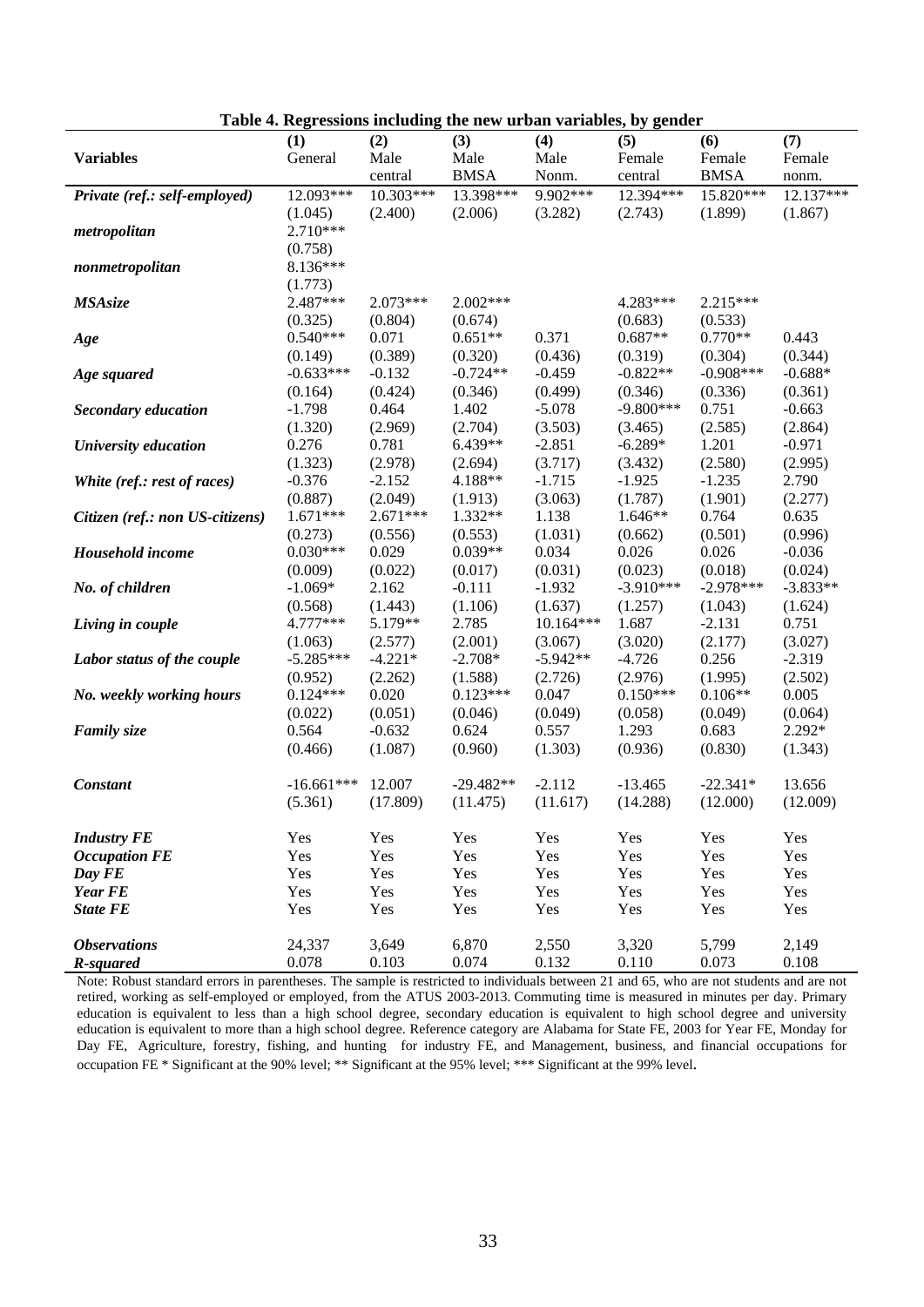#### **Appendix A**

For each  $i = 0, ..., n$ , we have, from the expression of T(i), that:

$$
\frac{\partial T(i)}{\partial \lambda_j} = \begin{cases} 0 & \text{if } |i - j| > T, \\ -\frac{V_1^{ij} - V_0^i}{\eta} < 0 & \text{if } |i - j| < T. \end{cases}
$$

In addition, it can be demonstrated that  $\lim_{h \to 0}$ λ<sub>j</sub>→∞∀j  $T(i) = 0$ ,  $i = 0, ..., n$ , as follows. Let us suppose that the limit is not zero. Then, from the definition of  $rV_0^i$ , note that it does not depend on j for a fixed  $T(i)$ . Thus, for each i we can write

$$
V_0^i \left( r + \sum_{j=\max\{0,i-T\}}^{\min\{n,i+T\}} \lambda_j \right) = b - c_i + \sum_{j=\max\{0,i-T\}}^{\min\{n,i+T\}} \lambda_j V_1^{ij}
$$

and we obtain the following expression, making use of  $V_1^{ij} > V_0^i$  for  $j \in \{max\{0, i - \}$  $T\}$ , min{n, i + T}}, T > 0:

$$
V_0^i = \frac{b - c_i + \sum_{j=\max\{0,i-T\}}^{\min\{n,i+T\}} \lambda_j \, V_1^{ij}}{r + \sum_{j=\max\{0,i-T\}}^{\min\{n,i+T\}} \lambda_j} \underbrace{\lambda_j \rightarrow \infty \forall j, \ T \nrightarrow 0}_{\text{$\forall j \mid \infty$}} V_0^i|_{\infty} = \frac{\sum_{j=\max\{0,i-T\}}^{\min\{n,i+T\}} \lambda_j \, V_1^{ij}|_{\infty}}{\sum_{j=\max\{0,i-T\}}^{\min\{n,i+T\}} \lambda_j} \geqslant \\ \geqslant \frac{\sum_{j=\max\{0,i-T\}}^{\min\{n,i+T\}} \lambda_j \, V_0^i|_{\infty}}{\sum_{j=\max\{0,i-T\}}^{\min\{n,i+T\}} \lambda_j} = V_0^i|_{\infty},
$$

which is a contradiction. As the process is analytically correct, the mistake must be in the hypothesis that the limit is not zero and, by reductio ad absurdum, we have demonstrated the thesis.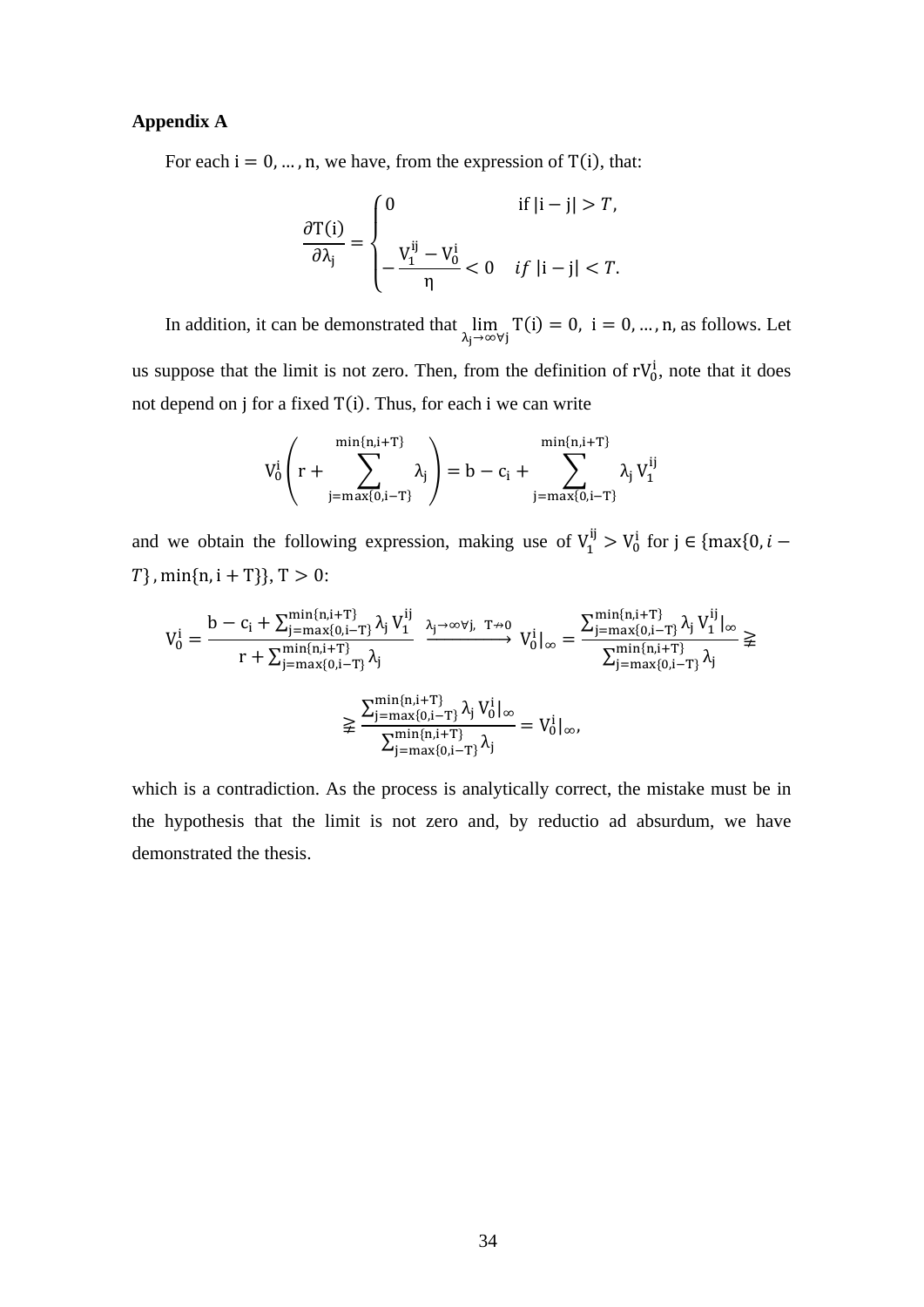#### **Appendix B**

| Table 2A. Regressions by gender |             |             |             |             |             |             |  |  |  |  |
|---------------------------------|-------------|-------------|-------------|-------------|-------------|-------------|--|--|--|--|
|                                 | (1)         | (2)         | (3)         | (4)         | (5)         | (6)         |  |  |  |  |
| <b>Variables</b>                | All         | Male        | Female      | All         | Males       | Females     |  |  |  |  |
| Private (ref.: self-employed)   | 11.417***   | 10.649***   | 13.422***   | 11.417***   | 10.649***   | 13.422***   |  |  |  |  |
|                                 | (0.969)     | (1.339)     | (1.172)     | (0.969)     | (1.339)     | (1.172)     |  |  |  |  |
| Daily market work               | $0.005*$    | $-0.007*$   | $0.017***$  | $0.005*$    | $-0.007*$   | $0.017***$  |  |  |  |  |
|                                 | (0.003)     | (0.004)     | (0.003)     | (0.003)     | (0.004)     | (0.003)     |  |  |  |  |
| Age                             | $0.382***$  | 0.312       | $0.659***$  | $0.382***$  | 0.312       | $0.659***$  |  |  |  |  |
|                                 | (0.146)     | (0.215)     | (0.179)     | (0.146)     | (0.215)     | (0.179)     |  |  |  |  |
| Age squared                     | $-0.466***$ | $-0.388*$   | $-0.820***$ | $-0.466***$ | $-0.388*$   | $-0.820***$ |  |  |  |  |
|                                 | (0.159)     | (0.232)     | (0.199)     | (0.159)     | (0.232)     | (0.199)     |  |  |  |  |
| <b>Secondary education</b>      | $-1.436$    | $-0.008$    | $-3.408**$  | $-1.436$    | $-0.008$    | $-3.408**$  |  |  |  |  |
|                                 | (1.230)     | (1.666)     | (1.627)     | (1.230)     | (1.666)     | (1.627)     |  |  |  |  |
| University education            | 0.793       | 2.664       | $-2.169$    | 0.793       | 2.664       | $-2.169$    |  |  |  |  |
|                                 | (1.228)     | (1.674)     | (1.644)     | (1.228)     | (1.674)     | (1.644)     |  |  |  |  |
| White (ref.: rest of races)     | $-0.756$    | 0.601       | $-2.421**$  | $-0.756$    | 0.601       | $-2.421**$  |  |  |  |  |
|                                 | (0.853)     | (1.266)     | (1.103)     | (0.853)     | (1.266)     | (1.103)     |  |  |  |  |
| Citizen (ref.: non US-citizens) | 1.980***    | 2.130***    | 1.696***    | 1.980***    | 2.130***    | 1.696***    |  |  |  |  |
|                                 | (0.254)     | (0.346)     | (0.351)     | (0.254)     | (0.346)     | (0.351)     |  |  |  |  |
| Household income                | $0.044***$  | $0.050***$  | $0.029**$   | $0.044***$  | $0.050***$  | $0.029**$   |  |  |  |  |
|                                 | (0.008)     | (0.012)     | (0.012)     | (0.008)     | (0.012)     | (0.012)     |  |  |  |  |
| No. of children                 | $-1.143**$  | $-0.336$    | $-2.728***$ | $-1.143**$  | $-0.336$    | $-2.728***$ |  |  |  |  |
|                                 | (0.515)     | (0.746)     | (0.671)     | (0.515)     | (0.746)     | (0.671)     |  |  |  |  |
| Living in couple                | 4.410***    | 5.119***    | $-0.382$    | 4.410***    | 5.119***    | $-0.382$    |  |  |  |  |
|                                 | (0.980)     | (1.345)     | (1.437)     | (0.980)     | (1.345)     | (1.437)     |  |  |  |  |
| Labor status of the couple      | $-4.795***$ | $-3.266***$ | $-2.223*$   | $-4.795***$ | $-3.266***$ | $-2.223*$   |  |  |  |  |
|                                 | (0.874)     | (1.111)     | (1.325)     | (0.874)     | (1.111)     | (1.325)     |  |  |  |  |
| No. weekly working hours        | $0.113***$  | $0.121***$  | 0.021       | $0.113***$  | $0.121***$  | 0.021       |  |  |  |  |
|                                 | (0.025)     | (0.035)     | (0.033)     | (0.025)     | (0.035)     | (0.033)     |  |  |  |  |
| <b>Family</b> size              | 0.513       | 0.466       | 0.655       | 0.513       | 0.466       | 0.655       |  |  |  |  |
|                                 | (0.421)     | (0.620)     | (0.516)     | (0.421)     | (0.620)     | (0.516)     |  |  |  |  |
| <b>Constant</b>                 | $-6.509$    | $-4.689$    | $-3.313$    | $-6.509$    | $-4.689$    | $-3.313$    |  |  |  |  |
|                                 | (4.771)     | (6.879)     | (6.253)     | (4.771)     | (6.879)     | (6.253)     |  |  |  |  |
| <b>Industry FE</b>              | Yes         | Yes         | Yes         | Yes         | Yes         | Yes         |  |  |  |  |
| <b>Occupation FE</b>            | Yes         | Yes         | Yes         | Yes         | Yes         | Yes         |  |  |  |  |
| Day FE                          | Yes         | Yes         | Yes         | Yes         | Yes         | Yes         |  |  |  |  |
| <b>Year FE</b>                  | Yes         | Yes         | Yes         | Yes         | Yes         | Yes         |  |  |  |  |
| <b>State FE</b>                 | Yes         | Yes         | Yes         | Yes         | Yes         | Yes         |  |  |  |  |
| <b>Observations</b>             | 28,700      | 15,426      | 13,274      | 28,700      | 15,426      | 13,274      |  |  |  |  |
| R-squared                       | 0.066       | 0.070       | 0.068       | 0.066       | 0.070       | 0.068       |  |  |  |  |

Note: Robust standard errors in parentheses. The sample is restricted to individuals between 21 and 65, who are not students and are not retired, working as self-employed or employed, from the ATUS 2003-2013. Commuting time is measured in minutes per day. Primary education is equivalent to less than a high school degree, secondary education is equivalent to high school degree and university education is equivalent to more than a high school degree. Reference category are Alabama for State FE, 2003 for Year FE, Monday for Day FE, Agriculture, forestry, fishing, and hunting for industry FE, and Management, business, and financial occupations for occupation FE \* Significant at the 90% level; \*\* Significant at the 95% level; \*\*\* Significant at the 99% level.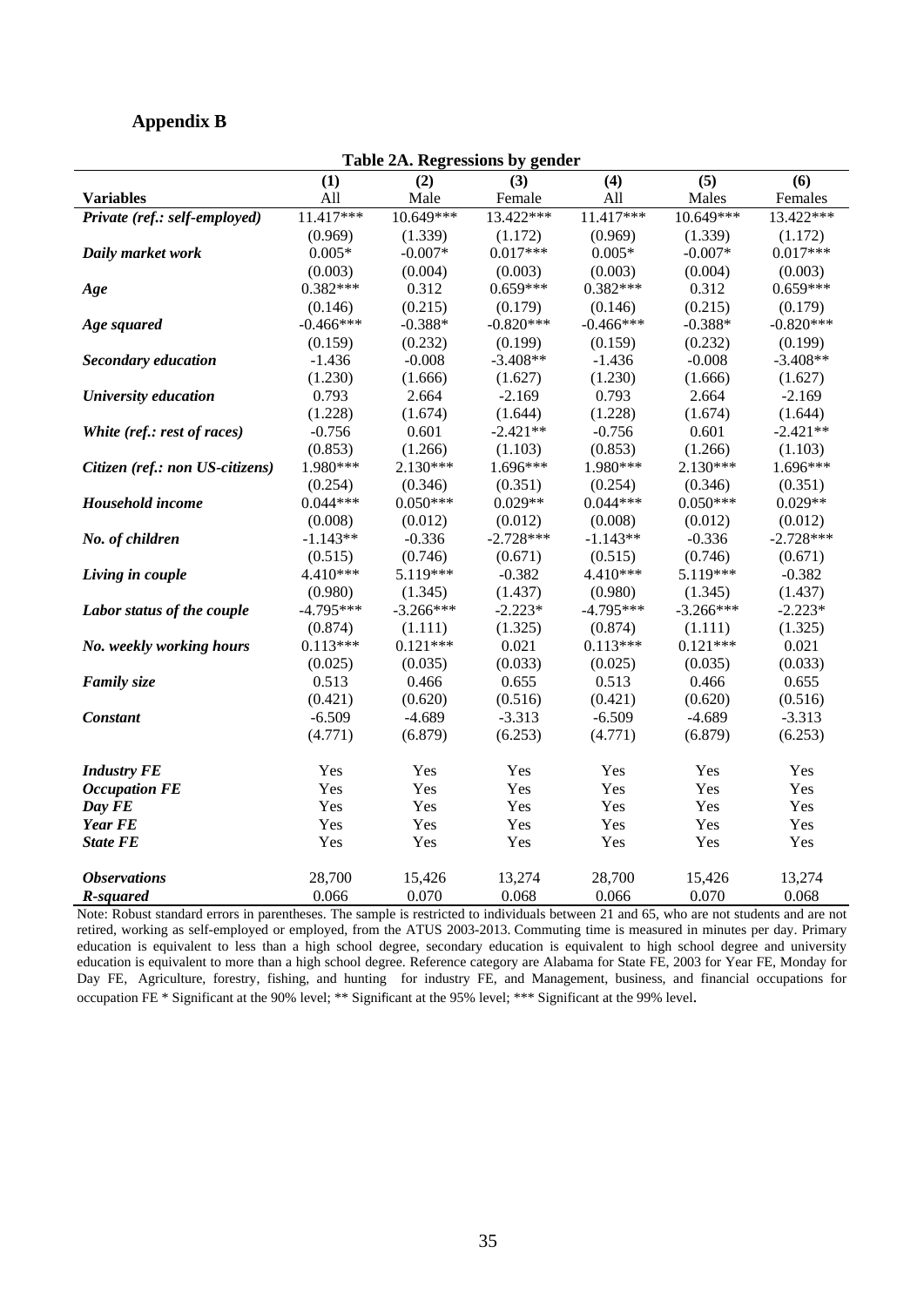| raoic эти кедгезябня бу и анярогі шойстани денист |             |                                |             |             |                  |             |  |  |  |  |
|---------------------------------------------------|-------------|--------------------------------|-------------|-------------|------------------|-------------|--|--|--|--|
|                                                   | (1)         | (2)                            | (3)         | (4)         | $\overline{(5)}$ | (6)         |  |  |  |  |
| <b>Variables</b>                                  | Male        | Male active                    | Male other  | Female      | Female           | Female      |  |  |  |  |
|                                                   | private     |                                |             | private     | active           | other       |  |  |  |  |
| Private (ref.: self-employed)                     | 5.899***    | 12.942*                        | $-15.380$   | 3.945***    | $-0.842$         | $-4.109$    |  |  |  |  |
|                                                   |             | (1.559)<br>(6.993)<br>(17.491) |             | (1.480)     | (7.483)          | (13.385)    |  |  |  |  |
| Daily market work                                 | $-0.024***$ | $-0.001$                       | $-0.130***$ | 0.006       | 0.021            | $-0.075**$  |  |  |  |  |
|                                                   | (0.005)     | (0.019)                        | (0.038)     | (0.004)     | (0.018)          | (0.033)     |  |  |  |  |
| Age                                               | $0.526**$   | 0.889                          | 1.472       | $0.533***$  | $2.574**$        | 5.511***    |  |  |  |  |
|                                                   | (0.225)     | (1.340)                        | (1.847)     | (0.184)     | (1.040)          | (2.073)     |  |  |  |  |
| Age squared                                       | $-0.516**$  | $-0.787$                       | $-1.669$    | $-0.599***$ | $-2.843**$       | $-6.118**$  |  |  |  |  |
|                                                   | (0.248)     | (1.455)                        | (2.118)     | (0.206)     | (1.167)          | (2.458)     |  |  |  |  |
| <b>Secondary education</b>                        | 1.563       | $-1.347$                       | $-9.651$    | $-1.244$    | $-25.699**$      | $-15.214$   |  |  |  |  |
|                                                   | (1.712)     | (10.227)                       | (16.855)    | (1.500)     | (10.178)         | (11.322)    |  |  |  |  |
| University education                              | 4.703***    | $-1.425$                       | $-16.265$   | 0.894       | $-18.536*$       | $-12.687$   |  |  |  |  |
|                                                   | (1.756)     | (10.256)                       | (15.399)    | (1.532)     | (9.899)          | (11.293)    |  |  |  |  |
| White (ref.: rest of races)                       | $2.233*$    | $-9.235$                       | 4.726       | $-2.413**$  | $-12.540**$      | 0.675       |  |  |  |  |
|                                                   | (1.302)     | (7.046)                        | (9.151)     | (1.099)     | (5.984)          | (8.316)     |  |  |  |  |
| Citizen (ref.: non US-citizens)                   | 1.329***    | 4.141**                        | 0.658       | $1.292***$  | 2.236            | 1.290       |  |  |  |  |
|                                                   | (0.359)     | (1.787)                        | (2.424)     | (0.348)     | (1.778)          | (2.061)     |  |  |  |  |
| Household income                                  | $0.062***$  | 0.045                          | $-0.027$    | $0.051***$  | $-0.015$         | 0.096       |  |  |  |  |
|                                                   | (0.013)     | (0.055)                        | (0.084)     | (0.012)     | (0.056)          | (0.102)     |  |  |  |  |
| No. of children                                   | $-0.340$    | 3.497                          | 4.951       | $-2.279***$ | $-3.018$         | $-3.223$    |  |  |  |  |
|                                                   | (0.790)     | (3.987)                        | (5.691)     | (0.693)     | (3.240)          | (5.123)     |  |  |  |  |
| Living in couple                                  | 5.976***    | 7.868                          | 28.326**    | 0.284       | 10.101           | 30.257***   |  |  |  |  |
|                                                   | (1.421)     | (7.703)                        | (11.693)    | (1.460)     | (8.530)          | (11.022)    |  |  |  |  |
| Labor status of the couple                        | $-4.039***$ | $-5.047$                       | $-19.992*$  | $-2.380*$   | $-7.293$         | $-26.690**$ |  |  |  |  |
|                                                   | (1.178)     | (6.243)                        | (10.797)    | (1.368)     | (8.280)          | (11.763)    |  |  |  |  |
| No. weekly working hours                          | $0.165***$  | $-0.254$                       | 0.146       | 0.052       | $-0.131$         | $0.752***$  |  |  |  |  |
|                                                   | (0.037)     | (0.201)                        | (0.288)     | (0.037)     | (0.148)          | (0.265)     |  |  |  |  |
| <b>Family size</b>                                | 0.663       | 0.565                          | $-6.865$    | 0.559       | $-0.216$         | $-1.379$    |  |  |  |  |
|                                                   | (0.649)     | (3.207)                        | (4.598)     | (0.550)     | (2.296)          | (3.080)     |  |  |  |  |
| <b>Constant</b>                                   | 14.554*     | $-9.463$                       | 390.595***  | 21.188**    | 51.279           | 132.131**   |  |  |  |  |
|                                                   | (7.877)     | (48.025)                       | (106.336)   | (8.414)     | (79.213)         | (65.816)    |  |  |  |  |
|                                                   |             |                                |             |             |                  |             |  |  |  |  |
| <b>Industry FE</b>                                | Yes         | Yes                            | Yes         | Yes         | Yes              | Yes         |  |  |  |  |
| <b>Occupation FE</b>                              | Yes         | Yes                            | Yes         | Yes         | Yes              | Yes         |  |  |  |  |
| Day FE                                            | Yes         | Yes                            | Yes         | Yes         | Yes              | Yes         |  |  |  |  |
| <b>Year FE</b>                                    | Yes         | Yes                            | Yes         | Yes         | Yes              | Yes         |  |  |  |  |
| <b>State FE</b>                                   | Yes         | Yes                            | Yes         | Yes         | Yes              | Yes         |  |  |  |  |
|                                                   |             |                                |             |             |                  |             |  |  |  |  |
| <b>Observations</b>                               | 12,883      | 881                            | 531         | 10,901      | 763              | 539         |  |  |  |  |
| R-squared                                         | 0.076       | 0.206                          | 0.335       | 0.060       | 0.256            | 0.299       |  |  |  |  |
|                                                   |             |                                |             |             |                  |             |  |  |  |  |

**Table 3A. Regressions by transport mode and gender** 

Note: Robust standard errors in parentheses. The sample is restricted to individuals between 21 and 65, who are not students and are not retired, working as self-employed or employed, from the ATUS 2003-2013. Commuting time is measured in minutes per day. Primary education is equivalent to less than a high school degree, secondary education is equivalent to high school degree and university education is equivalent to more than a high school degree. Reference category are Alabama for State FE, 2003 for Year FE, Monday for Day FE, Agriculture, forestry, fishing, and hunting for industry FE, and Management, business, and financial occupations for occupation FE \* Significant at the 90% level; \*\* Significant at the 95% level; \*\*\* Significant at the 99% level.